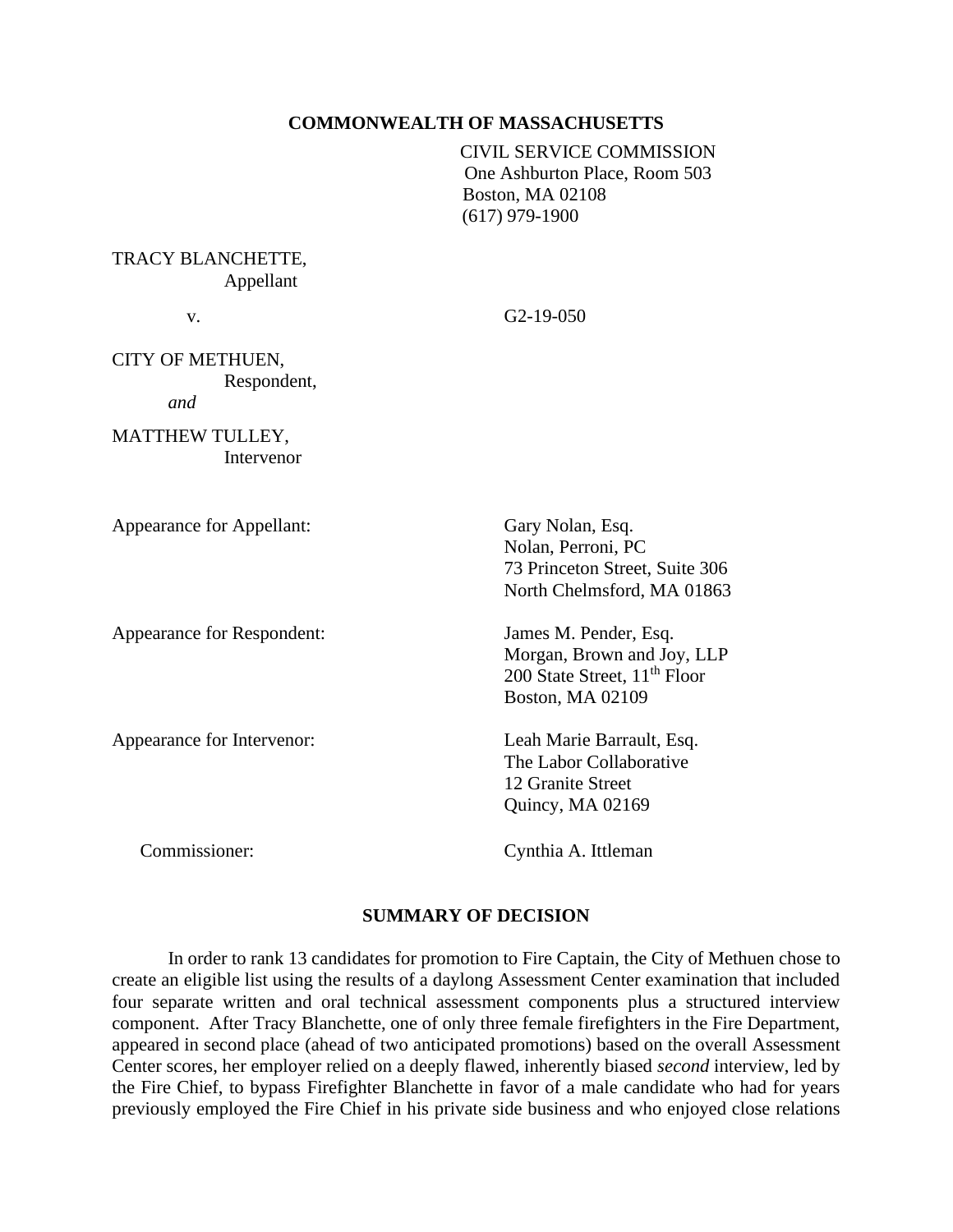with several other high-ranking officials who were looking out for his interests. Moreover, Firefighter Blanchette, a college-educated 26-year veteran female firefighter with an unblemished personnel record, lauded statewide as a former firefighter of the year, whose exemplary service includes years of experience as a trainer, as opposed to *none* by the selected male candidate, was eminently qualified for this administrative Fire Captain position, whose duties include organizing many of the training activities of the Fire Department. Due to the City's failure to provide valid reasons for bypassing Firefighter Blanchette and numerous indications that the City's stated bypass reason was pretextual (covering up the favoritism working against her), the Commission is allowing Blanchette's appeal. Because any future vacancies in the Fire Captain position prior to Blanchette's anticipated retirement date are doubtful, the Commission will eschew the more traditional bypass remedy and instead is prepared to order that Firefighter Blanchette be promoted to Fire Captain retroactive to the date of her impermissible bypass and, further, that she be made whole for any lost wages or other benefits. In the alternative, as specified below, the City may elect to create a comparable civil service supervisory position for Blanchette, so long as she receives compensation equal to what she would have received had she been promoted to Captain on February 4, 2019, and is compensated equivalently going forward.

# **DECISION**

On March 5, 2019, Methuen firefighter Tracy Blanchette (Blanchette) appealed to the Civil Service Commission (Commission), pursuant to G.L. c. 31, § 2(b), contesting the decision of the City of Methuen (City) to bypass her for promotion to Captain within the Methuen Fire Department (MFD). On April 22, 2019, I held a pre-hearing conference at the Mercier Center in Lowell, followed by a full hearing in Lowell on June 10, 2019; and then three further hearing dates in Boston on August 22, 2019, and September 18 and 20, 2019.<sup>1</sup> The full hearing was digitally recorded and both parties received a CD of the proceedings. 2 On December 10, 2019, the parties submitted post-hearing briefs. For the reasons set forth herein, the Appellant's appeal has been allowed and a final remedial order shall follow.

<sup>1</sup> The Standard Adjudicatory Rules of Practice and Procedure, 801 CMR §§1.00, *et seq*., apply to adjudications before the Commission with Chapter 31 or any Commission rules taking precedence.

<sup>&</sup>lt;sup>2</sup> A stenographic transcript of the digital recordings has been prepared and furnished to the Commission. If there is a judicial appeal of this decision, the plaintiff in the judicial appeal would be obligated to supply the court with the original transcripts of all on-the-record hearing proceedings to the extent that such party wishes to challenge this Decision as unsupported by the substantial evidence, arbitrary and capricious, or an abuse of discretion.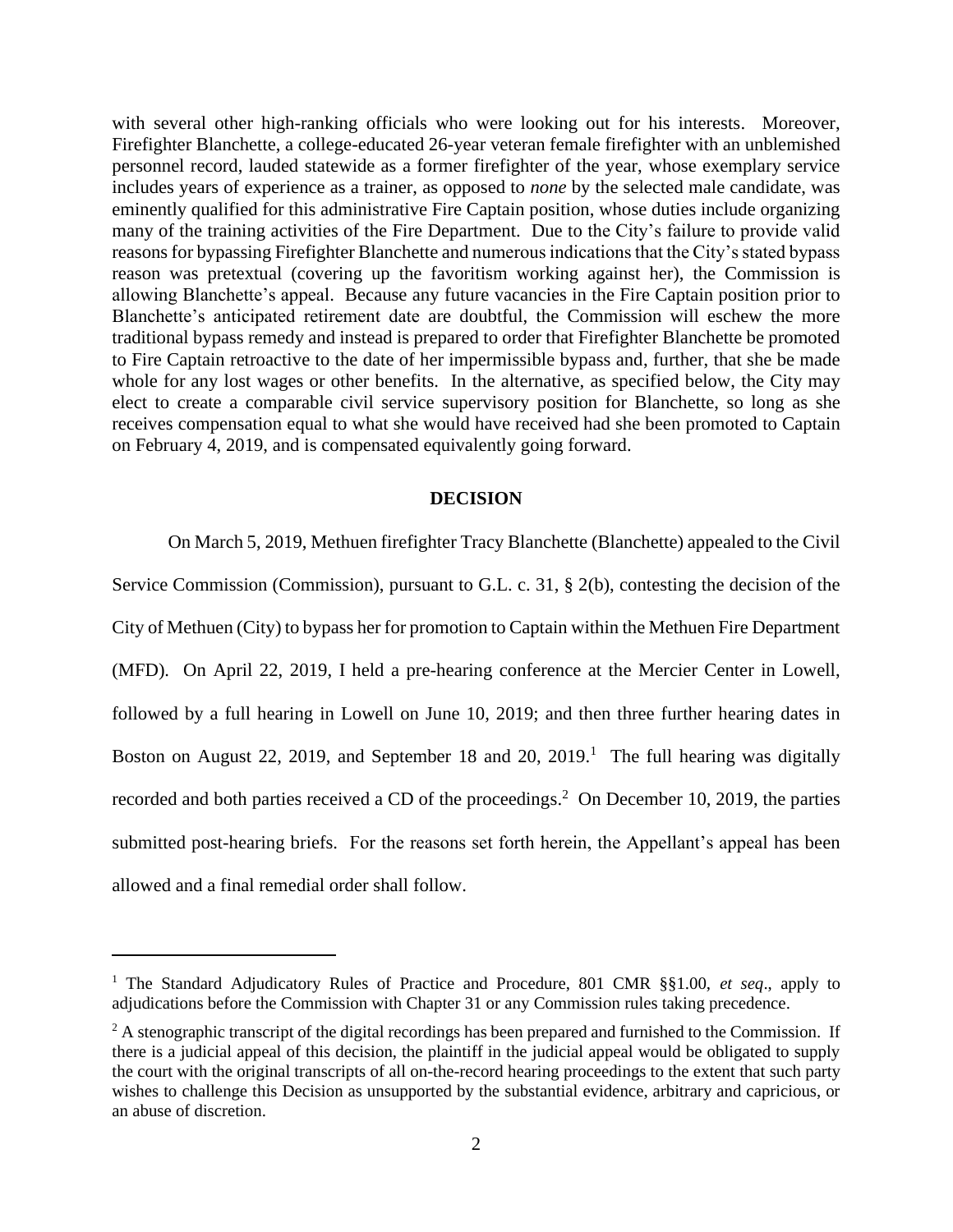# **FINDINGS OF FACT**

A total of 42 exhibits were entered into evidence at the hearing.<sup>3</sup> Based on the documents

submitted and the testimony of the following witnesses:<sup>4</sup>

*For the Respondent:* 

- Sandra Cunha, retired MFD employee ("Cunha")
- John Timothy Sheehy, MFD Fire Chief ("Sheehy")
- Phil DeCologero, former Chief of Staff to former Mayor Zanni ("DeCologero")
- William Barry, MFD Assistant Chief ("W. Barry")
- Jill Stackelin, City of Methuen Human Resources employee ("Stackelin")
- Daniel Donahue, MFD Deputy Chief ("Donahue")
- Susan Vallera, MFD acting Fire Lieutenant ("Vallera")
- Anne Randazzo, Director of Human Resources and Assistant City Solicitor, City of Methuen ("Randazzo")

*For the Appellant:*

■ Tracy Blanchette, MFD Firefighter ("Blanchette")

*For the Intervenor:* 

- Kevin Barry, MFD Firefighter and union president ("K. Barry")
- Matthew Tulley, MFD Fire Captain ("Tulley")

and taking administrative notice of all matters filed in the case and pertinent statutes, regulations,

case law and policies, and reasonable inferences drawn therefrom, a preponderance of the evidence

establishes the following findings of fact:

# Background Facts

1. The City of Methuen ("City") is a municipality in northeastern Massachusetts with slightly

more than 53,000 residents. [Administrative Notice of 2020 U.S. census data.]

2. As of 2019, its fire department, the MFD, had one chief and one assistant chief, four deputy

chiefs, two captains, 16 lieutenants, and 77 privates. A private, also known (and referred to herein)

<sup>&</sup>lt;sup>3</sup> The Appellant submitted 17 exhibits (hereinafter cited as "App. Exh. *X*"), the Respondent submitted 23 exhibits ("Resp. Exh. *Y*"), and Intervenor Matthew Tulley submitted two exhibits ("Int. Exh. *Z*").

<sup>&</sup>lt;sup>4</sup> Job titles associated with the above witnesses were accurate as of the dates of hearing.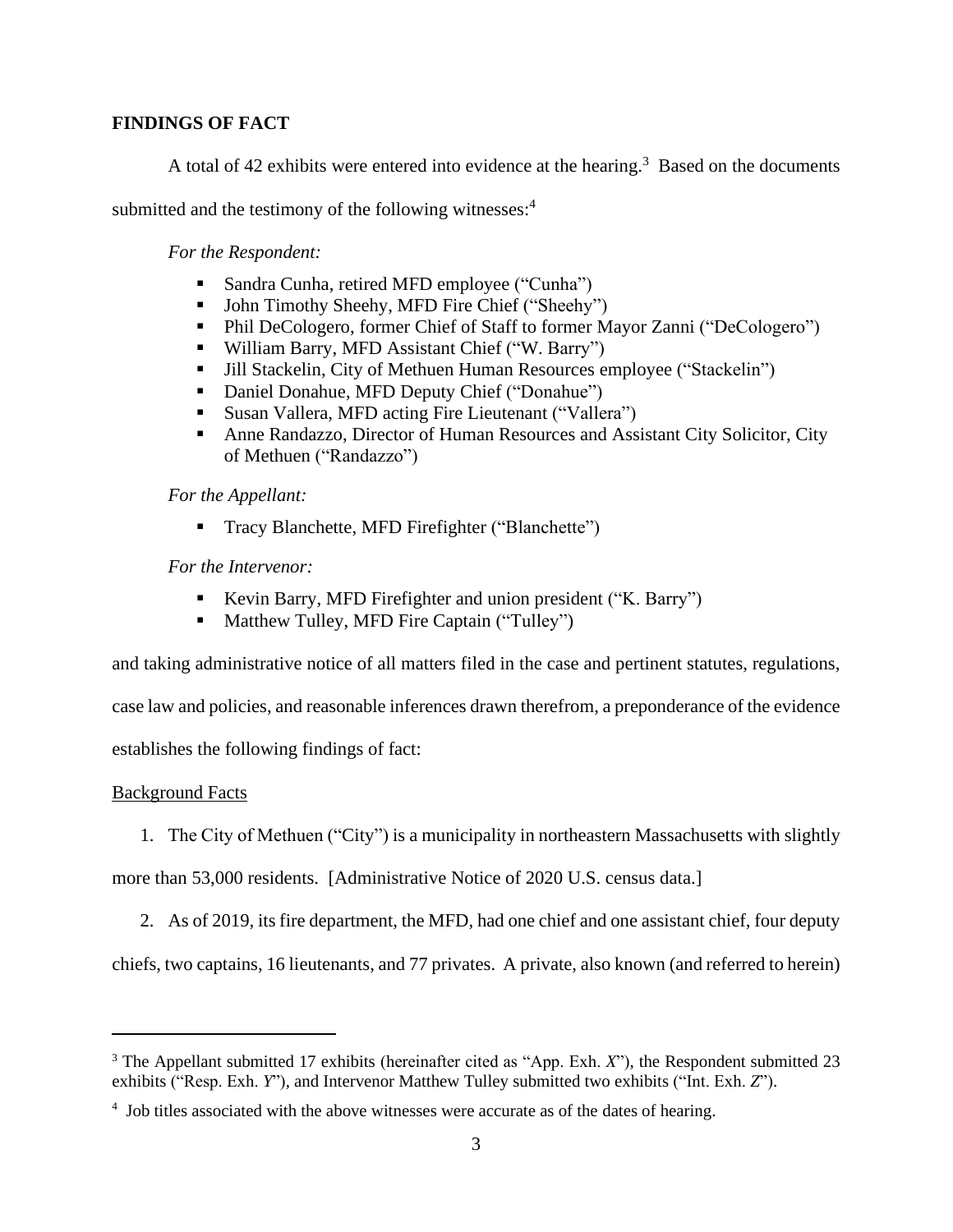as Firefighter, is the lowest rank in the Methuen Fire Department. All but the Chief and Assistant Chief are unionized employees. [Sheehy testimony.]

3. The two Captain positions are administrative "day staff" positions. They work closely with the Fire Chief *inter alia* on budgeting, IT and other technology, training, personnel development, internal and fire prevention inspections, public education, code enforcement, plan review, and fire/arson investigations. [Resp. Exh. 9; Sheehy testimony; W. Barry testimony.]

4. Most candidates seeking promotion to an MFD captain position come from the lieutenant rank. Firefighters, however, are eligible to compete for promotion to captain when there are not enough lieutenants interested in taking a promotional exam. [Sheehy testimony.]

5. On July 1, 2015, the City promoted Sheehy to the position of interim Fire Chief and then he was made permanent Fire Chief in September of 2015. He was first hired by the MFD, along with Blanchette, in 1993 and previously held the ranks of lieutenant and captain prior to becoming the Fire Chief. He also served as president of the Methuen firefighters union from 2004-2015, and district vice president of the statewide firefighters' association (IAFF District 4) from 2012-2015. [Tr1@108 and Tr2@123-124<sup>5</sup> (Sheehy testimony)].

6. Also in July of 2015, the City promoted William Barry to the position of Assistant Fire Chief. He has 32 years of tenure with the MFD and held the ranks of lieutenant, captain, and deputy chief prior to becoming Assistant Fire Chief. [W. Barry testimony.]

### Background on Blanchette

7. Appellant, Tracy Blanchette, a lifelong Methuen resident, is an MFD Firefighter who comes from a firefighting family. Her husband is a veteran firefighter in the neighboring city of Lawrence and her father is a retired Methuen firefighter. [Tr3@312 (Blanchette testimony)].

<sup>5</sup> References to the hearing transcripts will be denoted as such: Tr*X*@*Y* (transcript volume *X* at page *Y*).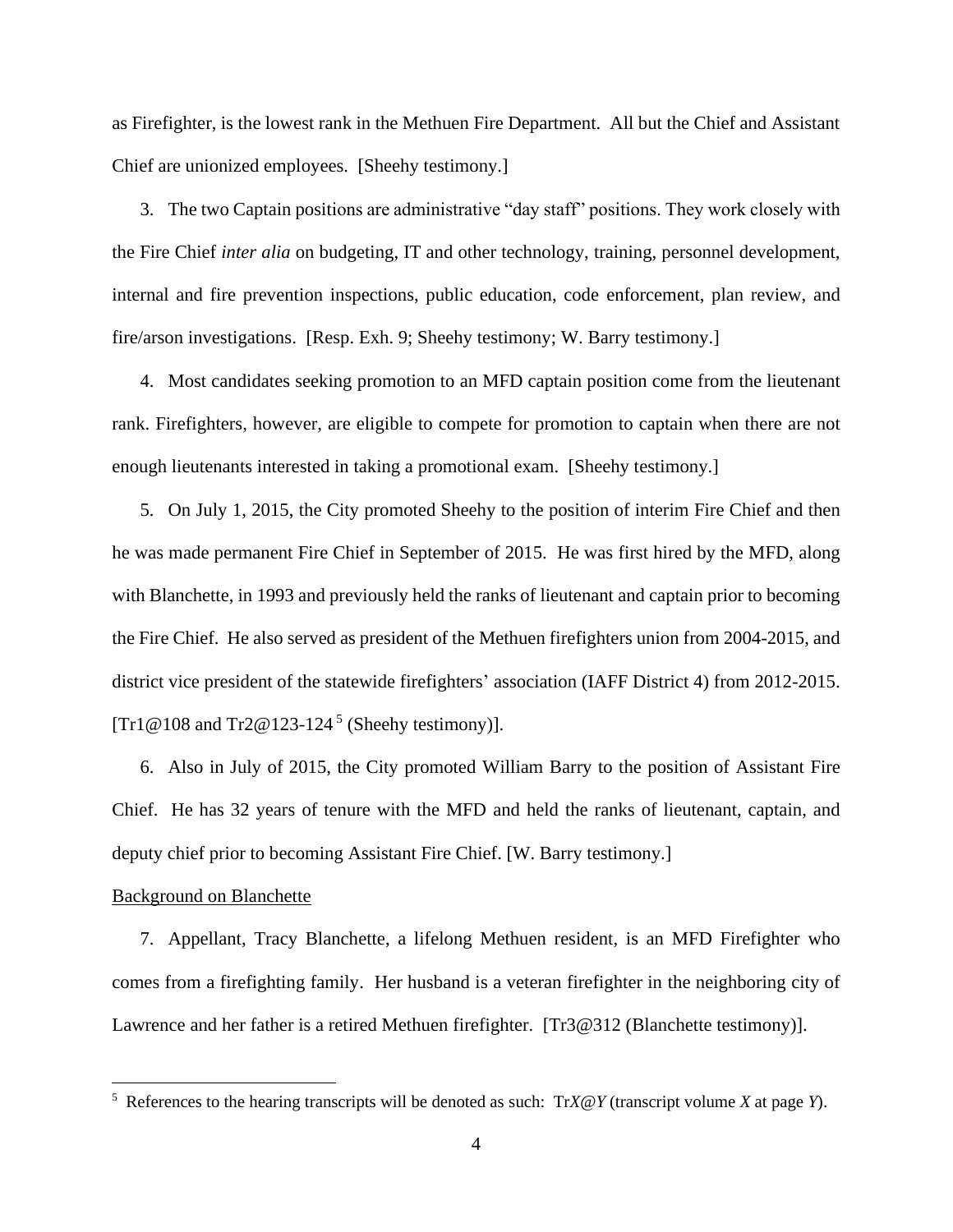8. Blanchette earned a Fire Science degree from North Shore Community College and a second associates degree in liberal arts. [App. Exh. 1.]

9. After serving for one month as a reserve firefighter, the City appointed Blanchette as a permanent MFD Firefighter on November 16, 1993, approximately twenty-six (26) years before the last day of this hearing. [Id.]

10. When appointed in 1993, Blanchette was the city's first-ever female firefighter, a milestone reported on by the *Eagle Tribune* newspaper. Subsequently, in 2003, she was the first (and remains the only) female firefighter in the City ever to give birth, another milestone reported in the same newspaper. [Id.]

11. Blanchette has an unblemished employment record and has never been subject to formal discipline.<sup>6</sup> [Id.]

12. Blanchette's service has brought significant credit to the City. Earlier in her career, she was personally recruited to become an instructor at the Massachusetts Firefighting Academy in Stow, MA, where, after a lengthy training and certification process, she taught for five years.<sup>7</sup> She is one of only two such instructors in the entire MFD, the other of whom is the Assistant Fire Chief, W. Barry. [Tr3@330-334 (Blanchette).]

13. Blanchette holds several other certifications, including Fire Fighter I/II and EMT. Among such advanced certifications is that of Fire Officer I, a supervisory/management certification

<sup>&</sup>lt;sup>6</sup> In his notes in support of the City's bypass decision, Asst. Chief Barry wrote that Appellant has received formal letters of discipline, which are in her personnel file. [Resp. Exh. 13.] That statement is false, as Appellant has never received such discipline, nor does her file contain such letters. See App. Exh. 1 and Tr3@349-350 (Blanchette testimony). Chief Sheehy confirmed this. [Tr2@26 (Sheehy testimony).]

<sup>&</sup>lt;sup>7</sup> Blanchette earned Fire Instructor I and II certifications over 20 years ago. [App. Exh. 1; Tr4@55 (Blanchette).] She began serving as an Instructor at the Massachusetts Firefighting Academy on July 1, 1996, instructing in five recruit training classes per year. [App. Exh. 11.] By contrast, Intervenor Matthew Tulley, promoted instead of Blanchette, did not earn his Fire Instructor I certification until *after* the City bypassed Blanchette for promotion. [Resp. Exh. 22 (Tulley certificate dated April 9, 2019).]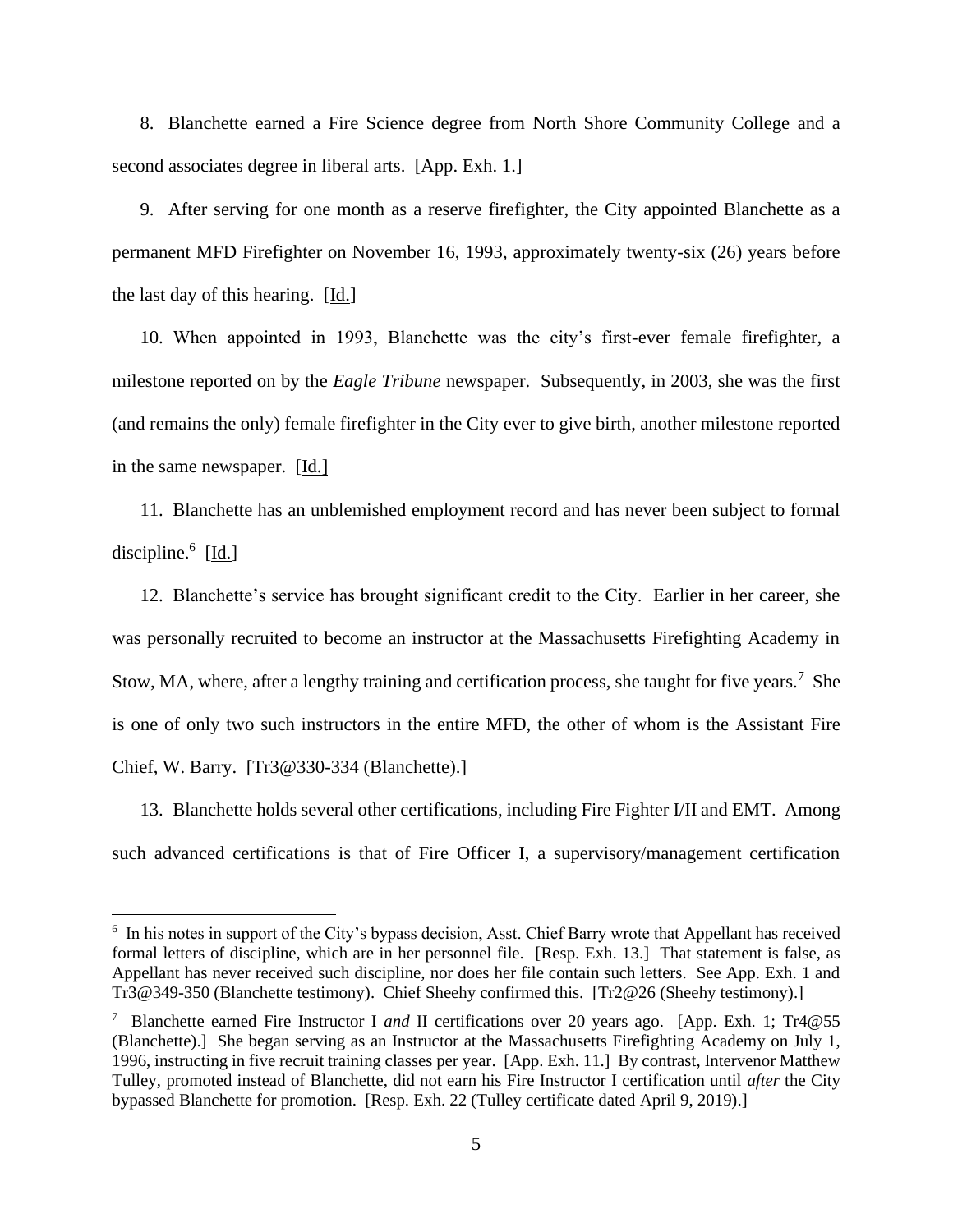which, at the time of promotion, was not possessed by Intervenor Matthew Tulley—who nonetheless was elevated over Blanchette. [Id.; Tr3@344-347.]

14. Blanchette was named Firefighter of the Year by both state and local organizations for her role in the historic Malden Mills fire in Methuen, a fire event acknowledged by all witnesses as the largest ever to occur in that area. Blanchette's efforts in rendering aid to dozens of severely burned victims were recognized by the United States Fire Administration as reflective of a new national model for responding to mass casualty events.<sup>8</sup> Blanchette was subsequently invited to speak at the State Fire Academy commencement, and both she and the City received letters of gratitude from state officials applauding her efforts. [Tr3@336-341 (Blanchette testimony); App. Exhs. 3, 13, 14 and 15.]

15. Blanchette's "extracurricular" contributions to the Methuen Fire Department included: coordinating the adult's and children's holiday party for several years, speaking on behalf of the department at numerous community events, participating in High School career days, and making herself available for interviews by media, high school, and college students relative to her being a woman working in the fire service. Recently, she also volunteered to serve as the Fire Department's liaison to the city's Health and Wellness committee. [Tr3@ 344-348.]

### Background on Intervenor Tulley

16. Tulley has been employed by the MFD since July 2, 1996, or for approximately 23 years as of the start of the Commission hearing. He was on the Reserve MFD force for one year prior

<sup>&</sup>lt;sup>8</sup> Despite admitting that the Malden Mills fire required the response of some 58 different fire departments, Chief Sheehy consistently refused to acknowledge Blanchette's efforts, and downplayed the entire event, saying multiple times that it was nothing more than a "medical call" ( $Tr2@247$ ), or that "she did a pretty good job probably transporting a burn victim" (Tr2@72-73); when asked if he was aware Blanchette received the award from the State Fire Academy, he responded "[i]f you say so" (Tr2@73), and added that he also has the award and "it means nothing to me," and "well, it's 20 minutes of a 25-year career, so." (Tr2@73-74). See App. Exhs. 13, 14 and 15 for a description of the event and the credit given to Appellant.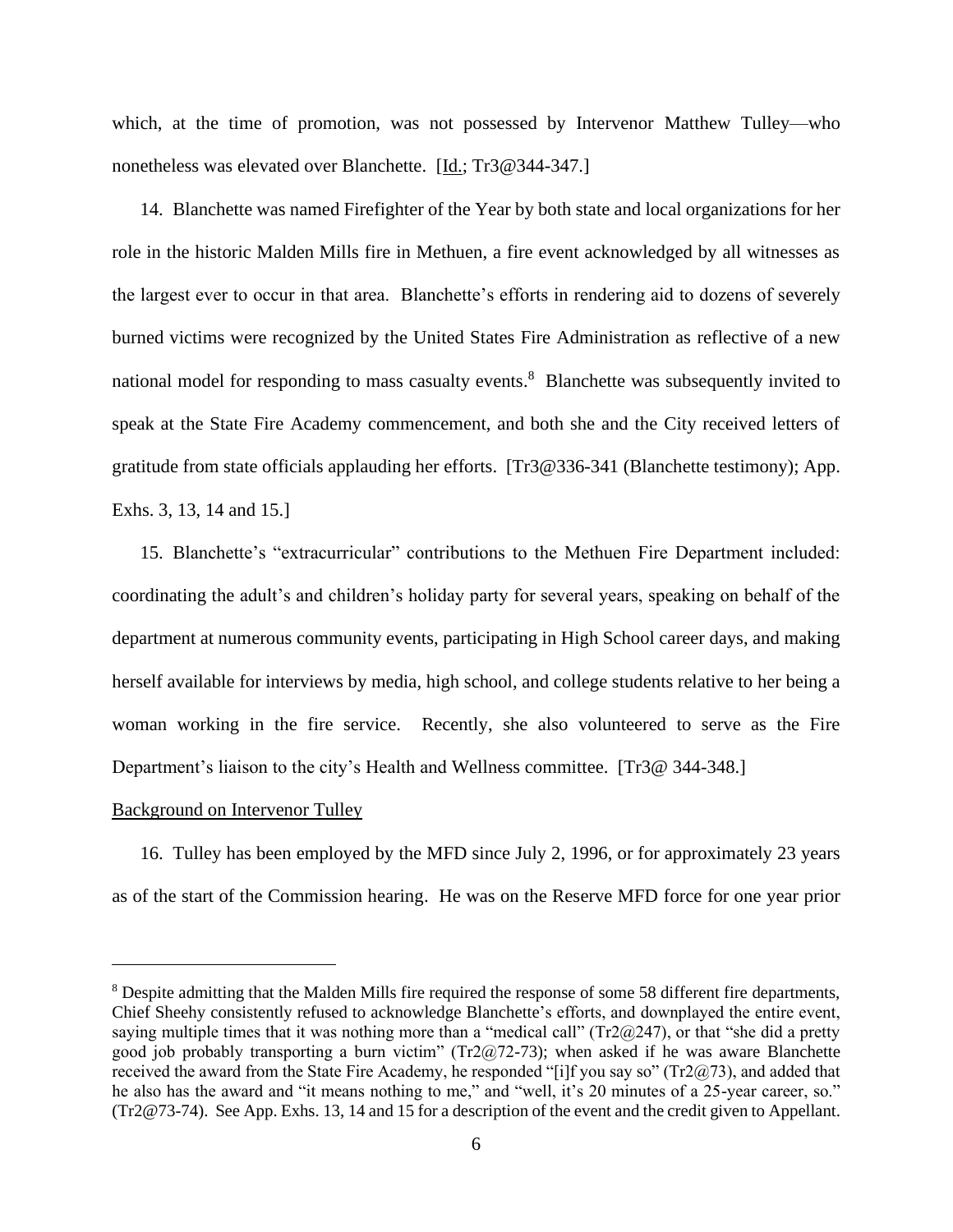to his permanent appointment. He has an unblemished disciplinary record. [Resp. Exh. 22.]

17. Tulley has a Bachelor of Science in Sport Management from UMass Amherst and a Fire Science degree from North Shore Community College. [Id.] He also holds several professional certifications, including Fire Fighter I/II and EMT. [Id.]

18. Tulley has been a licensed electrician in MA and NH since 1990. [Tulley testimony; Resp. Exh. 8.] Indeed, he has operated a successful electrical service business the entire time he has been employed as a firefighter. [Tr2@27 (Sheehy).] When his son joined the MFD in approximately 2016, he and his son bid onto the same shift, allowing both of them to have to same day off, and allowing them both to work in Tulley's electrical business together. [Tr3@195-197 (Donahue testimony).] During his time as a firefighter, Tulley has done private electrical work as a master electrician in five states. [Tr4@128 (Tulley testimony).]

19. Tulley's "extracurricular activities" largely have been directed toward side work, including finishing his electrician apprenticeship and attending many night-school classes to obtain his master electrician's license. [Tr4@128-129 (Tulley).] No witness testified as to any awards or fire department recognition bestowed on Tulley. Unlike Blanchette, Tulley was not Fire Officer I certified (a management certification) prior to his promotion to Captain. [Id. @124.]

## Tulley's Close Relationships with Individuals in a Position to Advance Careers

20. Tulley is related by marriage to Methuen City Councilor James McCarty (who voted in the affirmative on Tulley's promotion to Captain): Tulley's brother is married to McCarty's mother. [Tr2@28 (Sheehy testimony).] Former long-time Methuen Mayor and City Councilor William Manzi is one of Tulley's cousins. [Id.@30.]<sup>9</sup>

<sup>&</sup>lt;sup>9</sup> During his direct examination on the first day of testimony, I asked Chief Sheehy to name Methuen firefighters who had family relations working for the City; Sheehy recited only that Matthew Tulley, the intervenor, was related by marriage to City Councilor James McCarty. (Question: Ok, anybody else?"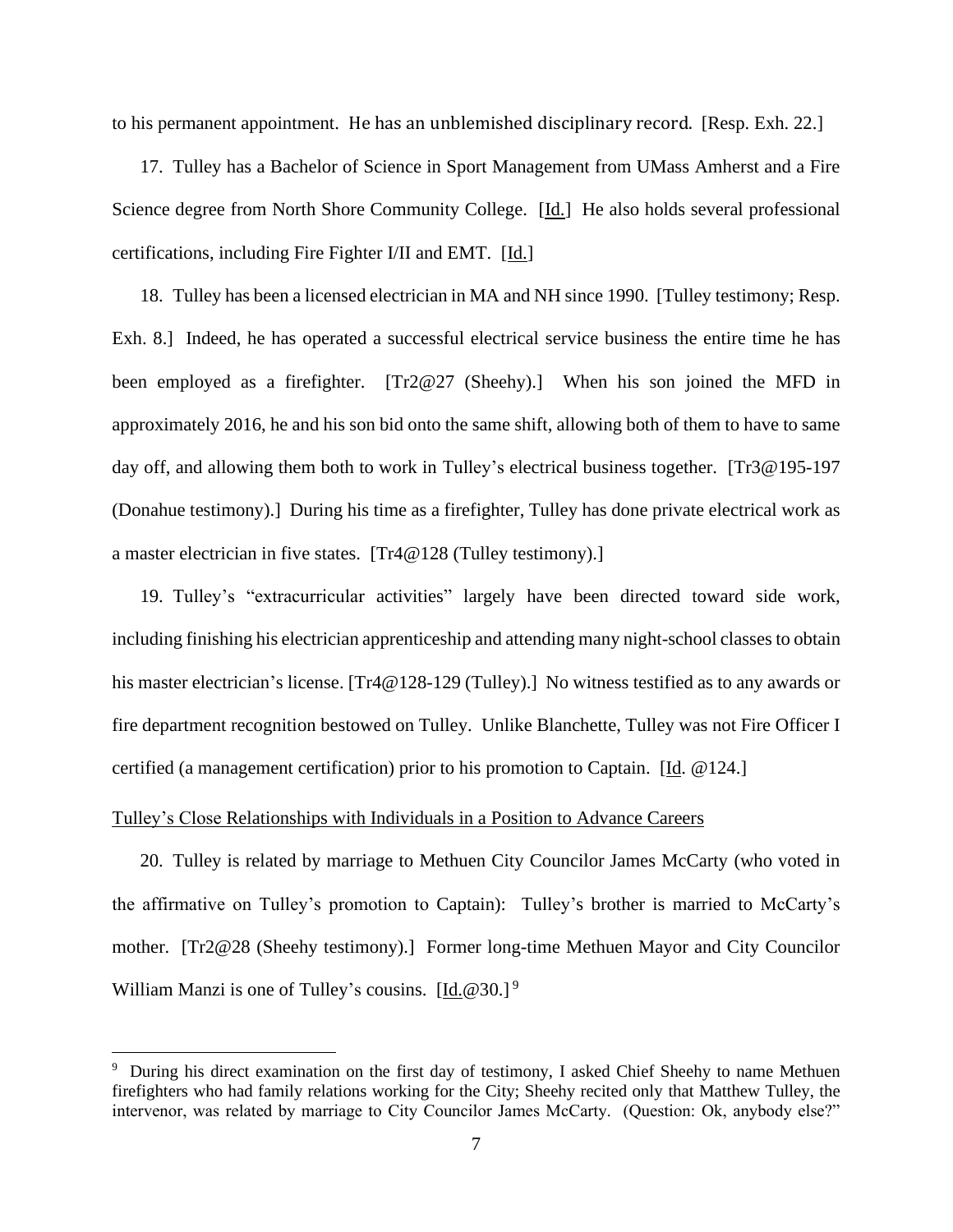21. Tulley is very close friends with Deputy Chief Daniel Donahue, who testified as a witness for the City.<sup>10</sup> [Tr3@193 (Donahue).] Donahue stated that he could rely on Tulley for anything. [Id.@194.] Donahue wrote a letter of recommendation for Tulley for the captain's position and told Blanchette following the City's bypass decision that he had wanted Tulley to get the promotion over her ("what do you expect, he's one of my best friends").  $[Tr3@371]$ (Blanchette).]

22. Chief Sheehy and Tulley have known each other since they were teenagers; they did not attend the same schools, however, and reportedly were not "close friends" at that time. They began socializing outside of work after Tulley was hired by the MFD. Tulley and Sheehy served in the same firehouse on the same work group for some eight to ten years. [Tr1@224-226 (Sheehy testimony); Tr4@133-135 (Tulley testimony).]

23. Tulley's relationship with Chief Sheehy has been quite close over the years, right up through this hearing. During his testimony, Tulley referred to Chief Sheehy as "Timmy."

Answer: No.). [Tr1@227 (Sheehy).] Sheehy later admitted that he is well aware that intervenor Matthew Tulley's son, Zach Tulley, is also a Methuen firefighter. [Tr2@28.] Under cross-examination on Day 1 of this hearing, Sheehy admitted that the intervenor's brother, Dan Tulley, is also a City employee. [Tr1@263.] On Day 2, Sheehy admitted that he knew that another of intervenor's brothers, John Tulley, is also a Methuen city employee. [Tr2@28.] Finally, it was not until Day 4 that Sheehy acknowledged, again only under cross-examination, that Deputy Fire Chief Richard Aziz is the brother of then City Councilor and Mayoral candidate Jennifer Kannan. [Tr4@178.] Sheehy held up to me his promotion of Aziz, and the resulting bypass of a higher-scoring male candidate, as an example that he treats males and females equally vis-à-vis promotional bypasses. Sheehy, in his example, failed to mention, however, that Aziz, his chosen candidate, was the brother of a sitting City Councilor when selected over David Toto; nor did he mention that Toto was then soon after promoted himself. Sheehy gave inconsistent reasons for bypassing Toto; on Day 1, he stated that the sole reason for bypass was that Toto had less seniority and supervisory experience than Aziz (Tr1@252). But during his rebuttal testimony on Day 4, Sheehy was certain that the reason for bypass was Toto's allegedly poor interview. [Tr4@167.] The City offered no evidence, including required written notices of bypass, to support Chief Sheehy's varying assertions.

<sup>&</sup>lt;sup>10</sup> Donahue started working for the MFD one year before Tulley and two years after Blanchette was hired. He was promoted to Lieutenant a mere seven-and-a-half years later. [Tr3@168 (Donahue).]

<sup>&</sup>lt;sup>11</sup> Donahue once worked for Tulley in the latter's electrician business. [Tr3@197 (Donahue).] Evidence suggests that Donahue recruited Tulley onto his shift in part so that they both would have the same work schedules, including the same holiday schedule and other common days off. [Tr3@195-197 (Donahue).]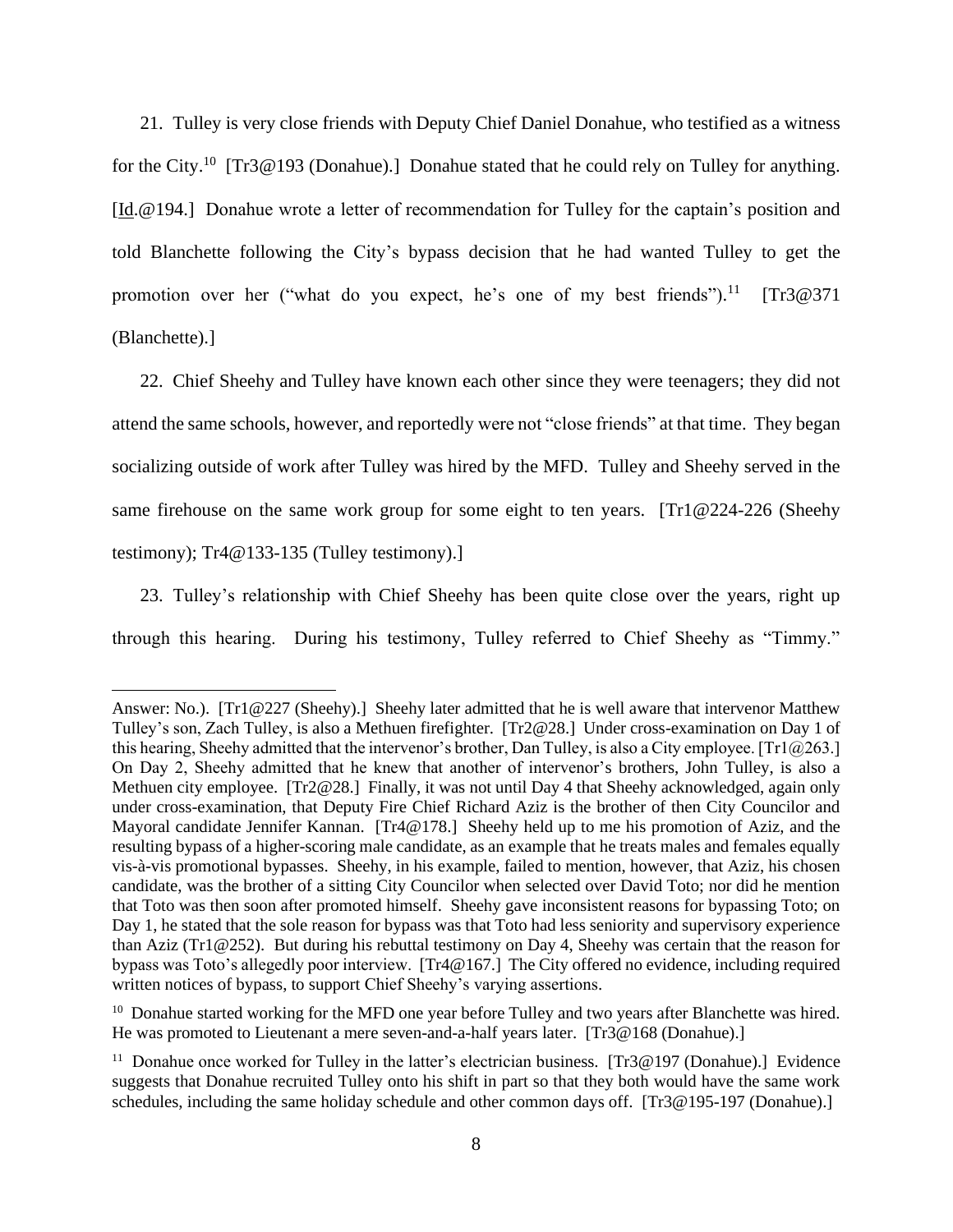[Tr4@150.] Tulley testified that on Day 4 of the hearing, he drove into Boston together with both Chief Sheehy and Assistant Chief Barry.  $[Tr4@158.]^{12}$  Additionally, Tulley was the one who informally reported to Sheehy the results of the firefighter union's internal vote to table the Chief's request to adopt the assessment center (more on that *infra*) and Sheehy reportedly convinced Tulley to divulge the name of the union member who offered the motion to table. [Tr3@353 (Blanchette); Tr4@151 (Tulley).] Subsequently, Chief Sheehy likely discussed Blanchette's postbypass discrimination complaint with Tulley. [Tr2@98 (Sheehy) ("I may have told him about it.")]

24. Most significantly, prior to becoming Chief, Sheehy *worked for* Tulley for up to a decade at his electrician business (as did several other male members of the MFD). "[S]ometimes [Sheehy worked for Tulley] a couple of times a week." [Tr1@261 (Sheehy).] Tulley testified that Chief Sheehy started working for him around 2000 or sometime early in that decade. [Tr4@135.] Chief Sheehy believes he last worked for Tulley around 2012 when he was promoted to Captain. [Tr2@31 (Sheehy testimony).]

## Facts Leading Up to the 2017 Captain Candidates' Assessment Center

25. Sometime in March of 2016, Sheehy approached the MFD firefighters' union to seek its approval to use an assessment center for promotions to the rank of deputy chief. A vacancy in the rank of deputy chief was imminent, HRD was not holding a promotional exam for the rank of deputy for another year, and Sheehy did not want to wait that long to fill the vacancy of such an important position within the fire department. [Sheehy testimony.]

26. That same month, Sheehy attended a union meeting to discuss his proposal for an

 $12$  When asked whom he drove to his promotional celebration party, Tulley stated "it's definitely possible" he picked up Chief Sheehy. [Tr4@159.]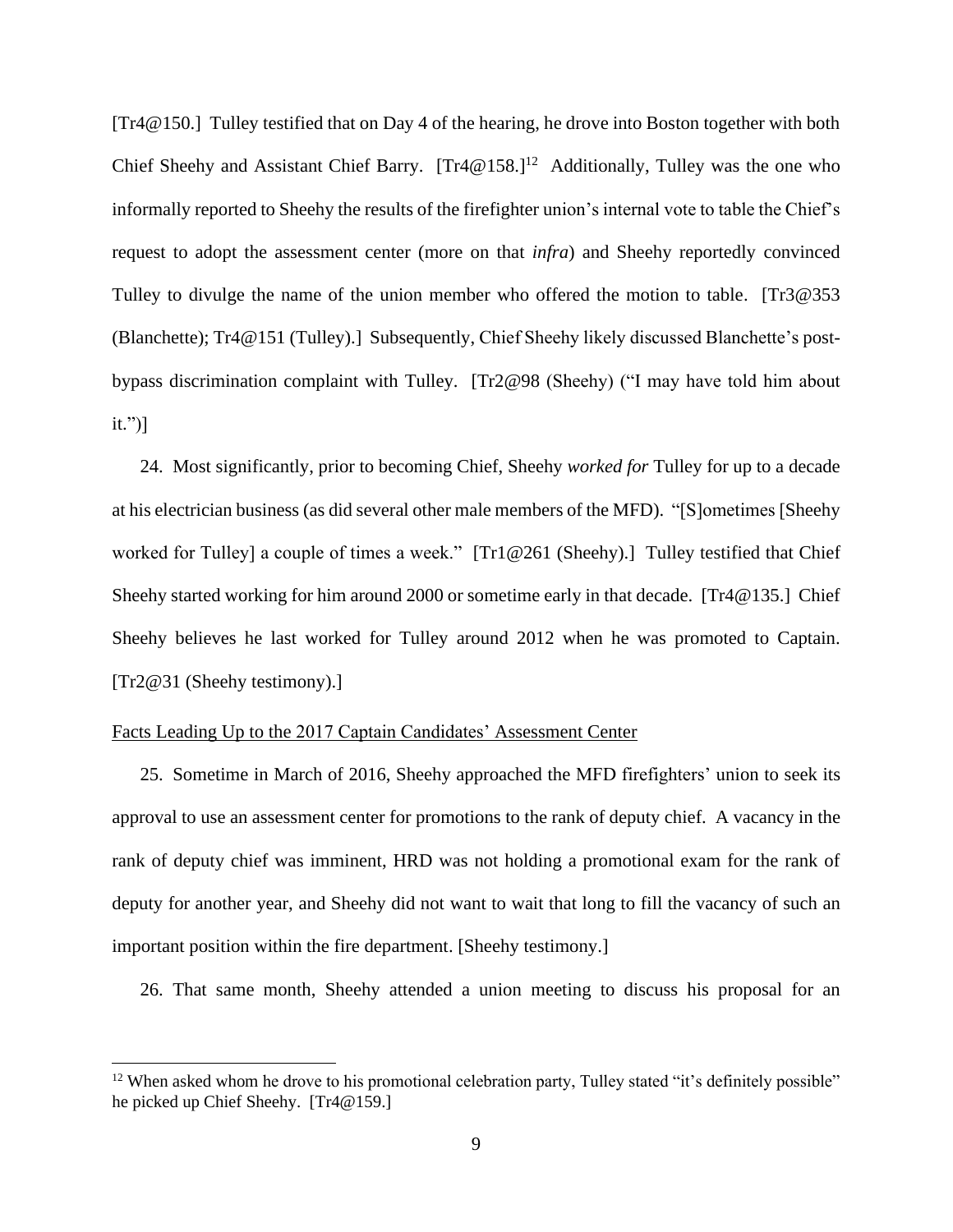assessment center for the rank of deputy chief. During the meeting, Chief Sheehy did not give any notice that there would be a change to previously *pro forma* post-assessment interview practices, 13 and he said nothing about the implementation of a technical, scored interview process. [Tr3@352 (Blanchette).] Sheehy left the meeting and the membership, including Blanchette, discussed the proposal. The membership voted to table the issue until their next meeting and to authorize the Union executive board to ask Sheehy whether an assessment center could be used for *all* superior officer ranks – deputy chief, captain, and lieutenant. [Tr4@59-63 (Blanchette testimony); Tr4@90-91 (K. Barry testimony).]

27. After meeting with the union's executive board on its counterproposal, Sheehy agreed as to the deputy chief and captain ranks only. [K. Barry testimony.]

28. In April of 2016, at a special Union meeting, the members approved an assessment center for promotions to deputy chief and captain for a three-year trial period. [K. Barry testimony.]

29. The assessment center for deputy chief was conducted and completed in the Spring of 2017, resulting in an eligible list. The City also used an internal interview process in the Spring of 2017 for those deputy chief candidates certified from the eligible list. The City promoted from that same eligible list in 2019—but, in doing so, conducted *new* interviews. [Sheehy testimony.] How the Captain Candidates' Assessment Center Unfolded

30. On June 28, 2017, Mayor Stephen Zanni ("Mayor Zanni"), then the City's appointing authority, asked HRD to open the upcoming captain's promotional process to the ranks of both lieutenant and private.<sup>14</sup> HRD approved this request. [Resp. Exh. 19.]

<sup>&</sup>lt;sup>13</sup> Retired MFD Lieutenant Sandra Cunha testified that, prior to her promotion from Firefighter, she had been subjected to "a very, very brief interview." [Tr1@85.]

<sup>&</sup>lt;sup>14</sup> Section 59 of G.L. c. 31 requires at least four candidates to register to take any fire department promotional examination. Only two incumbent lieutenants had signed up for the MFD Captain's exam. Ultimately, nine other privates, besides Blanchette and Tulley, joined those two in participating in the MFD Captain's promotional assessment center examination. [Resp. Exh. 3] Both Blanchette and Tulley had a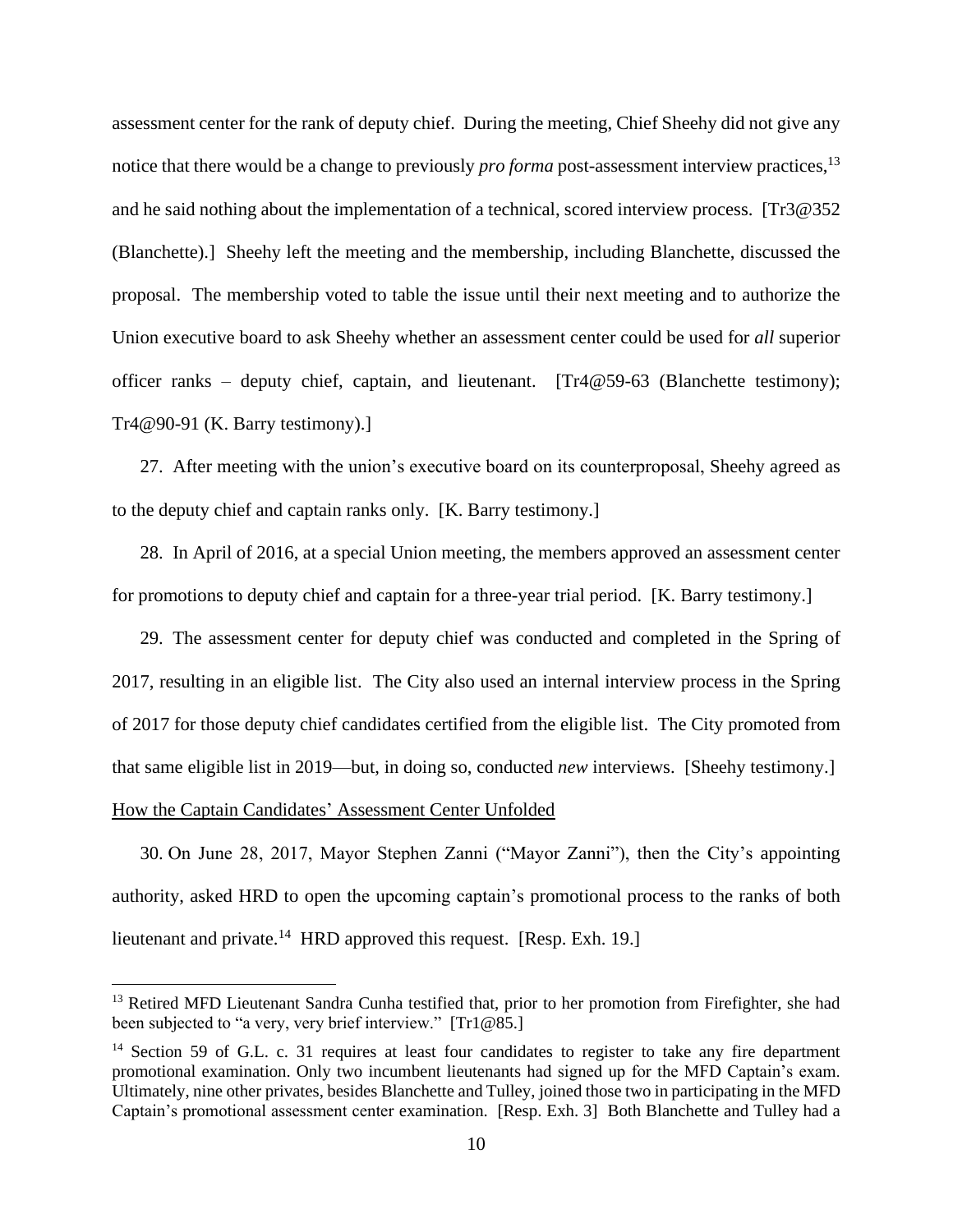31. In September of 2017, Integrity Testing met with candidates interested in taking the captain's assessment center exam and provided them with an orientation package.<sup>15</sup> [App. Exh. 8.]

32. The captain's assessment center was held over the course of seven or more hours on September 7, 2017, and consisted of five exercises: (1) a Written Knowledge Based Test; (2) an In-Basket Exercise; (3) a Critical Incident Response – Oral Presentation; (4) a Role Play Exercise; and (5) a Structured Interview Exercise. Candidates were identified by randomly-assigned numbers and not their names, to ensure objectivity. All assessors were public safety executives from other communities. [App. Exh. 8; see also Tr3@358-365 (Blanchette testimony).]

33. The written Knowledge Based Test consisted of fifty (50) multiple choice questions based upon the MFD Standard Operating Guide ("SOG") and MFD Rules and Regulations, provided to the candidates by the MFD in advance of the test. The In-Basket exercise was comprised of candidates receiving a pile of assorted correspondence and having to prioritize and describe how each item should be handled by an MFD captain. The Critical Incident Response exercise required candidates to review three slides relevant to the MFD and provide an opinion as to how the issues raised on the slides should be addressed. There was also a Role Play exercise that required candidates to review a set of general facts and then give a presentation on how such facts should

prior history of competing unsuccessfully in superior officer examinations. Before participating in the Captain's assessment center in September 2017, Tulley had failed the Lieutenant's exam and, indeed, had never before passed a superior officer examination. [Tr4@159 (Tulley testimony)]. Within her first ten years at the MFD (or by 2003), Blanchette had taken the Lieutenant promotional examination two or three times but never achieved a passing score. These exams were multiple choice (or fill in the "bubble") exams. Blanchette did not take another promotional exam for 14 years, or until the Captain's assessment center in 2017. [Blanchette testimony.]

<sup>&</sup>lt;sup>15</sup> The assessment center process, as described in the orientation package, utilized explicit written grading criteria, and detailed explanations of how these criteria applied to candidates' responses were available to the assessors. That is, the process documentation included a specific grading scale, together with explanations as to what performance correlated with certain grades. The process document also included a section detailing computation of final grades, and how particular criteria were weighted. Candidates were assigned random numbers to protect assessors from learning candidates' identities "thereby ensuring the integrity, reliability and fairness of the testing process from start to finish." [App. Exh. 8.]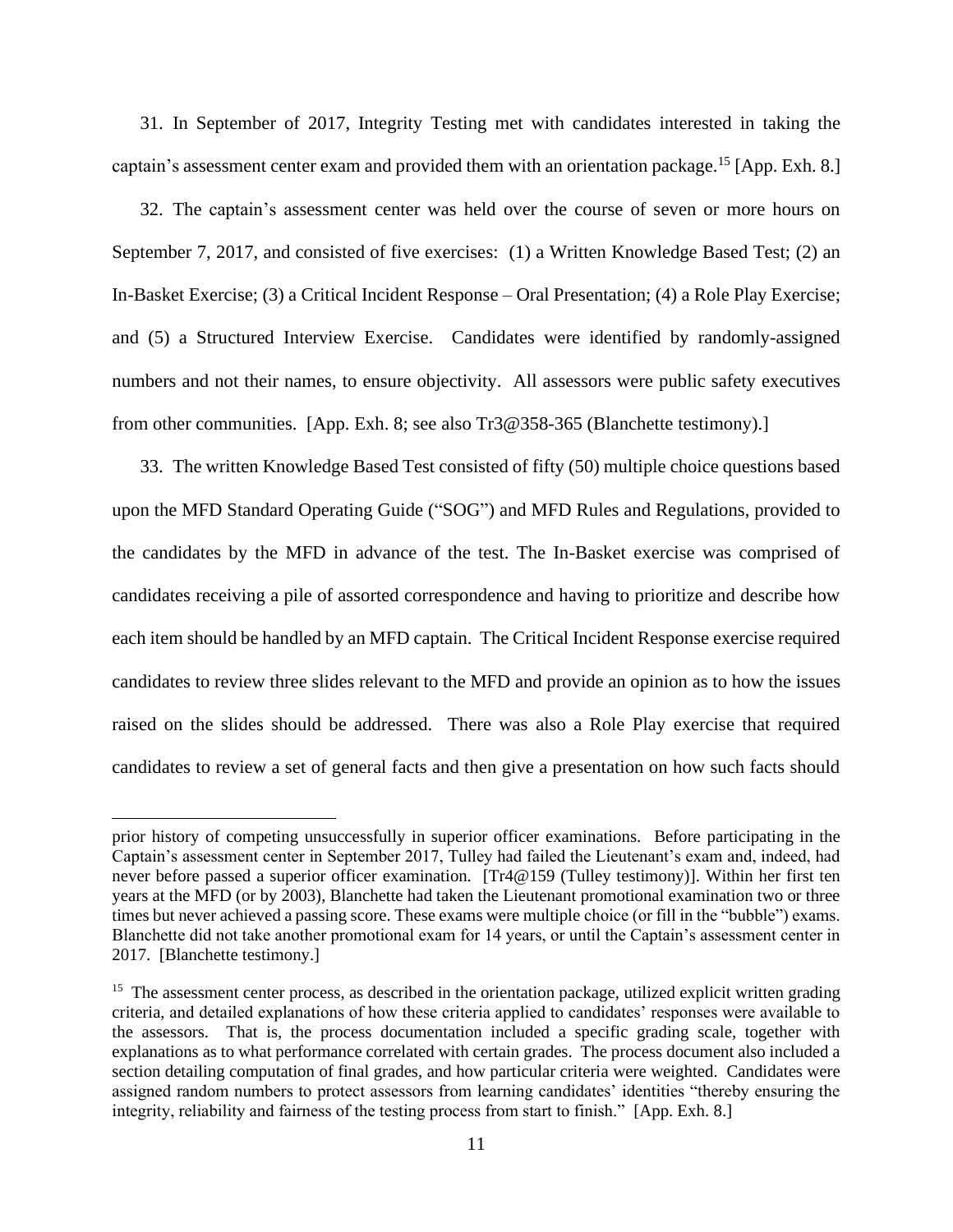be addressed. [Blanchette testimony; App. Exh. 8.]

34. The Structured Interview involved questions about supervisory issues, leadership attributes, the opioid crisis, and long-term MFD goals. [App. Exh. 8 p. 3; Tr3@363 (Blanchette).] Integrity Testing video-recorded these interviews and Methuen HR employee Stackelin observed them all. [Tr3@132, 151 (Stackelin testimony).]

35. Sheehy testified that he played no role in the development or the administration of the assessment centers for the ranks of deputy chief or captain; nor did he play any role in the selection of the assessment center evaluators. [Sheehy testimony.] But Asst. Chief Barry collaborated with Integrity Testing, providing a comprehensive volume of the MFD's rules, regulations, policies, and procedures, in order that the examiners could develop a 50-question written examination grounded in Methuen-specific standard operating guidelines. Assistant Chief Barry also identified specific Methuen locations for the assessors to incorporate into digital fire scenarios (i.e., Barry wanted them to use a specific garden apartment building and triple-decker apartment in its examination). [Tr3@72 (W. Barry)].

36. Approximately six weeks after the Captain's assessment center exam, the promotional Eligible List issued; candidates Michael Fluet and Blanchette were ranked #1 and #2, respectively, and Tulley and Timothy Smith tied for the #3 slot.<sup>16</sup> [Resp. Exhs. 2 (Roster Certification) and 7.] Fluet received a score of 83, Blanchette a score of 82, and Tulley/Smith a score of 81. [Sheehy, Tulley, and Blanchette testimonies.] Blanchette scored higher than Intervenor Tulley on the Structured Interview, Oral Presentation, and Knowledge-Based Test exercises. [Email dated Oct. 4, 2019 from Integrity Testing LLC's Alfred Donovan.]

<sup>&</sup>lt;sup>16</sup> Nine other candidates, including MFD union president Kevin Barry, scored below these top four candidates. [Resp. Exh. 7.]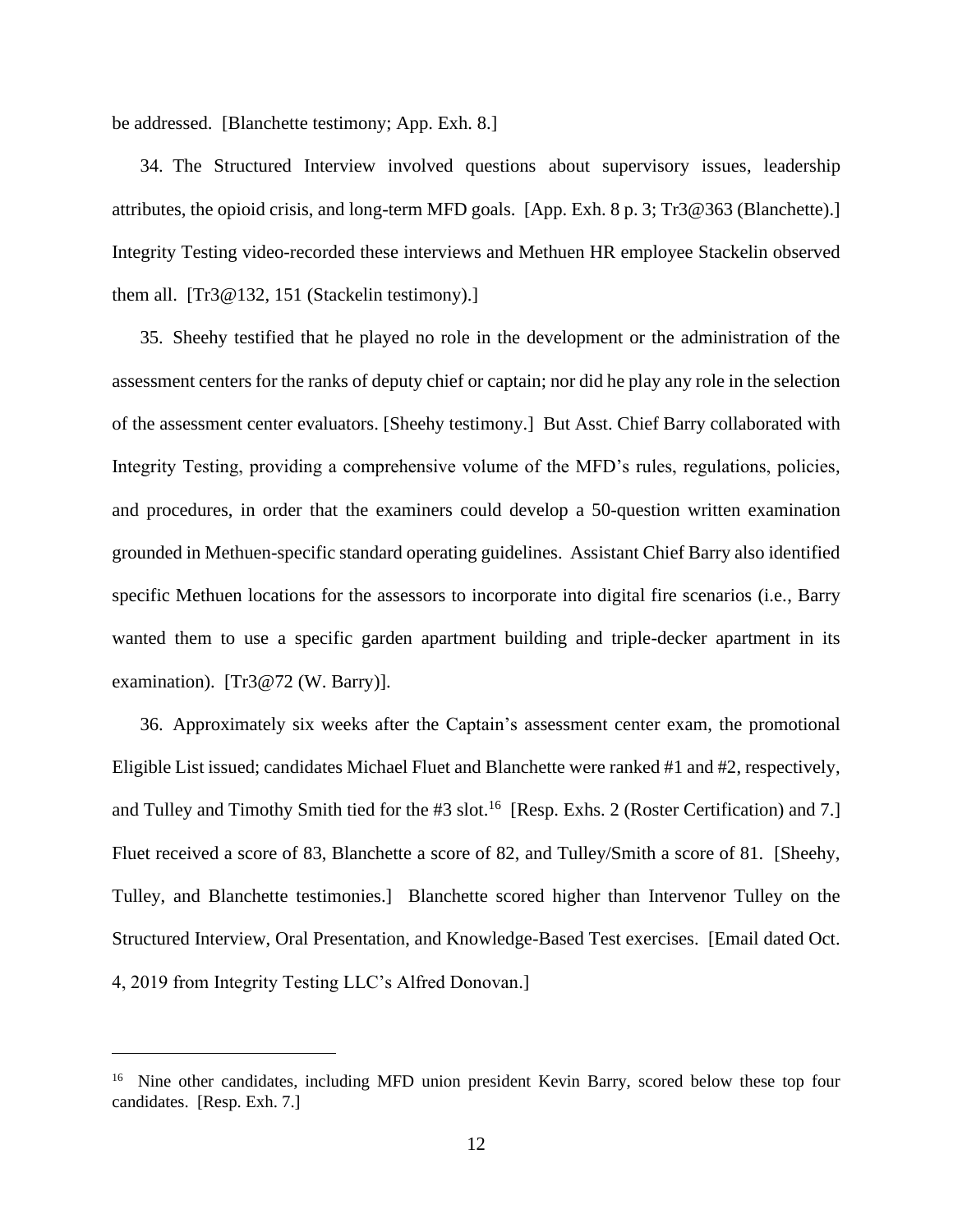37. Fluet was a lieutenant at the time of the Assessment Center. He was originally hired as a permanent fire fighter alongside Blanchette on November 16, 1993. He had been promoted to the rank of lieutenant on January 25, 2010. [Resp. Exh. 23.]

38. Immediately after the assessment center rankings became known within the MFD, Blanchette began to hear unsupportive comments from her fellow firefighters, including supervisory personnel.<sup>17</sup> For example, one firefighter told her, in front of several others in the firehouse kitchen, "let's be real, if we called every single other person into this kitchen, everyone would say they want to see Matt [Tulley] get appointed." [Tr3@ 325-326 (Blanchette).] Appellant received a text message from another firefighter: ["Hey great job, too bad you're not going to get the position. The chief wants Matt in the position. It's his best friend. It's going to be easier to promote Matt to Assistant Chief from Captain than from private." [Tr3@326 and 388 (Blanchette).]

39. Appellant was told by a Fire Lieutenant that "as long as Matt made it into the top 3, he would be made because he is the Chief's best friend," and these appointments were "known" ahead of time. [Tr3@326 (Blanchette).] Appellant testified that it was widely rumored throughout the department that Tulley's selection was predetermined.

## Internal Interview Process for Captain Promotion

40. Captain Michael Buote was scheduled to retire around the end of November 2017. [Sheehy testimony.]

41. On November 14, 2017, the City conducted an internal post-assessment center interview of Fluet, Smith, Blanchette, and Tulley. The interview panel consisted of: Sheehy, W. Barry,

<sup>17</sup> In her testimony, Appellant identified many of the individuals involved. [*E.g.*, Tr3@326 and 388.] She kept contemporaneous notes of these remarks, a fact that she volunteered during her testimony under oath on cross-examination. [Tr3@390-392.]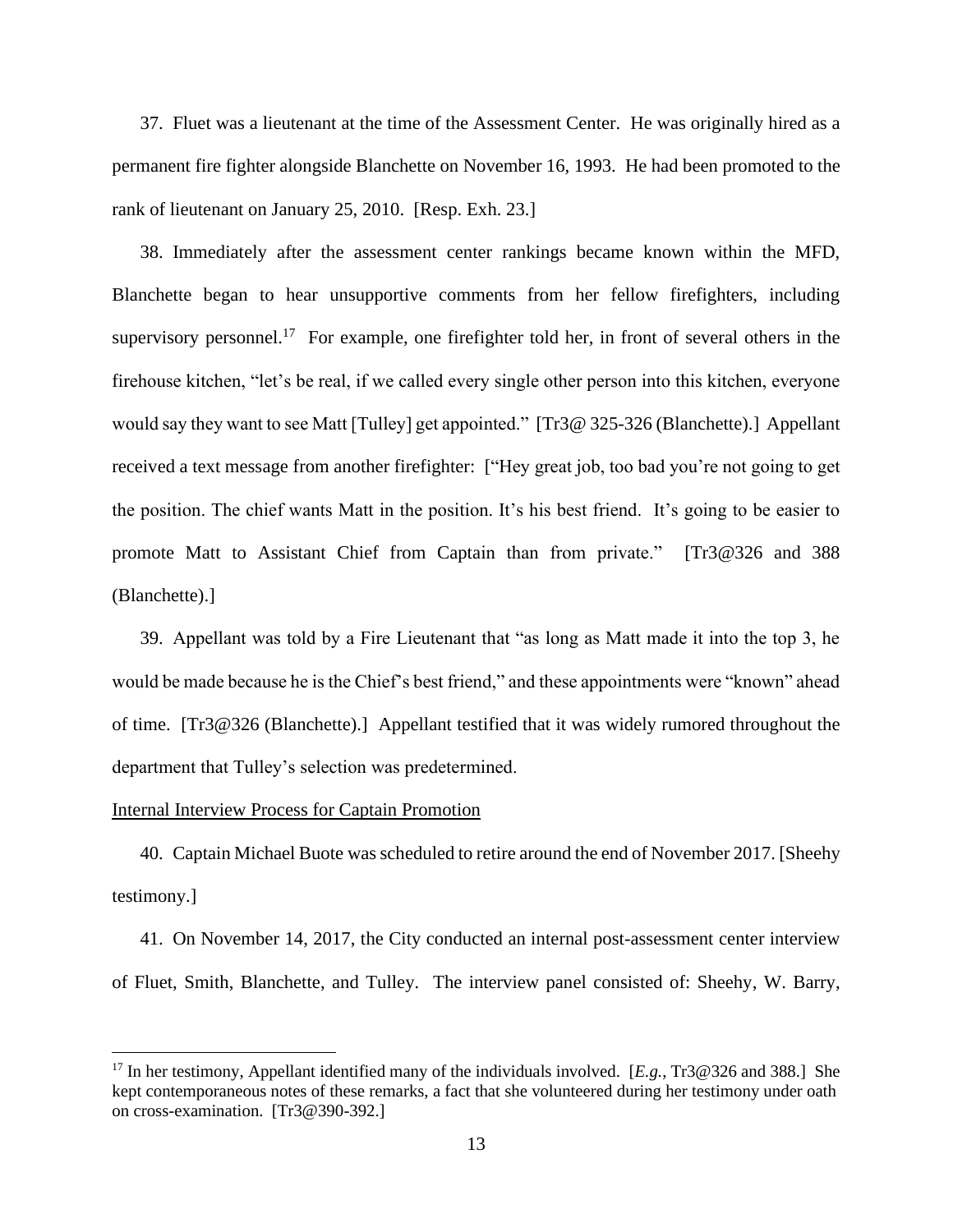Randazzo, and DeCologero. [Sheehy testimony.]

42. The MFD has been inconsistent in its past use of interviews in conjunction with promotions. Prior to 2017, Sheehy promoted three lieutenants without relying on any internal interview process. Similarly, Sheehy himself did not have to undergo an internal interview process when he was promoted to captain. [Sheehy testimony.]<sup>18</sup>

43. Until 2017, the promotion process in Methuen was very traditional – typically, the civil service written exam followed, at times, by a brief interview consisting of non-substantive questions (i.e., "tell me about your strengths and weaknesses"). [Tr1@83-85 (Cunha); Tr3@226 and Tr3@352 (Blanchette).] In the past, firefighting-specific technical or rules-based questions had never been posed to finalists.<sup>19</sup> [Id.]

44. The interviews conducted on November 14, 2017, were neither audio- nor video- recorded, despite the City's capability to do so. [Tr1@236 (Sheehy).] HR Director Randazzo was well aware of civil service procedural recommendations related to promotional interviews, but knowingly decided not to record the interviews in this case. [Tr3@263.]

45. Assistant Chief Barry developed fifteen (15) questions and gave them to Sheehy,

<sup>&</sup>lt;sup>18</sup> Sheehy testified inconsistently regarding the City's requirement that a successful interview serves as the key criterion for promotion. For example, after first advising me that interviews are always required and are always scored and involve substantive questions (Tr1 $@149$ ), Sheehy stated that he recently promoted three lieutenants without any interview at all. [Tr2@283-284.] Chief Sheehy also stated that he personally was promoted to Captain without any interview (Tr1@149), but later changed that testimony to say that an interview was required for his promotion to Captain, before again reverting and agreeing he had not been interviewed. [Tr2@285 (Sheehy).]

<sup>&</sup>lt;sup>19</sup> Despite the contrary testimony of all the other witnesses, Chief Sheehy maintained that all prior promotional interviews were substantive, scored interviews, with similar questions as those described in this case. In fact, Sheehy was asked directly by this Commissioner whether past Captain candidates' interviews included similar substantive questions, and Sheehy responded that they had. [Tr1@145-146, 280.] The evidence of record undercuts Sheehy's testimony.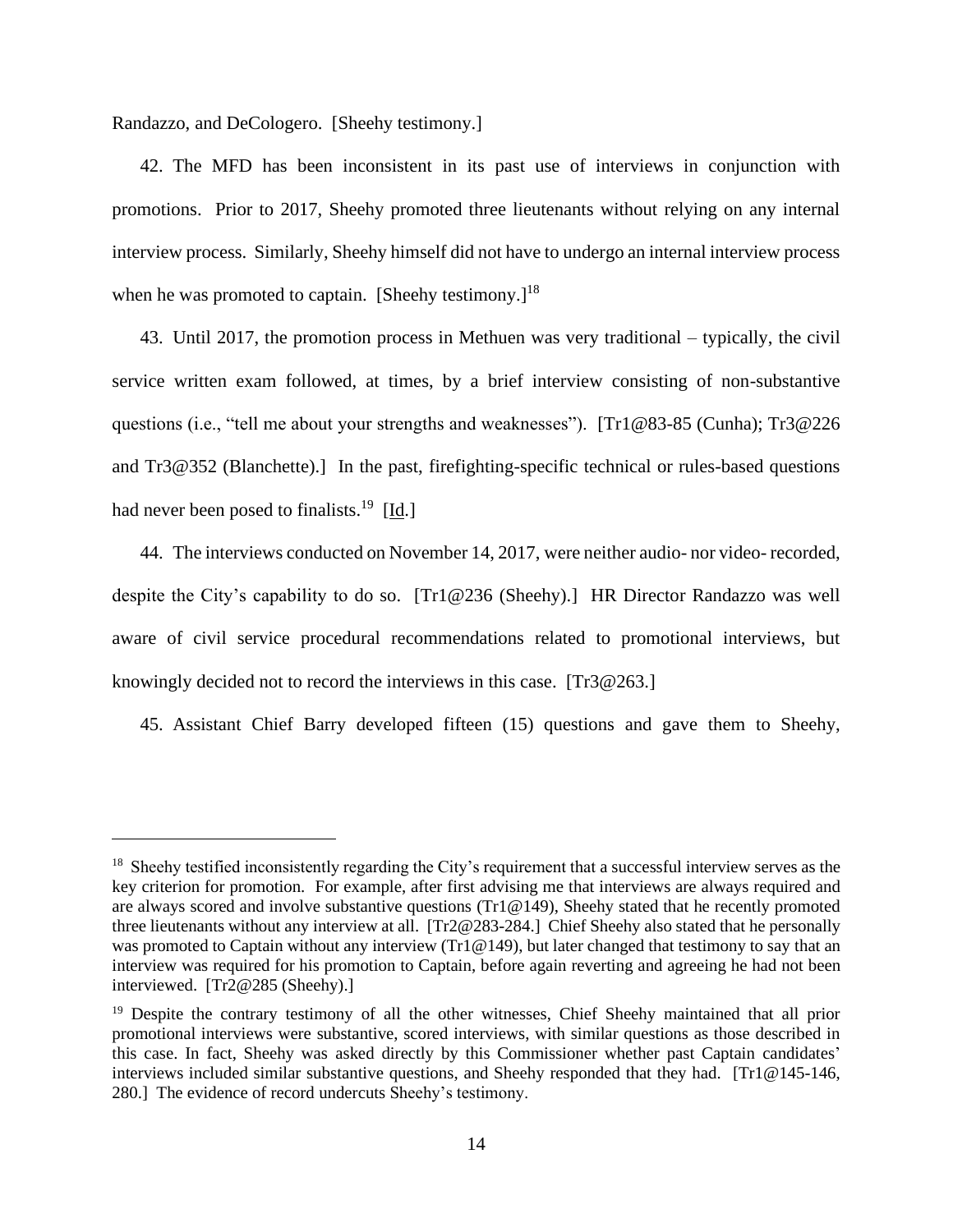Randazzo, and DeCologero on the morning of the interviews.<sup>20</sup> Either technical firefighting knowledge or insider knowledge of the operations of the MFD was necessary to answer adequately almost all of these questions. Sheehy and Barry instructed Randazzo and DeCologero as to what they were looking for in terms of answers to questions that were specific to MFD.<sup>21</sup> [Testimony of Sheehy; W. Barry; Randazzo; and DeCologero]

46. Randazzo has participated in approximately thirty to forty interviews for original MFD fire fighter appointments, and four or five interviews for MFD promotions. [Randazzo testimony.] On cross-examination, however, Randazzo acknowledged that she had no way of judging candidates' responses without being told by the Fire Chief and Asst. Fire Chief what the candidates' responses should be, including with regard to non-fire related questions. When questioned about her ability to give an independent assessment, Randazzo was nonplussed, candidly stating: "I guess I don't understand what the importance is of being independent." [Tr3@267 (Randazzo testimony).]

47. Likewise, DeCologero had no knowledge or experience in the fire service, nor had he any independent knowledge as to what would constitute a very good, good, mediocre, or poor response to any particular question. This was DeCologero's first-ever fire candidates' interview. [Tr2@225 (DeCologero).]

48. Each candidate in the internal interview process for the rank of captain was asked the same fifteen (15) questions and their answers were scored contemporaneously on a scale of one (1) to

<sup>&</sup>lt;sup>20</sup> Chief Sheehy instructed Assistant Chief Barry to create the interview questions because he feared being accused of bias, of rigging the system, or of having provided the questions ahead of time to certain candidates.  $[Tr1@149-150$  (Sheehy).]

<sup>&</sup>lt;sup>21</sup> Once again, Sheehy's testimony differed from the other witnesses—this time when asked who advised the non-fire panelists as to what would be an acceptable answer. Sheehy testified that Asst. Chief Barry advised the panel, while he stayed out of it ("I let Bill handle it.") [Tr1@296-299.] Both Randazzo and DeCologero, however, testified that Chief Sheehy advised them directly as to what constituted an acceptable response to him. [Tr2@335 (DeCologero); Tr3@267 (Randazzo).]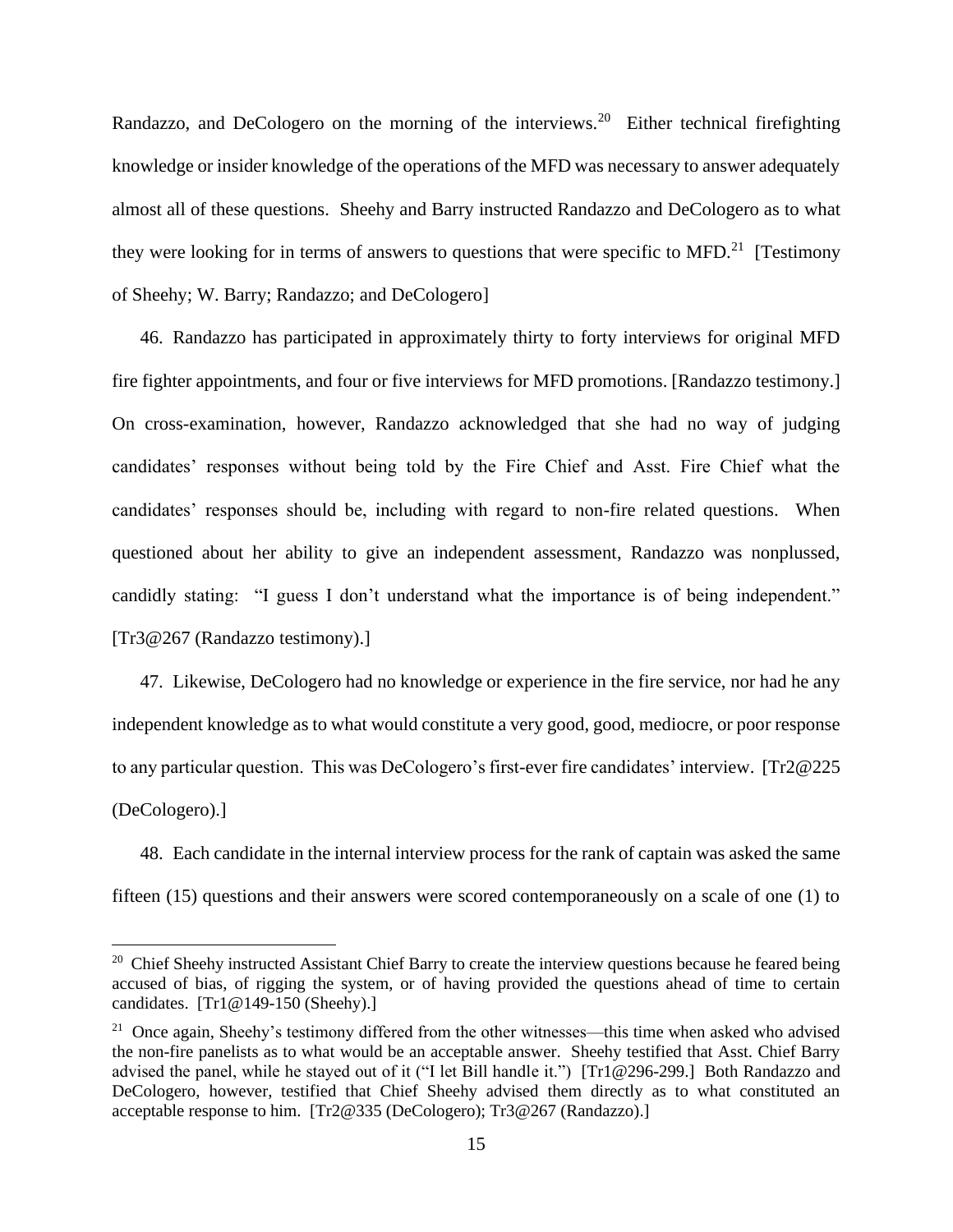ten (10). At the conclusion of the interviews, the panelists got together and added their scores together for each candidate. A ranking of candidates was developed from these scores. [Resp. Exh. 10; Testimony of Sheehy; W. Barry; Randazzo; and DeCologero.]

49. At the beginning of his interview, Tulley gave the panel a copy of his resume and two letters of recommendation from MFD superiors: Deputy Chief Daniel Donahue and Lieutenant James McLachlan. [Resp. Ex. 18.]

50. Blanchette had not been advised that this type of material would be expected, or even welcomed, at the interview and so she did not bring anything. [Tr4@19 (Blanchette).] She had been led to believe that she would only be asked a few unscored "HR-type" questions. [Tr3@352-353, 367 (Blanchette).]

51. Blanchette's interview lasted about 20 minutes; other than to make introductions, no panelists spoke other than to take turns reading interview questions verbatim off the list prepared by Ass't Chief Barry (Resp. Exh. 10). No panelist asked any follow up questions. [Tr3@368-369 (Blanchette).]

52. The panelists' notes submitted as exhibits by the City are not reliable in determining the candidates' relative interview performances. As noted, there was no video or audio recording. The panelist-witnesses testified on several occasions that particular notes are without meaning to them, or that they failed to write down what the candidates actually uttered, or that what they did write down could not possibly be accurate.<sup>22</sup> For example, when I asked what a certain note could

<sup>&</sup>lt;sup>22</sup> Assistant Chief Barry testified that he had no idea, based on his contemporaneous notes, why he gave certain candidates the points he allotted them. [Tr3@91-93.] *See also* Tr3@37 (acknowledging that his scoring of Blanchette was not accurate); Tr3@43-44 (conceding that he recorded no specific responses by candidates Smith and Fluet to several questions). Additional notes Asst. Chief Barry created at the time of Blanchette's bypass are not wholly reliable as he concedes they were penned some 14 months after the panelist interviews. [Tr3@86.] Chief Sheehy acknowledged that his scoring of Blanchette on certain items was skewed. [Tr1@163 and Tr1@192.] Panelist DeCologero also conceded that the candidates said many things that were not written down. [Tr2@324.]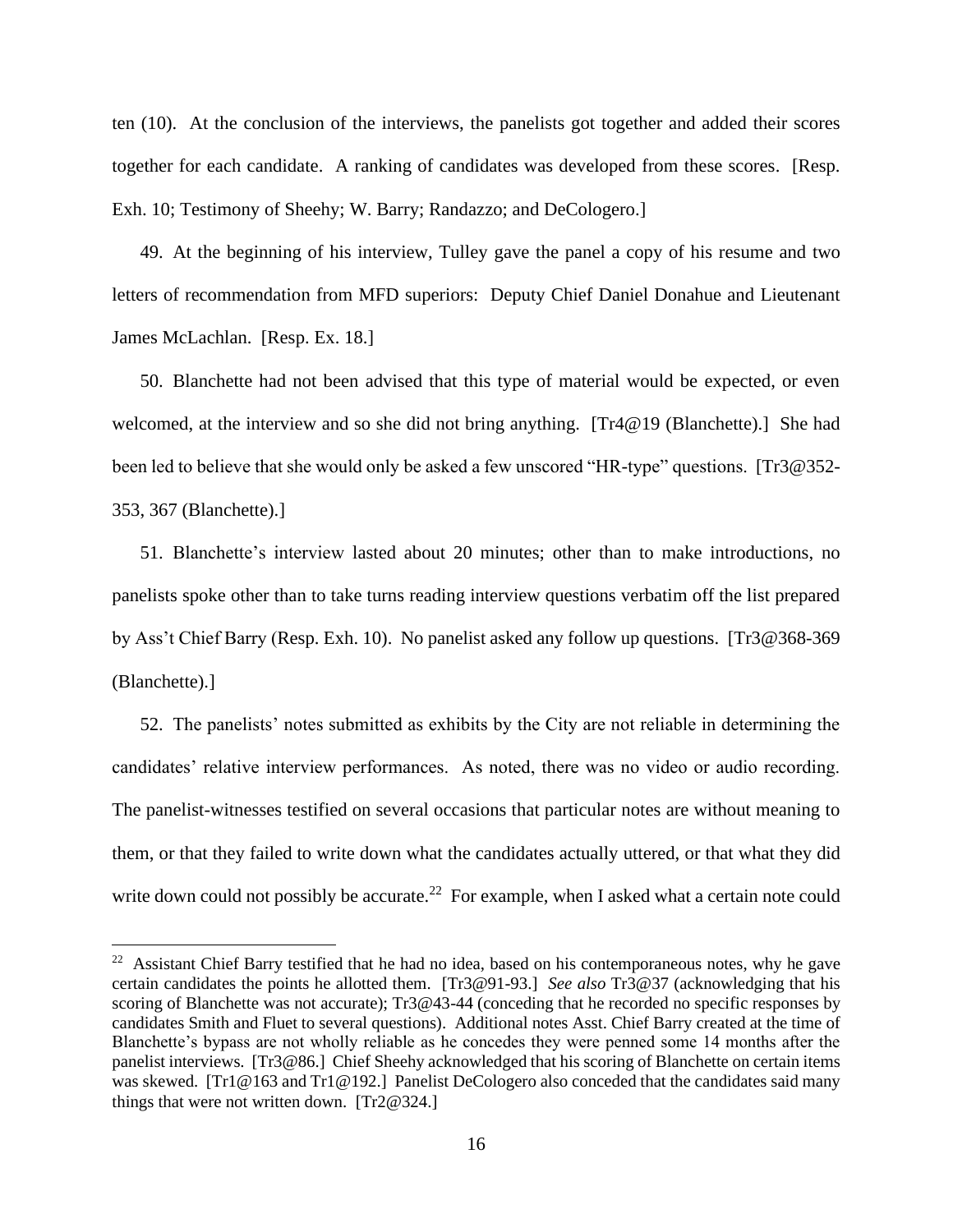mean, Chief Sheehy replied that he was unsure, stating: "if someone gave me that answer, it would be, like, a 2 [out of 10 possible points]." But in fact he awarded Intervenor Tulley 9 out of 10 possible points on that particular question. [Tr1@168-169 (Sheehy).]

53. Chief Sheehy later agreed that his interview notes often did not reflect the candidates' actual interview responses. [Tr1@236, 273.] He wrote down only some of the candidates' responses, Tr1@157, and could not always square a note indicating a poor or incorrect response by candidates other than Blanchette with the high marks he gave them.<sup>23</sup> He admitted that his scoring of Blanchette was not accurate. [Tr1@274.] For example, he gave Blanchette a low score on Question 13 "because she didn't mention life safety," but he then conceded that she had in fact mentioned that concern. [Tr1@289.] He subtracted points from Blanchette's item scores for using "buzzwords" in her answers, but then conceded that Tulley did the same thing and yet scored well. [Tr1@171 (Sheehy).]

54. During the Commission hearings, significant testimony was elicited with respect to interview question no. 10, which dealt with a technical aspect of the proper fire hose size needed for a given firefighting scenario.<sup>24</sup> Chief Sheehy, after testifying that all interview questions were read *verbatim* off the sheet submitted as the Respondent's Exhibit 10, was asked to explain why Anne Randazzo's notes (Resp. Exh. 15) contained two different answers to Question 10 on candidate Fluet's grading sheet. Fluet received a perfect score and yet, according to Randazzo's notes, he answered that hose sizes of *either* 2.5 inches or 1 ¾ inches in diameter would be appropriate. [Tr1@271 (Sheehy).] Blanchette correctly responded that the hose size should be 1

<sup>&</sup>lt;sup>23</sup> For example, candidate Smith gave a poor answer to Question 14 but Sheehy could not remember why he scored that response highly. [Tr1@210 (Sheehy).] Likewise, Sheehy's notes regarding Smith's response to Question 11 reflect the wrong answer and yet Sheehy gave him a high mark. [Tr1@195.]

<sup>&</sup>lt;sup>24</sup> Scenario Question #10 asked: "What is the suggested hose line deployment for a room over 50% flame involvement?' [Resp. Exh. 10.]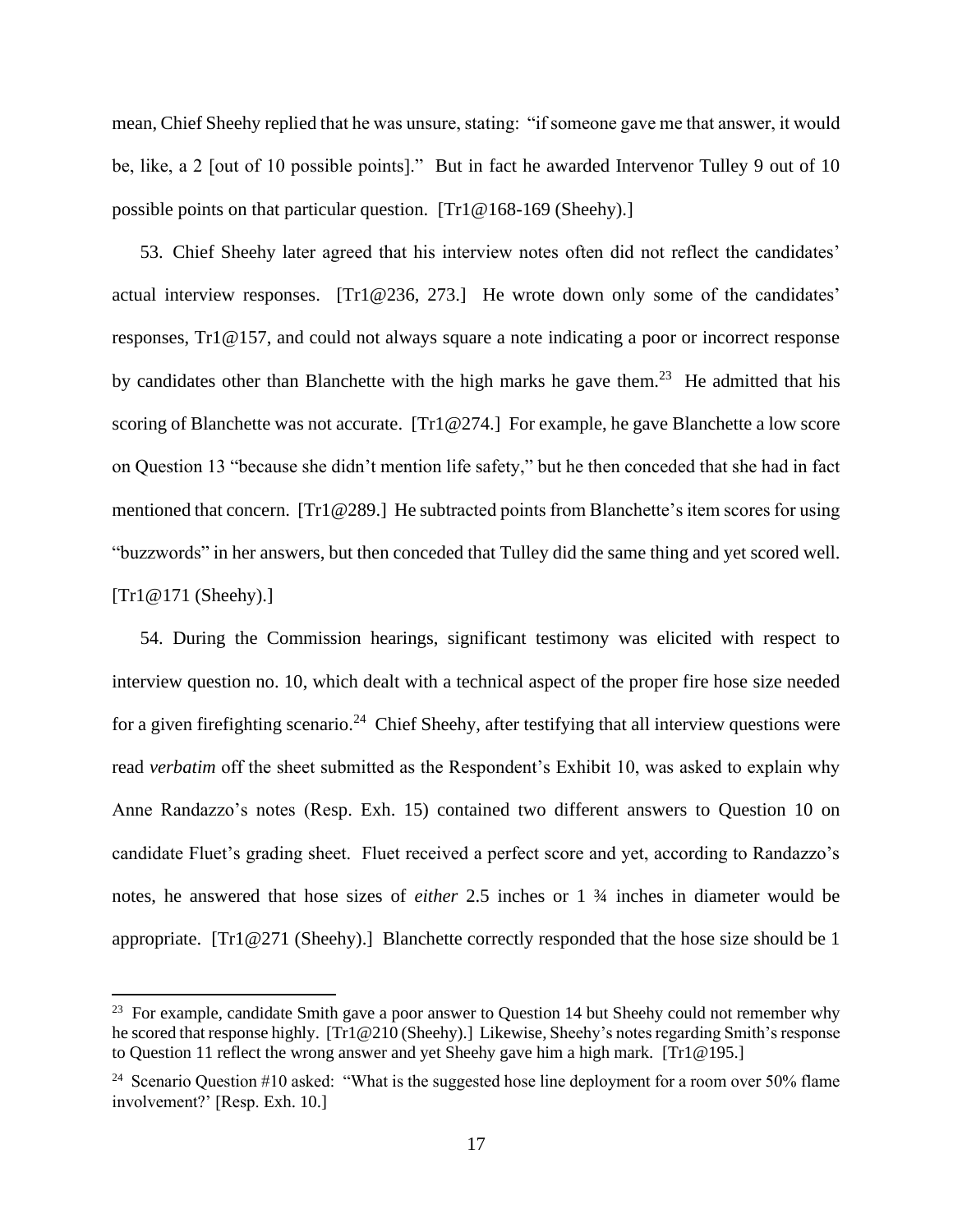¾ inches in diameter and yet she received an average score of less than 3.3 out of 10 possible points from the four panelists. [Resp. Exhs. 11, 12, 15, 16.]

55. Chief Sheehy conceded that Question 10 did not specify whether the scenario involved a commercial building or residential building on fire; nor did it identify the type or size of the room ablaze. Sheehy agreed, only after being confronted with Randazzo's notes, that a residential building might well call for the answer given by Blanchette. He also agreed that he failed to record the two different answers given by Fluet. [Tr1@272-273 (Sheehy).] Chief Sheehy's only explanation was "you'd have to ask Bill Barry, they may have said commercial [too]." [Id.]

56. Blanchette was absolutely certain in her testimony that Question 10 was read to her wordfor-word as it is written on Exhibit 10 (*i.e*., with no specification that the scenario entailed a commercial or particularly large building, or exterior firefighting) and I credit her recollection. Blanchette cogently explained the interview scenario to me and the reasons for her response to Question no. 10. She stated, in agreement with another witness, that a 2.5 inch line would never be used inside a building, as such would require too much manpower to maneuver, but rather would only be used to protect outside exposures or in an exterior "Chicago loop," none of which were part of the scenario presented to her. [Tr3@370-371 (Blanchette).]

57. Intervenor Tulley's testimony confirms that Blanchette was improperly scored lower than him on this question. Tulley was given full credit (40 out of a possible 40 points from all four panelists)<sup>25</sup> for specifying a 2.5 inch hose, but he admitted that the correct answer could in fact have been 1<sup>3</sup>/4 inches. [Tr4@152-155.] Tulley was unaware if the question called for an interior action or exterior, but he assumed interior. He agreed he had only ever used a 2.5 inch hose on

<sup>&</sup>lt;sup>25</sup> See Respondent's exhibits 11, 12, 15, and 16. Each of the four panelists had up to 10 points to allocate per candidate response.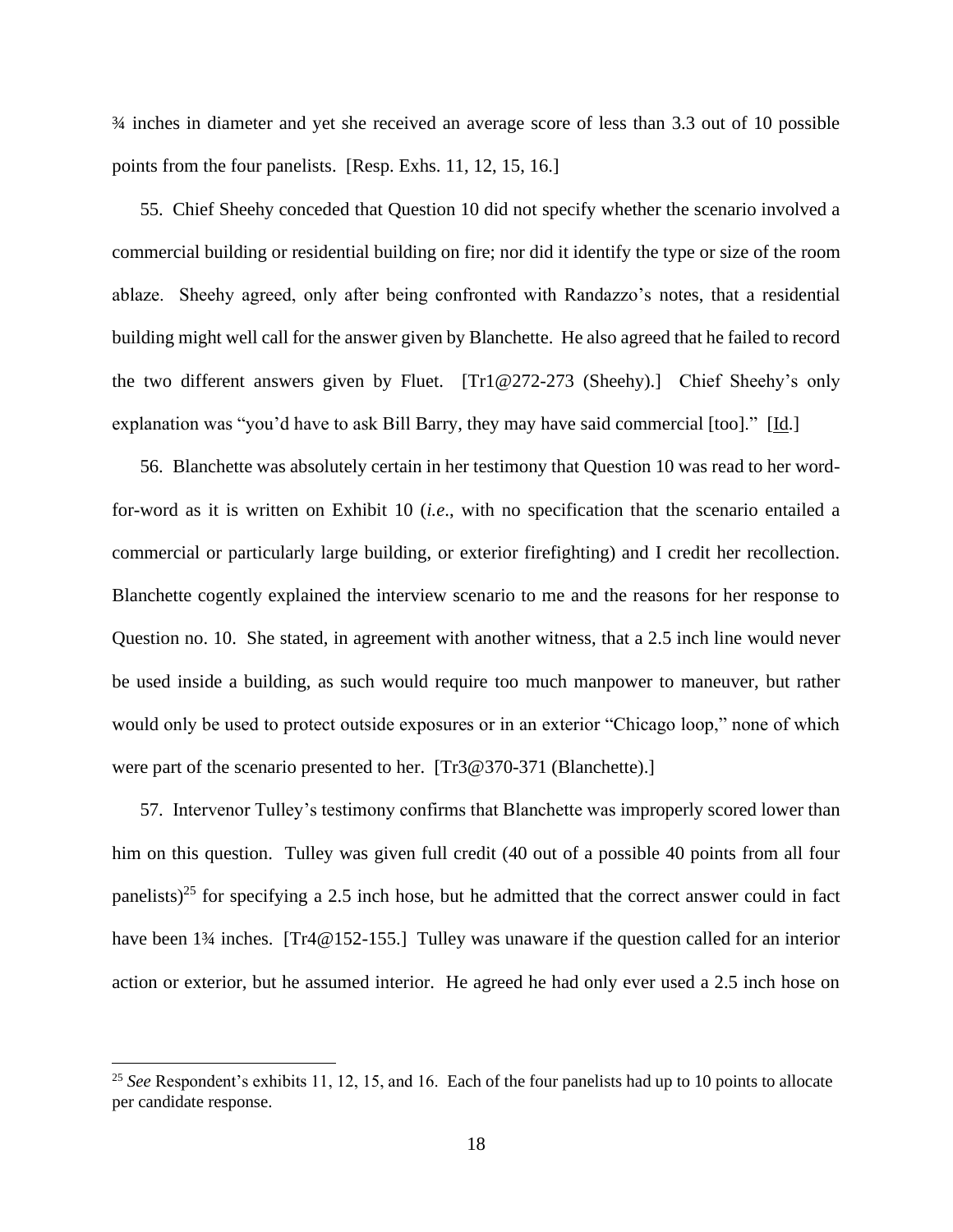the exterior of a building, and never inside because, on account of its size, it would be too difficult to maneuver inside. He testified that, in his entire career, he had never used a 2.5 inch hose inside any building, commercial or residential, and that to do so would be very rare. He did not recall any mention by any panelist of the size of the building depicted in the Question 10 scenario. [Id.]

58. Each candidate's interview performance was recorded with scores (out of a maximum of 150 points per interviewer) as follows:

| Candidate  | Sheehy | Barry | Randazzo | DeCologero | Total |
|------------|--------|-------|----------|------------|-------|
| Tulley     | 143    | 144   | 146      | 137        | 570   |
| Fluet      | 137    | 136   | 142      | 139        | 554   |
| Smith      | 134    | 128   | 134      | 134        | 530   |
| Blanchette | 117    | 124   | 103      | 101        | 445   |

[Resp. Exhs. 11, 12, 15 and 16.]

59. Randazzo's and DeCologero's own score sheets reveal, however, that they both incorrectly tallied up their final scores for Blanchette (*e.g.*, DeCologero's announced score of 101 for Blanchette should have been 111 points). [Resp Exhs. 15 and  $16$ ]<sup>26</sup>

60. At the conclusion of the four interviews, the panelists quickly added up their scores for each candidate and briefly discussed the candidates' interview performances. There appears not to have been any meaningful group discussion of the candidates' work experience or leadership attributes evidenced outside of the interviews. Panelist DeCologero testified that he knew nothing of the candidates' work histories, disciplinary records, or commendations. [Tr2@310.] Panelist Randazzo testified erroneously that the four candidates included only one lieutenant (but both Fluet and Smith were lieutenants at the time of the interviews) and that she was concerned about the candidates' lack of management experience (and yet she later voted to promote Private Tulley over Lt. Smith). [Tr3@242.]

<sup>&</sup>lt;sup>26</sup> Randazzo also shortchanged candidate Smith in tallying up her final score for him. [Resp. Exh. 15.]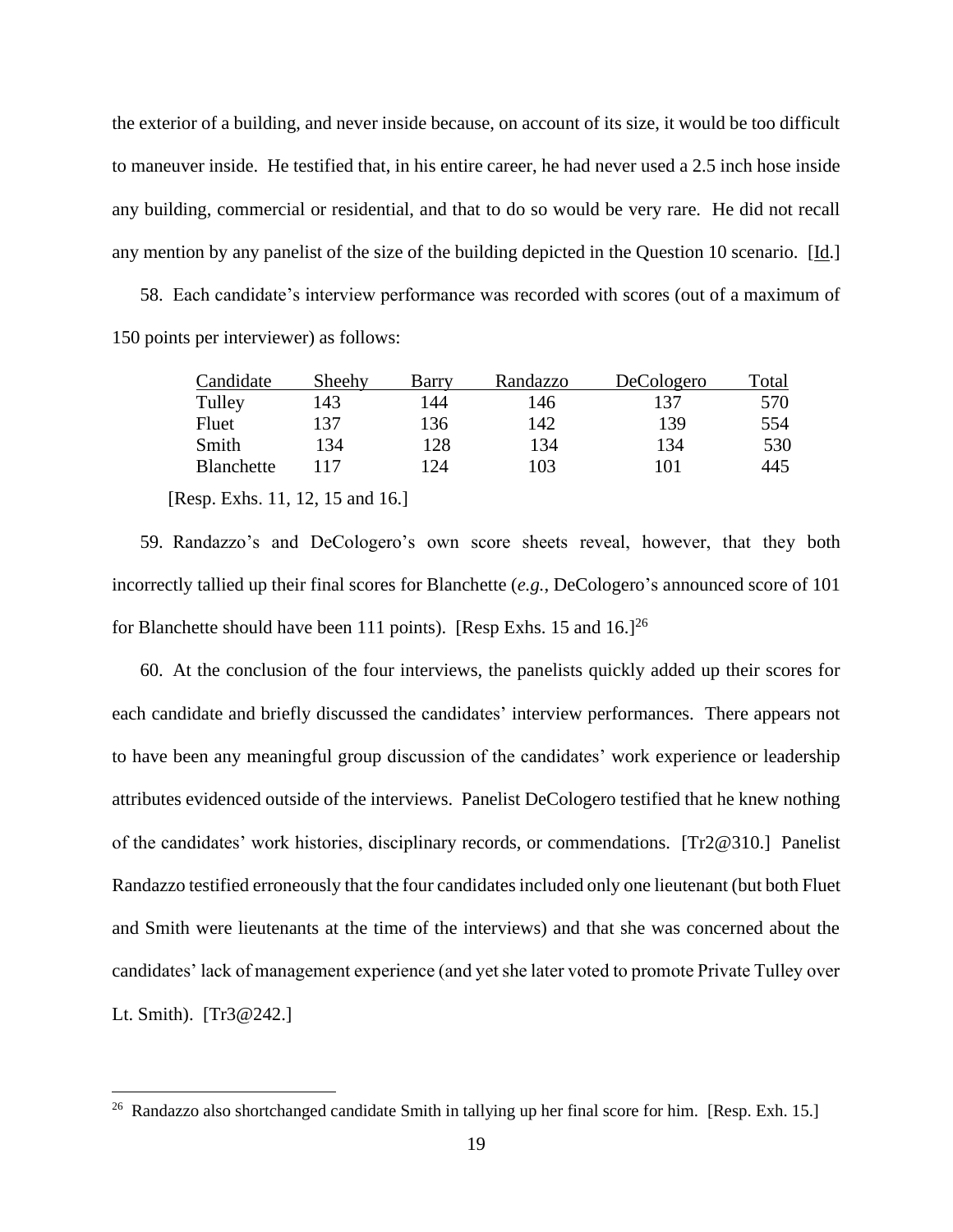61. The candidates received no notice of the results; in fact, Blanchette was unaware that the interviews were being scored, or how she fared, until her formal bypass more than a year later. [Tr3@436-437 (Blanchette).] Two days after the City Hall interviews, however, Blanchette received an email from Randazzo, stating: "I do want to say that the interview committee was impressed with your background and your service to date." [App. Exh. 7.]

62. The panelists decided to recommend Fluet to the appointing authority, Mayor Zanni, for promotion to captain because he was a lieutenant and had been in that position for over seven years, was more senior in the MFD than Tulley, had ranked first after the assessment center exercises, and he "gave a decent interview" despite his #2 ranking on that component by the panel. [Sheehy testimony; App. Exh. 6.]

### December 2017 Promotion of Fluet

63. On November 16, 2017, Randazzo wrote Blanchette stating as follows: "Thank you for interviewing for the position of Captain for the Methuen Fire Department. The City appreciates your interest and desire to serve the City at a higher level and, while the interview committee was impressed with your experience, unfortunately *a candidate above you on the certified civil service list* was selected to fill the position." [App. Exh. 9 (emphasis supplied).]

64. That same day, Randazzo emailed Blanchette stating, in part: "This is informal notice that after careful consideration, you were not selected to promotion to Captain. As you are aware, Lt. Fluet was in the top position on the civil service list. As such, he was selected to fill the opening." [App. Exh. 7.]

65. On November 20, 2017, Sheehy's assistant, Cherie Halloran, wrote to HR employee Jill Stackelin to request to hire one captain to replace Captain Michael Blute who was set to retire on November 30, 2017. In her email, Halloran notes: "Lt. Michael Fluet scored the highest on the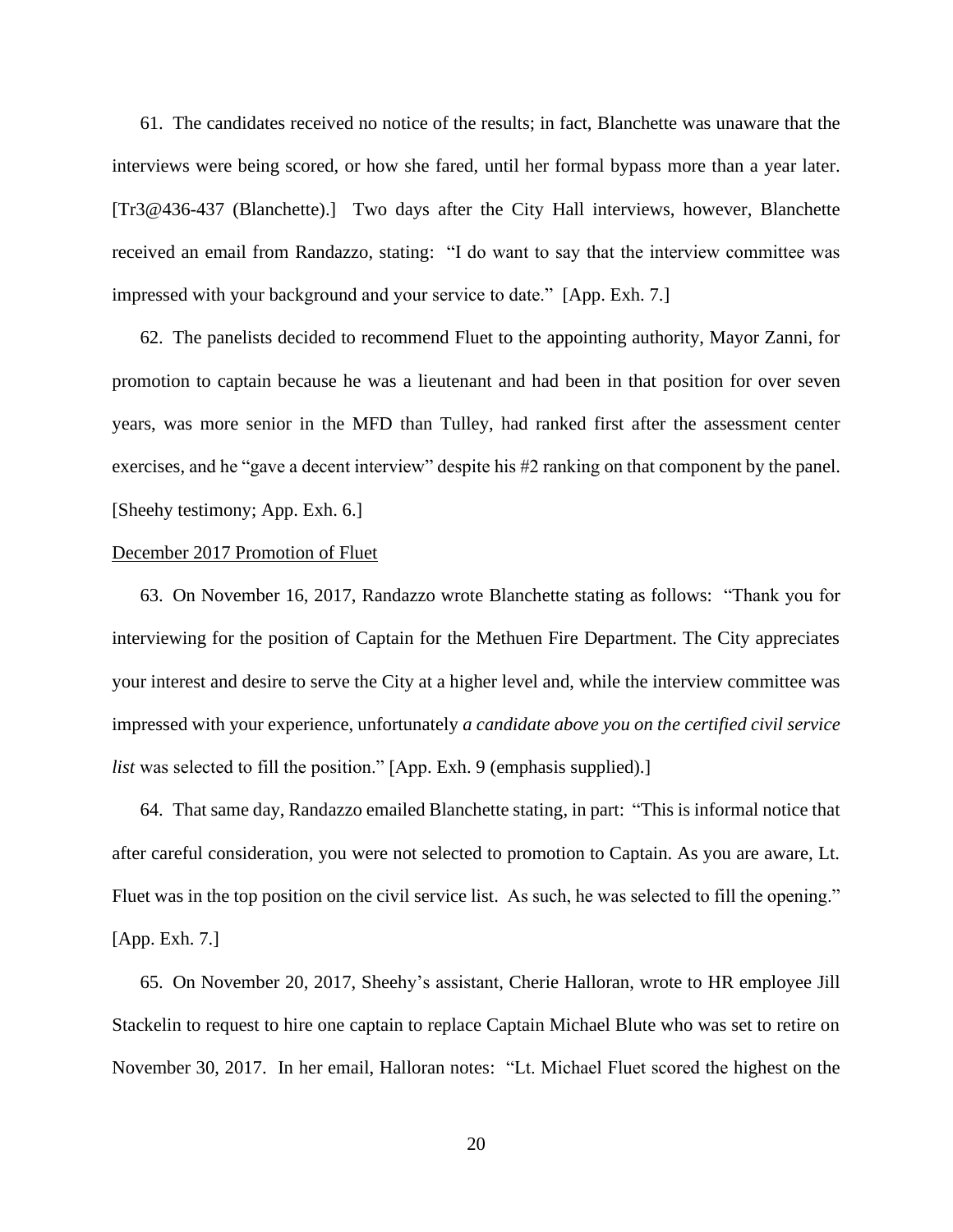captain's exam." [App. Exh. 6.]

66. On December 4, 2017, Mayor Zanni promoted Fluet. [Resp. Exh. 3.] That same day, the City Council voted to approve Fluet's promotion. [Resp. Exh. 20.]

## February 2019 Promotion of Tulley / Bypass of Blanchette

67. In January of 2019, Captain Mike Hamel announced his retirement. [Sheehy testimony.]

68. On January 7, 2019, newly-elected Mayor James Jajuga ("Mayor Jajuga"), authorized a certification from which to promote one fulltime permanent fire captain. [Resp. Exh. 4.]

69. Blanchette (now ranked first on the eligible list after Fluet's promotion), Smith, and Tulley each certified that they were willing to accept the promotion. [Resp. Exh. 5.]

70. The City did not conduct another internal interview but rather relied upon the one conducted 14 months earlier, in November of 2017. Sheehy, Randazzo, and W. Barry had a discussion and decided to recommend promotion of Tulley and to bypass Blanchette, allegedly because of her poor interview performance over a year earlier. Even though, as a lieutenant for some four years at that point, Smith ranked higher than Tulley in the MFD hierarchy, and he had tied with Tulley after the day-long assessment center exercises, the panel recommended Tulley over Smith because of Tulley's modestly better interview performance in November of 2017. [Tr2@143-145 (Sheehy testimony)]

71. On January 10, 2019, Mayor Jajuga wrote to Blanchette stating that "the interview committee did not recommend you for promotional appointment to Captain and you are being bypassed at this time" and that "FF Tulley, who placed below [her] on Certification No. 04669, has been selected and his appointment has been recommended to the Mayor." [Resp. Exh. 17.]

72. Mayor Jajuga went on to list the reasons for selecting Tulley, referring only to his internal interview performance: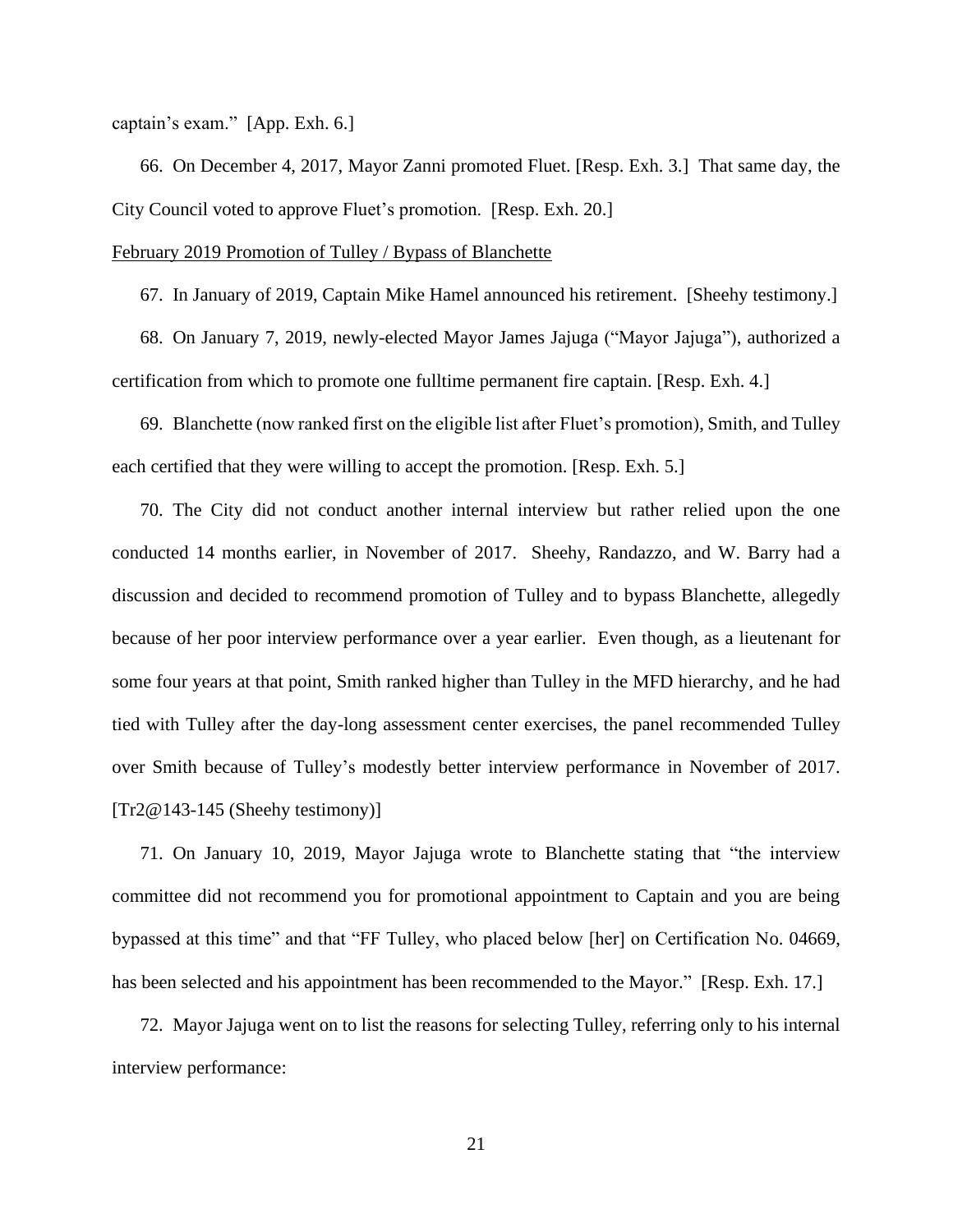- He placed first out of four candidates interviewed with a total score of 570 out of 600;
- He seemed well-spoken and assertive throughout interview;
- His answers to questions were well-articulated and set out the specific information or knowledge that the question was designed to elicit. As an example, in his answer to Question 1 concerning short term challenges facing the Methuen Fire Department, Tulley stated: "lack of experience, training, keeping up EMS, and infrastructure such as maintenance of equipment and ambulances." He answered other such questions in the same manner providing a list of specific challenges, issues, or problems facing the MFD;
- He articulated knowledge and familiarity with progressive discipline;
- He provided a correct answer to scenario question 10 and all scenario questions which had specific answers that the interview committee was looking for; and
- He articulated a strong understanding of the day-to-day role of the Captain and of the challenges and issues facing the MFD and the overall role a Captain plays in recognizing and working towards a resolution of those issues and challenges.

[Resp. Exh. 17.]

73. As to his decision to bypass Blanchette, Mayor Jajuga similarly referred exclusively to her

internal interview performance:

- She placed last on the personal interview with a score [incorrectly tallied] of "445 out of a possible 600";
- Multiple answers to interview questions "illustrated your failure to understand the question. Your answers were often general and did not address the specific scenario depicted in the question. For example, Question 5 set out a scenario about responding to a commercial location 3 times in one week and asked for the options available to correct this false alarm situation. You replied generally about educating the community and providing information and handouts but did not mention any specific action that could be taken against the property owner, such as fining the property owner for the false alarms";
- Scenario Question 1 asked the candidate to describe the short-term challenges facing the department in the next 3 to 5 years. "Your first answer was 'communication'. When asked to elaborate, you suggested disseminating information within the department. This answer was general in nature and did not address the issue raised by the question. While you discussed customer service, you spoke in generalities and not specifics. You failed to cite the specific challenges currently facing the Methuen Fire Department, such as having a young department, the need for equipment replacement, and technological challenges the department currently faces";
- Scenario Question 7 depicted a scenario that was intended to elicit specific action that you might have given regarding the failure of a Lt. to provide MFIRS reports. "Your initial response indicated that you were not 'too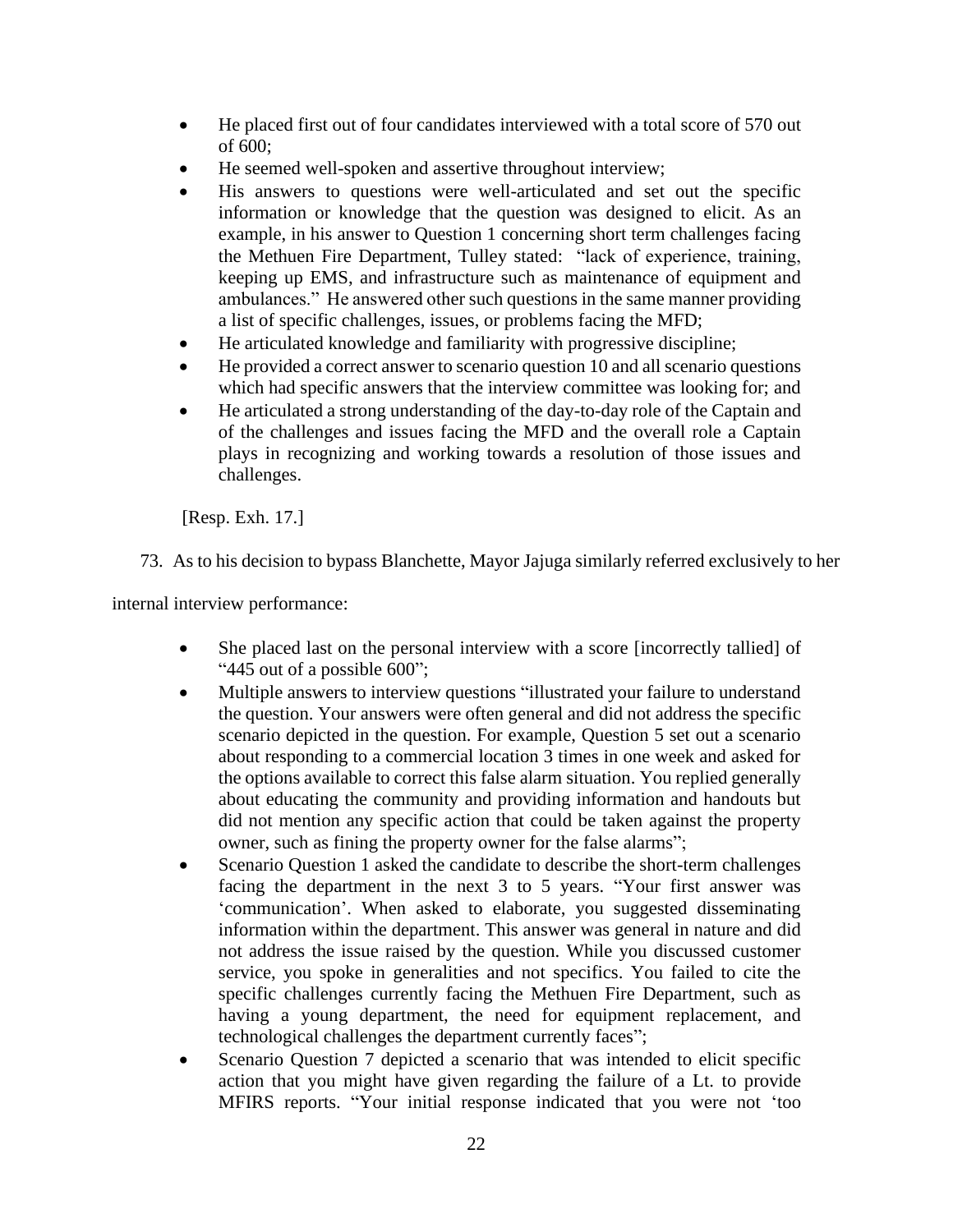familiar' with MFIRS. Again, you failed to recognize the purpose of the question which was to assess how you would approach the Lt. about correcting his action in order to ensure his compliance with the reporting requirement and not about MFIRS";

- Scenario Question 8 asked what the progressive discipline process was and the role of the captain in that process. "You were unable to name the four steps of progressive discipline and admitted that progressive discipline was 'unfamiliar' to you";
- You provided an incorrect answer to the question regarding the suggested hose line deployment for a room with over 50% flame involvement. You stated "1 and  $\frac{3}{4}$ " and the correct answer is "2 and  $\frac{1}{2}$  straight stream";
- "Your performance during the interview illustrated your inability to recognize the short-term challenges facing the Methuen Fire Department and many answers used catch phrases and key words that were not relevant to the question being posed. Many of your answers indicated a lack of understanding of the Captain's role in recognizing the multitude of issues and challenges facing the department and what was needed to work towards resolving those issues and challenges."

[Resp. Exh. 17.]

74. Appellant was called into Chief Sheehy's office in January 2019, to discuss the bypass. Chief Sheehy claims to have been uncomfortable with Blanchette's allegedly emotional reaction to his telling her she was to be bypassed. He described Blanchette's behavior to me in a derogatory tone: "she was just barking at me. And Deputy Donahue was in there. He felt some of it. She was barking at him." [Tr1@253 (Sheehy)].

75. The meeting began initially without Deputy Donahue, whom Chief Sheehy called in only after he told her about the bypass. Prior to Donahue arriving, Sheehy was dismissive of Blanchette, telling her: "You can yell at me, you can be mad, you can even cry if you want." [Tr3@370-371 (Blanchette)]. Sheehy told her that both he and Asst. Chief Barry thought she did well on several questions and suggested that it was the City Hall employees who were responsible for her low score. [Tr3@438 (Blanchette).]

76. During this meeting, Appellant expressed disappointment that her experience, including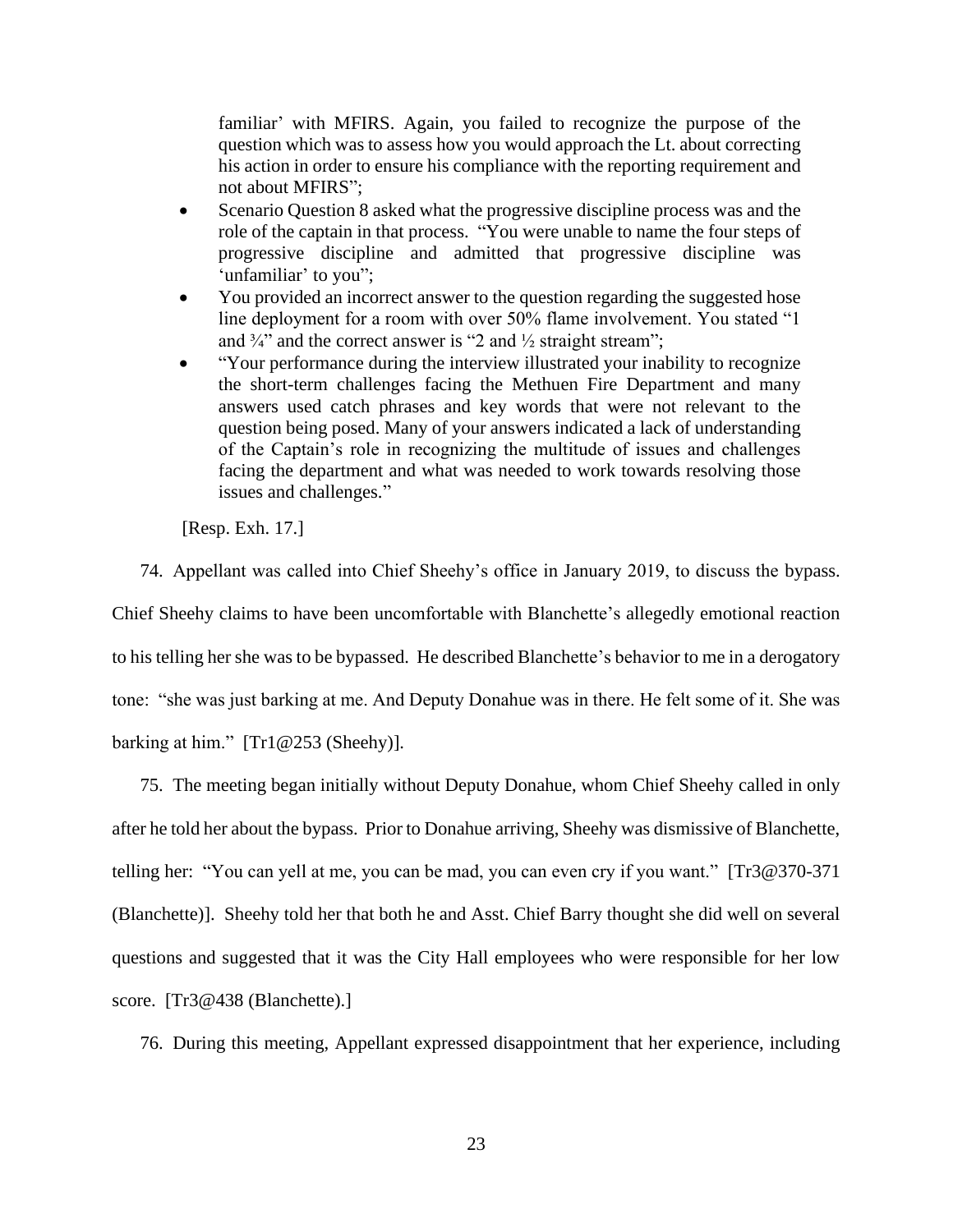her years as an academy instructor carried no weight in the promotional process.<sup>27</sup> Sheehy was again dismissive, replying, "how many years ago was that?" [Tr3@398 (Blanchette).]

77. Promotions in Methuen must be approved by the City Council before becoming permanent. Tulley's appointment was scheduled to go before the Council on February 4, 2019. On January 18, 2019, Appellant wrote a formal letter of complaint to the full City Council and its Chief Executive, the Mayor, stating that issues of gender inequity played a role in her promotional bypass, and requesting that the City remedy the injustice. [App. Exh. 4.]

78. The Mayor's office sent Chief Sheehy a copy of Appellant's complaint prior to the appointment of Tulley by the Council. [Tr2@96 (Sheehy).] Sheehy initially testified that he did nothing with it. [Id.] Sheehy then added that he might have shared it with the union president. [Id. at 97.] When asked if he forwarded the complaint to anyone, Sheehy stated: "I don't recall." [Id.] Sheehy believes he may have told firefighter Tulley about Blanchette's complaint at that time. [Id. at 98.] But he never discussed Blanchette's complaint in any detail with Anne Randazzo, the sole female on the interview panel. [Id.]

79. Randazzo was, at all pertinent times, the City's Director of Human Resources and an Assistant City Solicitor. In 2019, she was listed on the City's website as the person to contact on matters of employment discrimination based upon, *inter alia*, race, national origin, sex, disability, or age. [App. Exh. 5.]

80. Randazzo learned of Blanchette's complaint shortly after Tulley's promotion was announced, when either Chief Sheehy or a City Councilor alerted her. Despite knowing about the

<sup>&</sup>lt;sup>27</sup> Testifying before me, Sheehy strongly denied that Blanchette told him about her years of experience as an academy instructor, or that he was aware *at all* of such experience. [Tr4@166.] Once again, however, I find his testimony to be unreliable. During his cross-examination on Day 2, Sheehy stated twice that Blanchette *had* told him about her experience as an academy instructor. [Tr2@19-20.] Sheehy denied that any part of the meeting took place without the presence of Deputy Donahue, Tr4@165, and he denied telling Blanchette "you can cry if you want to" (Tr4@164), but likewise I do not credit his testimony.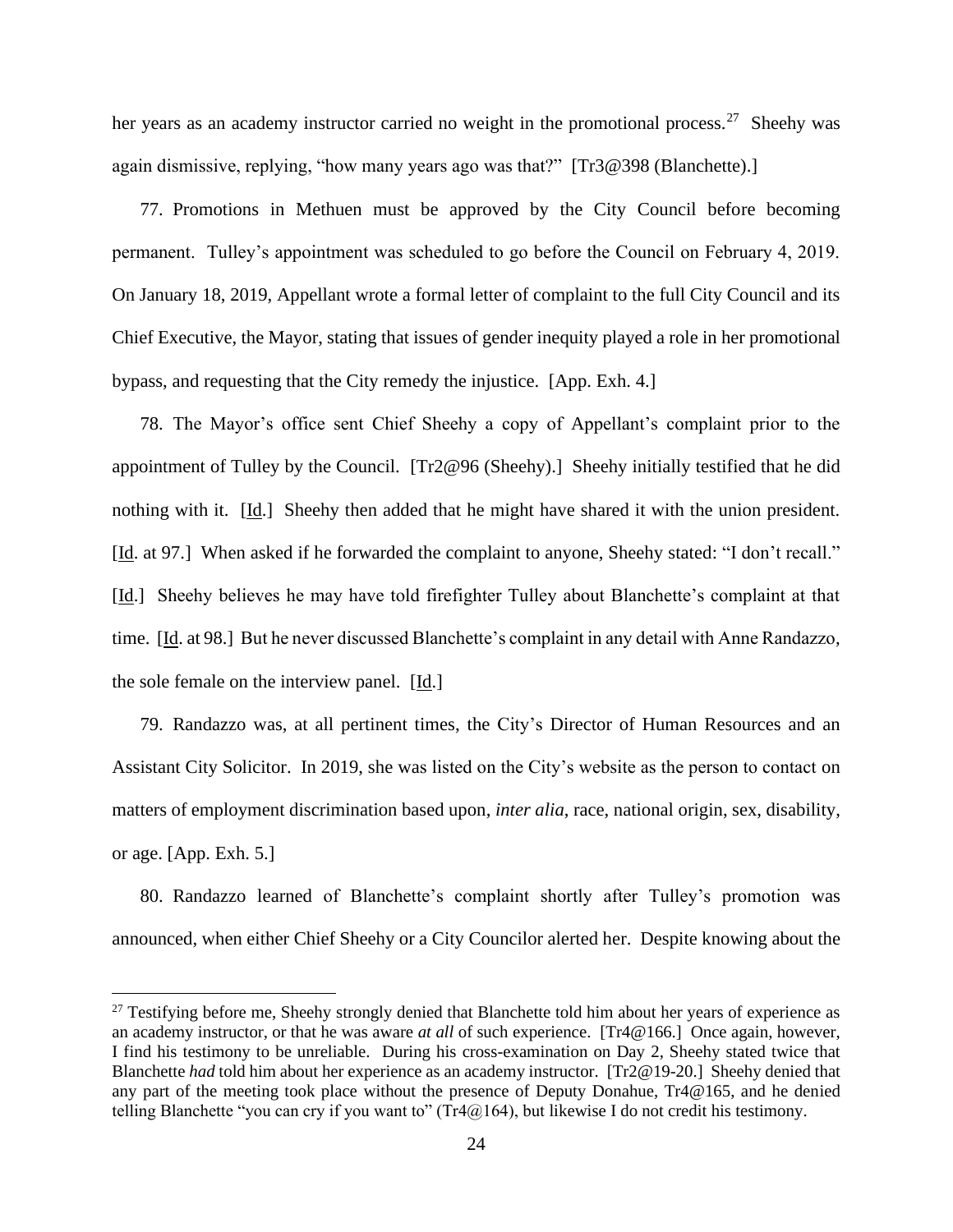complaint, Randazzo, as Methuen's designated Equal Opportunity Officer, never sought to read it. She never discussed it with the Chief, the Mayor, or anyone else in City Hall—and never undertook her own investigation or referred the complaint to an outside professional to investigate. [Tr3@276-279 (Randazzo).]

81. Randazzo dismissed any duty she or the City may have had to consider Appellant's complaint, explaining that she thought Appellant could seek her bypassremedy at this Commission and, if she felt discriminated against, could seek a remedy from the EEOC or MCAD, so she did not feel any obligation to investigate.<sup>28</sup> [Id.]

82. On February 2, 2019, Mayor Jajuga formally promoted Tulley (replacing Hamel). [Resp. Exh. 6.] Prior to the City Council confirmation meeting on February 4, 2019, Sheehy made private telephone calls or spoke to each councilor (except Councilor McCarty, to whom Tully is related by marriage)<sup>29</sup> to advocate for Tulley's promotion and to explain why Blanchette was bypassed (allegedly due to a poor interview). [Tr2@100-103 (Sheehy).]

83. Chief Sheehy then appeared before the City Council on February 4, 2019, to advocate for the promotion of Tulley. [Resp. Exh. 21 (Council minutes).] Councilor McCarty voted on the appointment while making no mention or disclosure of his relationship to Tulley. [Tr2@93-94 (Sheehy).] He did not recuse himself or ask questions about the complaint he had received from Blanchette. [Id. and Resp. Exh. 21.] Neither the council nor the Mayor asked a single question of Chief Sheehy about Blanchette's complaint. [Id.]

84. On February 4, 2019, the City Council approved Tulley's promotion. [Resp. Exh. 21.]

<sup>&</sup>lt;sup>28</sup> Despite this, Randazzo testified that "it is my job to ensure that there is no bias – that is my function in the city." [Tr3@259.] And the City's equal employment opportunity/antidiscrimination policy states that Randazzo's office "will respond promptly to complaints." [Resp. Exh. 24 at pg. 2.]

<sup>&</sup>lt;sup>29</sup> Sheeny claimed that he didn't call McCarty because he didn't have his phone number. [Tr2@101.]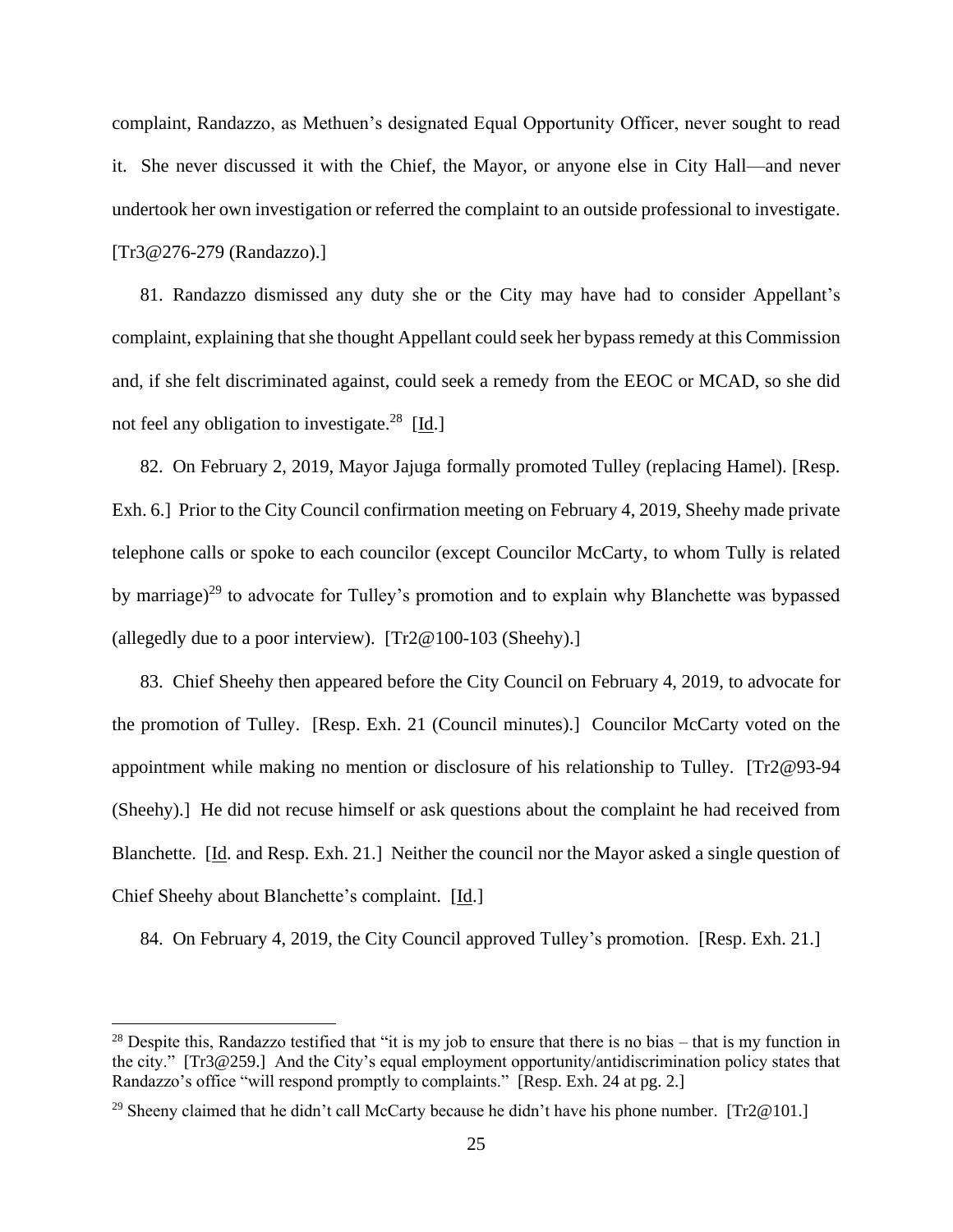### Blanchette's Grievance Under the Union Contract (CBA)

85. In late January or early February of 2019, Blanchette caused a step one grievance to be filed, contesting the City's actions on the grounds of sex discrimination. [Exh. A for identification; Blanchette testimony.] The collective bargaining agreement (CBA) between the City and the union representing MFD firefighters has a specific provision (Art. III, Sec. 2) prohibiting discrimination based on sex. [App. Exh. 10.]

86. Union President Kevin Barry (K. Barry) signed and submitted her grievance to Chief Sheehy. [Blanchette testimony; K. Barry testimony.]

87. In March of 2019, Sheehy denied Blanchette's grievance and the Union timely advanced it on her behalf to step two, *i.e.*, the Mayor's office. The City, however, cancelled a meeting subsequently scheduled to discuss the grievance. [K. Barry testimony.]

88. Director of Human Resources Anne Randazzo took no action on the grievance as she believed Blanchette's remedy was in her civil service appeal or elsewhere. [Tr3@290-291 (Randazzo).] Randazzo told union president Barry that the grievance could not go forward because Blanchette could only appeal to civil service. [Tr4@74 (K. Barry); App. Exh. 17 (6/7/2019 Randazzo to K. Barry email: "this topic is not subject to the grievance procedure as it is controlled by civil Service").] President Barry told Blanchette that the union's attorney agreed with Randazzo. [Tr4@74-75 (K. Barry).] However, upon cross-examination in these proceedings both Randazzo and K. Barry acknowledged that the CBA (and specifically its Article VI, section 5 and Art. XX, sec. 4) does *not* expressly stipulate that an employee alleging gender discrimination must elect between pursuing a bypass appeal before this Commission or advancing a discrimination claim by other means or in another forum; or that the CBA's exclusive remedy provision vesting sole jurisdiction over certain matters in this Commission bars Blanchette's grievance. [Tr3@290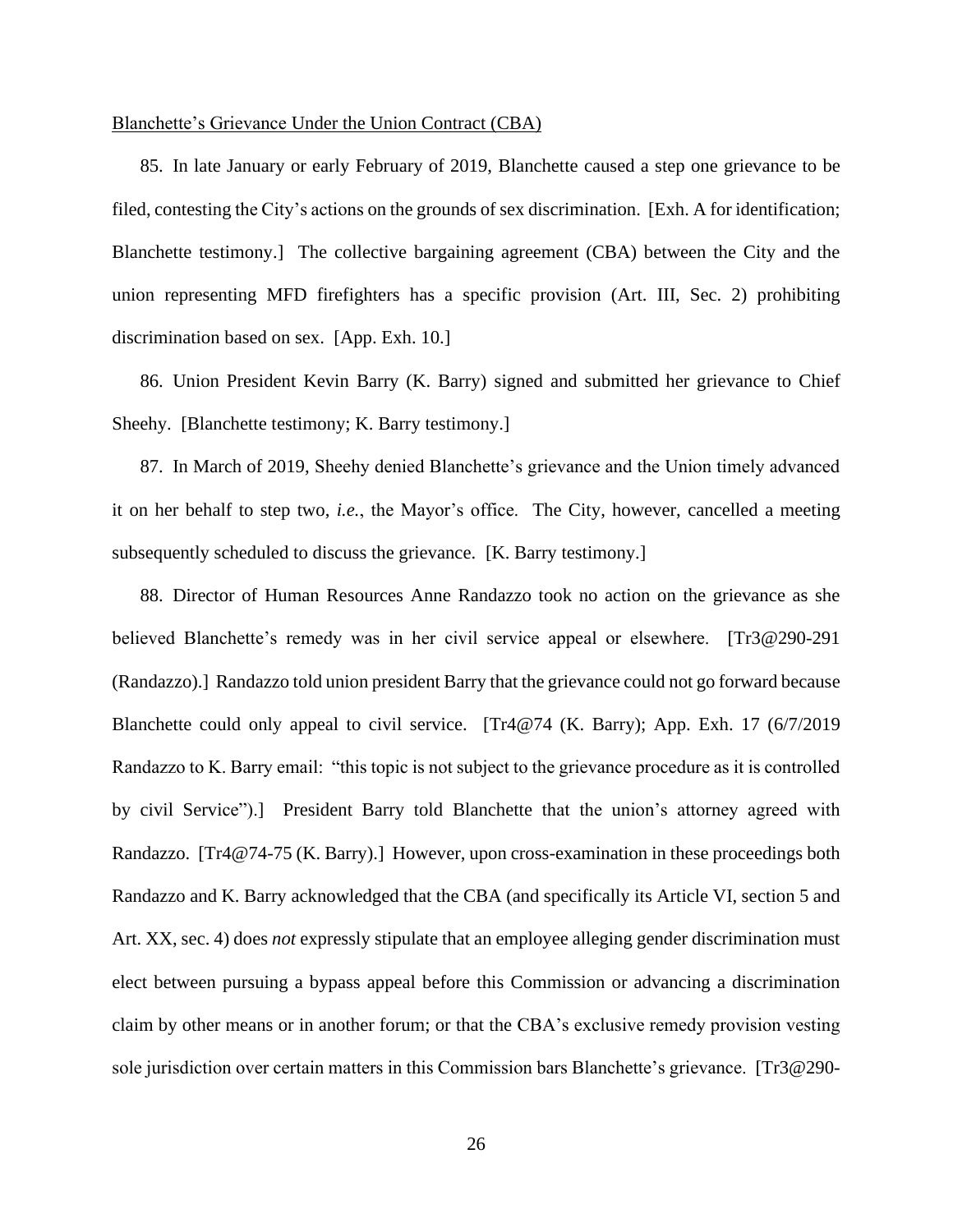291 (Randazzo); Tr4@106-107 (K. Barry).]

89. Blanchette asked her union for help repeatedly throughout 2019. On September 11, 2019, Appellant provided a detailed legal and factual justification for her grievance that explained why she believed the CBA permitted her claim to proceed. [App. Exh. 16] Since Blanchette's grievance was filed in January 2019, the union had not requested any documents from the City to investigate the matter, nor sent the matter to arbitration, despite Appellant's requests and its knowledge that it had the right to do so. [Tr4@91 (K. Barry testimony).]<sup>30</sup>

90. As of the post-hearing submissions in this case, in December of 2019, the City and the Union still had not met to discuss Blanchette's grievance.<sup>31</sup>

## Whether the MFD is a Supportive Environment for Female Employees

91. Despite being a city of over 50,000 people, Methuen has only had four female firefighters in its history. During Chief Sheehy's tenure as head of the MFD and prior to him beginning to testify in this case, the City had hired some 34 new firefighters, and promoted six veteran firefighters. As of the time this appeal was filed, only one of the 34 new hires had been a female, bringing the total number of women currently with the department to three. Of the six firefighters promoted to higher rank, none were female. [Sheehy testimony – e.g.,  $Tr1@120$ ,  $258-259$ ;

<sup>&</sup>lt;sup>30</sup> Union President Barry testified that he had told Blanchette about a scheduled meeting on her grievance later in September of 2019. On cross-examination, however, K. Barry acknowledged that this statement was incorrect, and that Blanchette had not been told about any such meeting. [Tr4@86 (K. Barry).]

<sup>&</sup>lt;sup>31</sup> Kevin Barry and Anne Randazzo offered inconsistent testimony about why no grievance meeting had occurred. Randazzo testified that she had no role in stalling the process, stating that she did not know anything about the grievance other than it was filed, and going so far as to suggest the union had deliberately not actively pursued it. [Tr3@289, 304 (Randazzo).] Union president Barry testified that the union *had* pursued the matter but that the *City* cancelled the scheduled meeting in March 2019, and that Randazzo requested via email that the union agree to a postponement. [Tr4@72-74 (Barry).] This was followed up by Randazzo suggesting to Barry that Blanchette could not avail herself of the grievance process at all. [Id.; Tr4@22 (Blanchette).] I ordered the City to produce the complete email chain regarding communications between the union and Randazzo relative to the grievance or be subject to adverse factual findings. The City never complied with this document production order. The adverse inference I draw as a result is that Randazzo was not forthcoming regarding her knowledge and involvement in this grievance matter.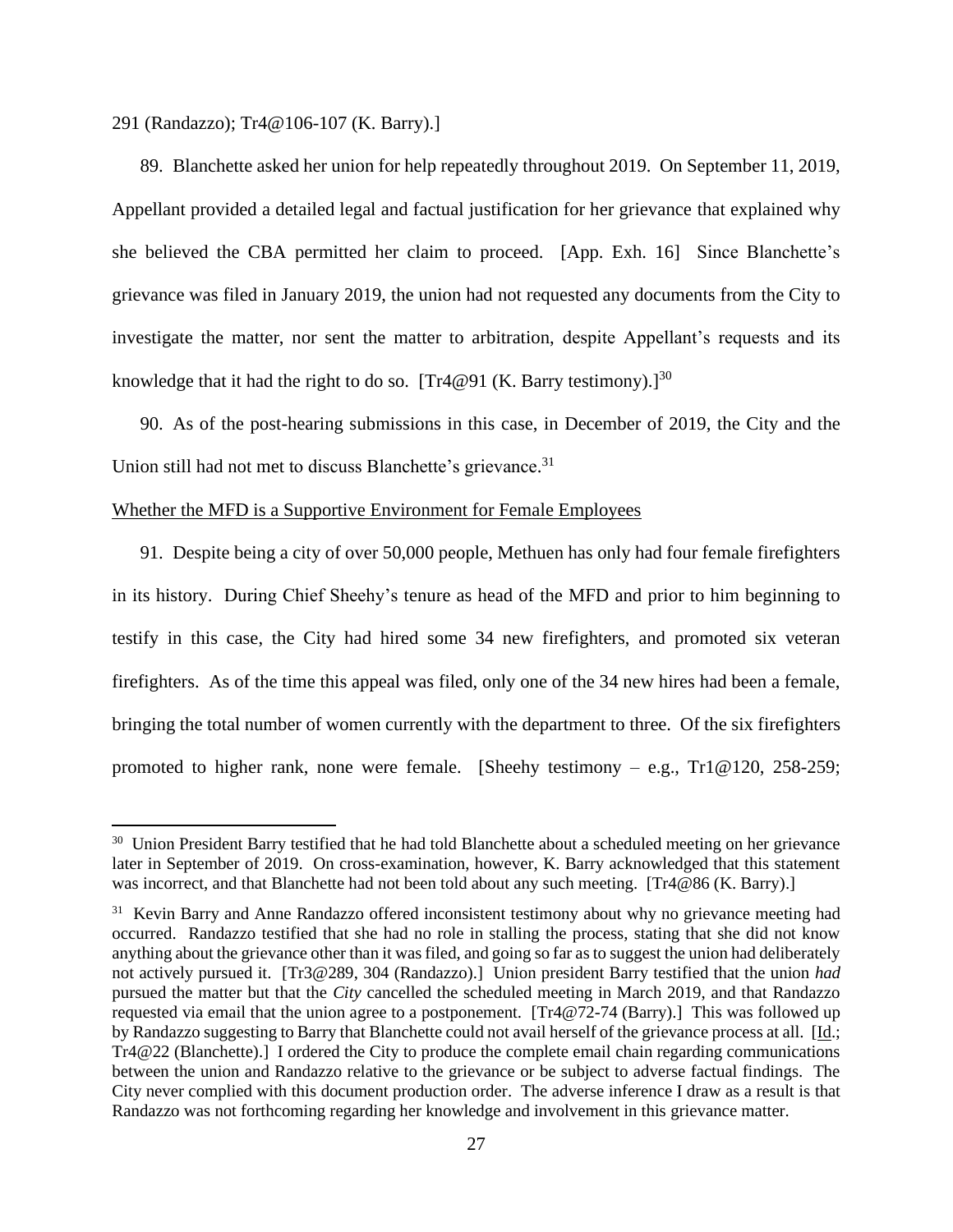Tr3@393 (Blanchette).]

92. Chief Sheehy seemingly does not believe that women are underrepresented in the Methuen Fire Department. When asked if he would consider requesting an all-women's civil service list (a selective certification that may be authorized under the state Personnel Administrator Rules) to address the issue, Sheehy replied, "I don't think we're lacking in the numbers, though," adding as a comparison that other departments also have only 1, 2, 3 or 4 women firefighters. [Tr1@240.] Later stating that he would have to look into a special certification request, Sheehy added: "I didn't even know there was an all-female list where I could grab a few." [Tr1@265.]

93. During his tenure as an executive in charge of the fire department, Chief Sheehy has never sought to increase the number of women in the fire service. [Tr1@266 (Sheehy: "I'm not looking to recruit women.").] He has never done community outreach to solicit female applicants (Tr1@259); he has never promoted the fire service as an occupation open to women at local schools (*id.*); and he has never tried to find out how he could bring in more women. [Tr1@265- 267 (Sheehy: "To be honest, I haven't looked into it.").]<sup>32</sup> No female has ever been promoted to the positions of Captain or higher. [Tr2@36 (Sheehy).] The Chief reviews and issues the official rules and regulations of the fire department, and those rules only refer to firefighters as he, him, or men, and make no reference to the female gender. [App. Exh. 3.] Chief Sheehy never sought to update the rules. [Tr2@51 (Sheehy).]

94. During the time period when Chief Sheehy served as union president, women were barred from permanent assignment to night shifts in different stations, including the East End station, due to a lack of bedrooms. Such permanent assignments were reserved for men only. This condition

<sup>&</sup>lt;sup>32</sup> The City's equal employment opportunity officer also testified that she has never taken any proactive steps to expand the complement of female firefighters in Methuen. [Tr3@275 (Randazzo).]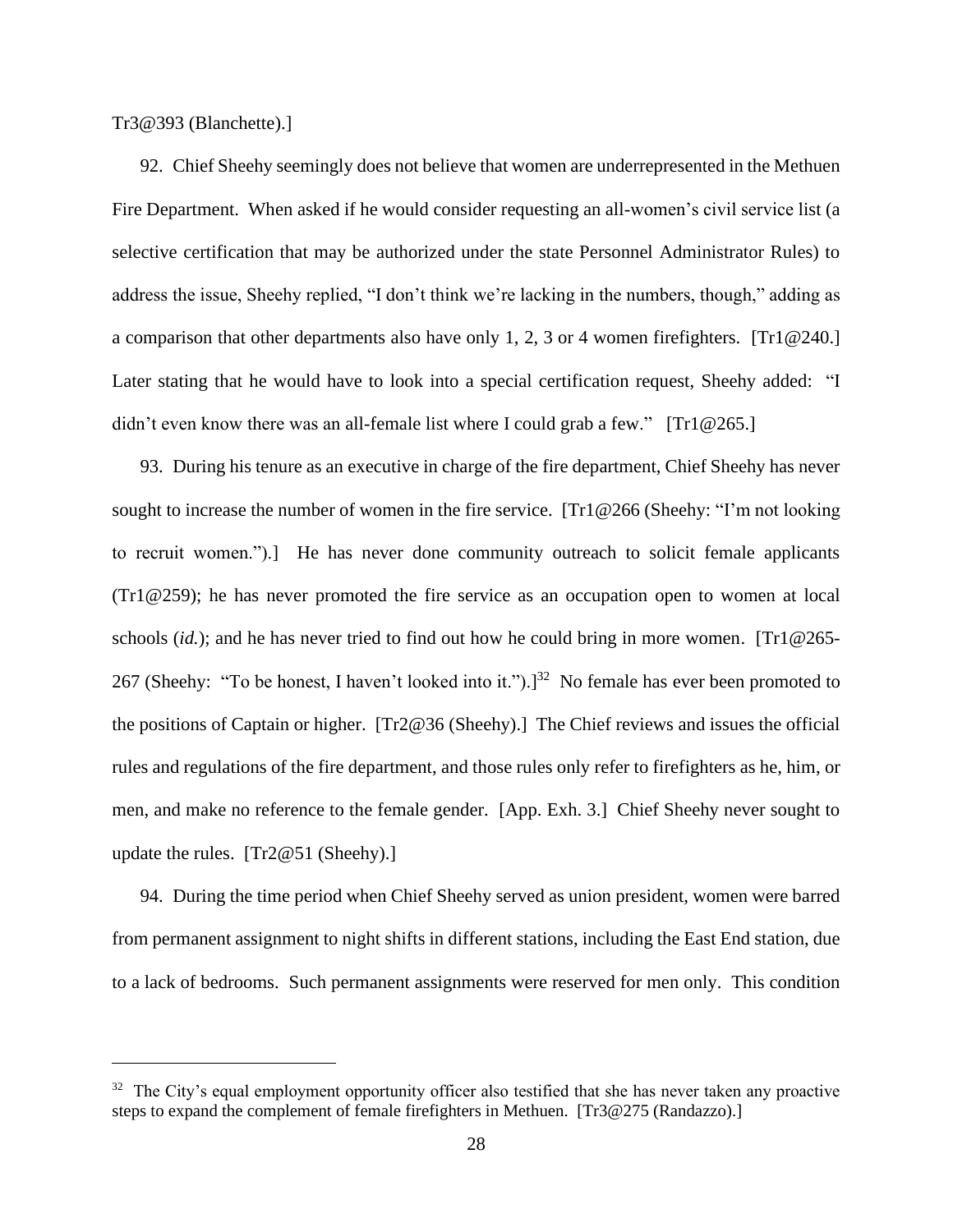was in existence for about the first 20 years of Blanchette's career, or as recently as approximately 2013. [Tr1@90, 100 (Cunha).] During his tenure as union president, Chief Sheehy never filed a grievance or took any other action to remedy this disparate treatment of female firefighters. [Id. @100-101.]

95. In the recent past, the City has not adhered to civil service law requirements when bypassing female firefighters for promotion. Firefighter Susan Vallera testified about her past attempts to be promoted to the position of lieutenant. According to Deputy Chief Donahue, Vallera is a very good firefighter with no history of discipline. [Tr3@190 (Donahue).] Despite topping the civil service list, and being interviewed for promotion, she was bypassed twice in 2012. [Tr3@190, 212-213 (Donahue, Vallera testimony).] The City never informed Vallera (in writing or otherwise) of the reasons for her bypass and, moreover, never even told her that she was in fact bypassed either time. She only learned about the alleged reasons for bypass while having an informal conversation with (then union president) Sheehy years later. [Tr3@228-230 (Vallera).]

96. Chief Sheehy told Vallera that she had been bypassed on the first occasion because the selected candidate had more experience and on the second occasion because of an allegedly poor interview performance.<sup>33</sup> Prior to her taking the lieutenant's exam that resulted in the 2019 eligible list, Vallera asked Sheehy whether she should bother taking the exam—to which Sheehy responded with words to the effect of "if she did well on the test then he would not pass her over."<sup>34</sup>

<sup>&</sup>lt;sup>33</sup> Chief Sheehy's testimony about Vallera's prior bypasses was unreliable and contradictory. Sheehy first testified that he was unaware of why Vallera had been bypassed. [Tr1@231 (Sheehy: "I said, you did a pretty good job, I don't know what happened.").] When re-called as a rebuttal witness, however, Sheehy's testimony changed, stating that he had been aware that she was bypassed due to seniority issues, and due to an allegedly poor interview. [Tr4@170.]

<sup>&</sup>lt;sup>34</sup> Under oath in this proceeding, Vallera recounted a conversation she had with Chief Sheehy in 2017, in which Sheehy, in reference to her prior attempts to be promoted, suggested to her that she "got a raw deal" last time." [Tr3@213 (Vallera).] In recounting that same conversation, Deputy Chief Donahue stated that Sheehy assured Vallera that if she passed the test in the future, she would be promoted exactly in order of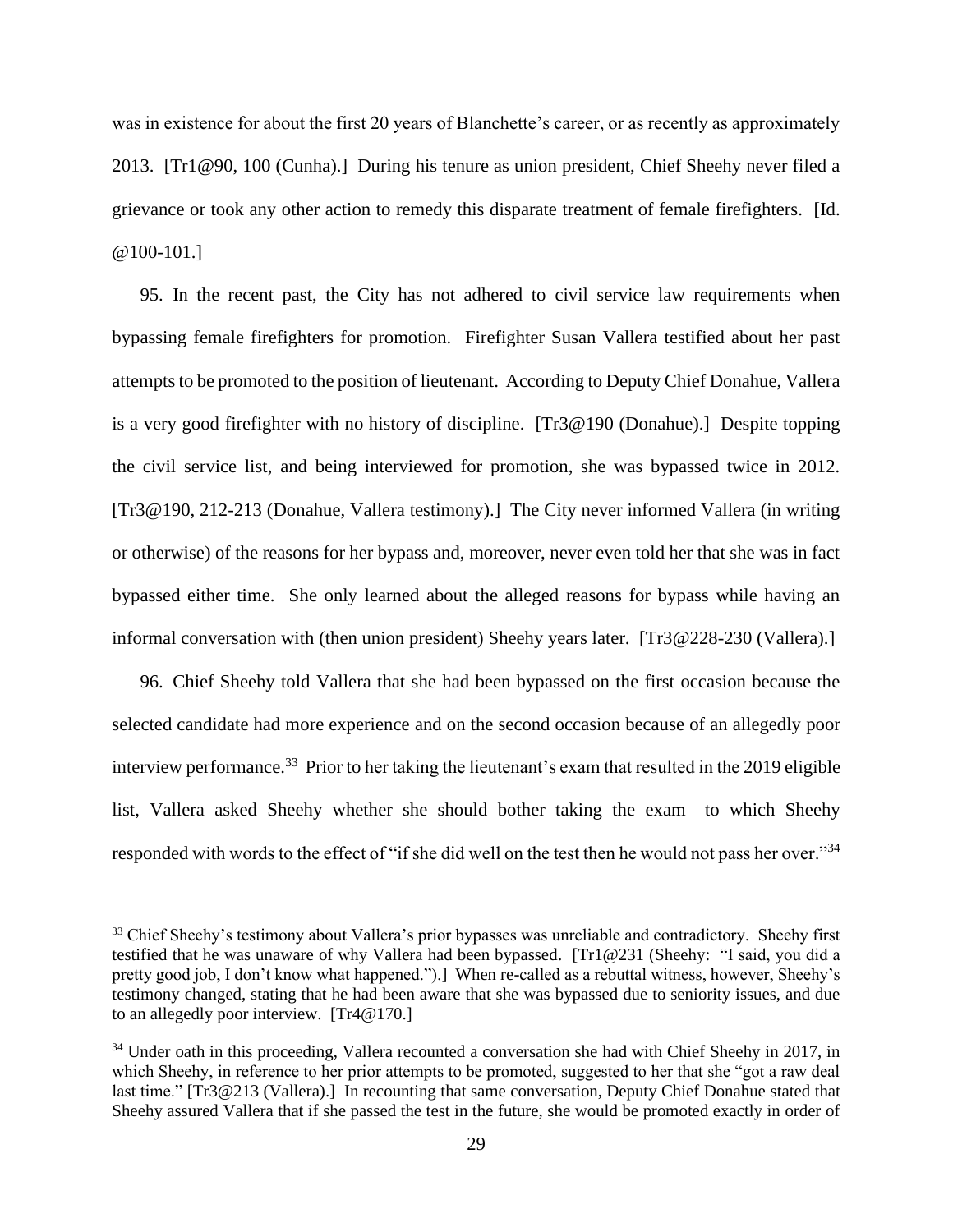[Tr3@213 (Vallera testimony).]

97. The union took no action on Vallera's behalf. Randazzo, as Director of Human Resources and official then in charge of all matters related to civil service procedure, had no idea that Vallera had ever been bypassed. [Tr3@236, 272 (Randazzo).]

98. After the hearing in this appeal got underway in mid-2019, Chief Sheehy finally selected Vallera for promotion. That promotion only came after Blanchette filed her complaint of gender discrimination and then her bypass appeal, and reportedly was decided upon by MFD leadership between Days 2 and 4 of this hearing; however, as of hearing day no. 4, Vallera's promotion had not yet been approved as required by the City Council, and thus she was still in an "acting" position as of the close of her testimony. [Tr3@208 (Vallera).]

 99. During Sheehy's tenure as Chief, no women aside from Blanchette and Vallera have been considered for promotion to an officer rank in the MFD. [Sheehy testimony.]

 100. Blanchette and Sheehy were part of a larger group of fire recruits hired as privates in 1993. That group of recruits, made of up six men and one woman (Appellant), is depicted in Appellant's Exhibit 2. Five of the six males depicted have been promoted. Appellant remains a private. The lone male candidate not promoted appears to have not sought promotion, as his name has never been on a promotion list. [Tr2@39 (Sheehy).]

 101. Blanchette complained at this hearing that co-workers with side businesses – e.g., construction and building related trade companies – have not included her in their work because of a "boys club" mentality within the MFD. [Blanchette testimony.]

her place on the list, and that the Chief made that assurance without reference to a need for an employment interview. [Tr3@183, 189, 200 (Donahue).] Chief Sheehy disputes the statements of both Vallera and Deputy Donahue. He denied suggesting that Vallera got a raw deal, and states, to the contrary, that she was treated fairly. [Tr4@170 (Sheehy).] Sheehy also disputes telling her she would be selected but rather claims to have told her that she needed to do well on the employment interview. [Tr4@171, 182-183 (Sheehy).] I do not credit the Chief's testimony on these points.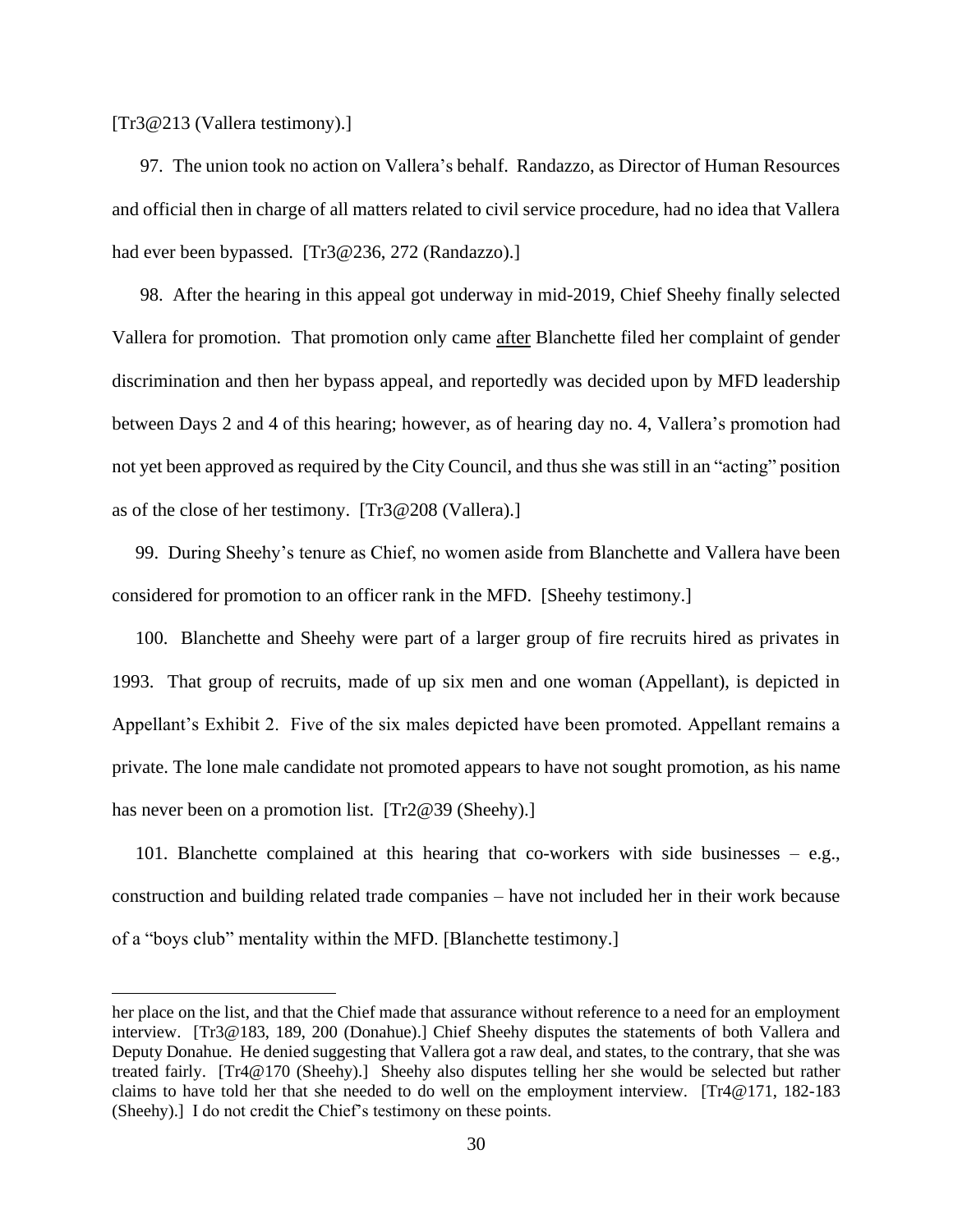102. While admitting that lots of firefighters work for each other's side businesses, Deputy Donahue was only aware of this benefit being afforded to male firefighters and knew of no female firefighter ever being offered such side-work. [Tr3@205-206 (Donahue).]

## Adverse Inferences

By email dated September 20, 2019, the Commission ordered the City to produce certain relevant documents within two weeks. Failing to comply, the Commission issued another order on October 10, 2019, which included instructions to the City that it shall, by October 18, 2019, indicate in writing why the Commission should not establish facts adverse to the Respondent for failing to comply with the Commission's orders. Specifically, the Commission ordered the production *inter alia* of the following:

- *1. the contract signed by the Respondent and Integrity Testing regarding the assessment center in which the Appellant and others participated for the Captain exam; and*
- *2. the email message stating that the Respondent needed an extension of time before a meeting could be scheduled concerning the Appellant's allegations relating to her bypass for Captain (including any and all email messages in the email chain).*

The City never complied with the Commission's order to produce responsive documents and nor

did it provide any reasons why the Commission should refrain from establishing adverse facts by

inference. Accordingly, I draw the following inferences:

- A. I infer that the contract and related documentation between the City and Integrity Testing, LLC reflect no intention on the part of the appointing authority to use postassessment-center interviews to deviate from the ranked ordering of candidates as they emerged from the day-long assessment center process.
- B. The withheld email chain between the City's Human Resources Director and the firefighters' union representatives would show that HR Director Randazzo never intended to schedule a meeting to discuss Blanchette's grievance or discrimination complaint.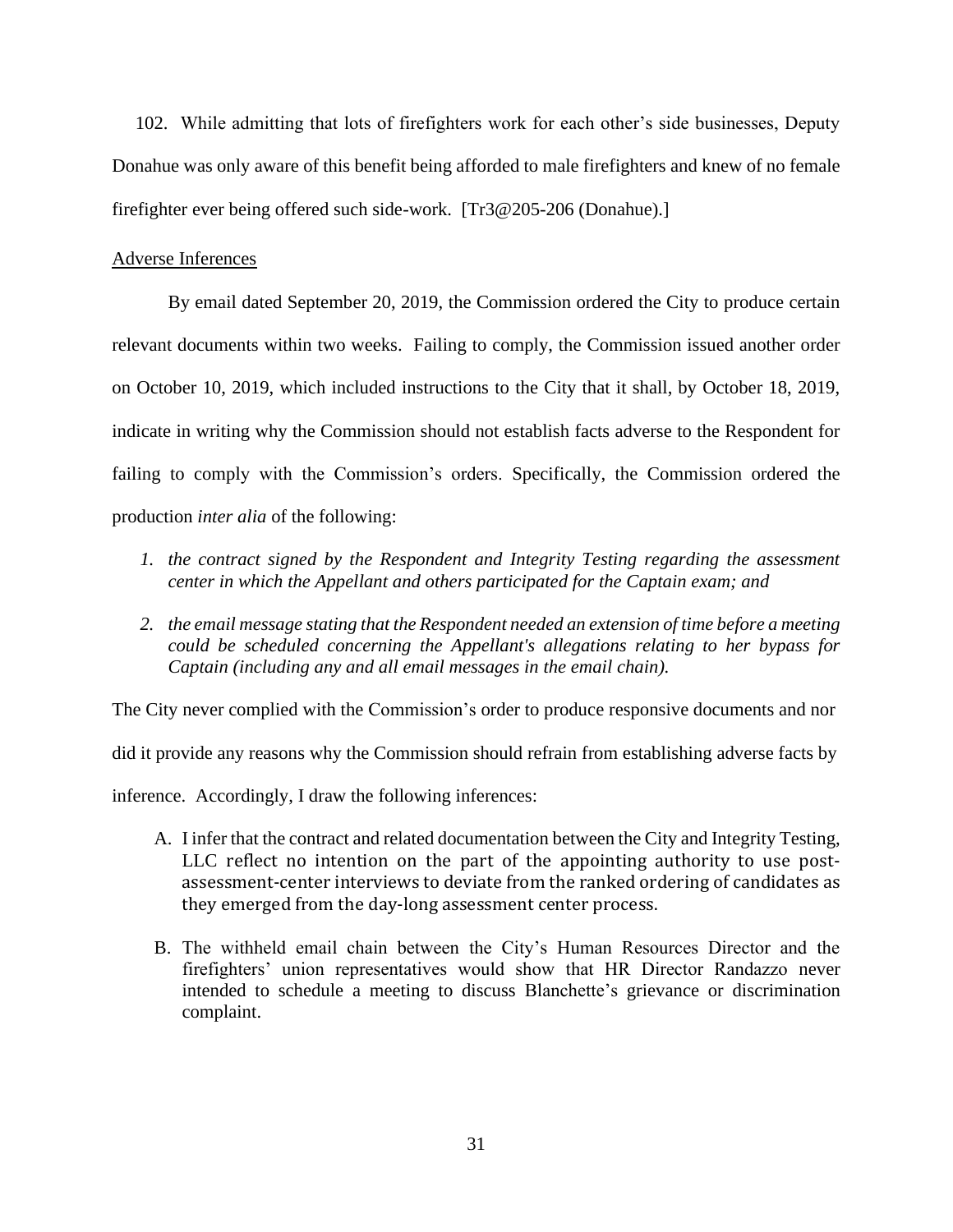### **DISCUSSION**

## *Applicable Civil Service Law*

A public employer's authority to bypass a candidate for permanent appointment or promotion to a civil service position derives from G.L. c. 31, § 27, which provides:

If an appointing authority makes an original or promotion appointment from a certification of any qualified person other than the qualified person whose name appears highest [on the certification], and the person whose name is highest is willing to accept such appointment, the appointing authority shall immediately file … a written statement of his reasons for appointing the person whose name was not highest.

An appointing authority's discretion to pick among qualified candidates for civil service appointments who have met the requirements for the position by taking and passing a civil service competitive examination is not absolute and is subject to review by the Commission. *City of Cambridge v. Civil Service Commission*, 43 Mass. App. Ct. 300, 304 (1997) (burden of proving reasonable justification for a bypass lies with the appointing authority). The appointing authority's reasons for "bypassing" a candidate higher on the list in favor of hiring a lower ranked candidate must be "reasonably justified", based on a "thorough review", and supported by a preponderance of the evidence,<sup>35</sup> when weighed by an unprejudiced mind, guided by common sense, and correct rules of law. *See*, *e.g.*, *Brackett v. Civil Service Comm'n*, 447 Mass. 233, 543 (2006) and cases cited. *See also Mayor of Revere v. Civil Service Comm'n*, 31 Mass. App. Ct. 315, 321 n.11, 326 (1991) ("discretionary acts of public officials . . . must yield to the statutory command that [they] produce 'sound and sufficient' reasons" consistent with basic merit principles and also refrain from arbitrary and capricious actions).

<sup>&</sup>lt;sup>35</sup> A "preponderance of the evidence test . . . require[s] the Commission to determine whether, on the basis of the evidence before it, the [appointing authority has] established that the reasons assigned by [it] for the nonselection of [an appellant] were, more probably than not, sound and sufficient." *Mayor of Revere v. Civil Service Commission*, 31 Mass. App. Ct. 315, 321 (1991).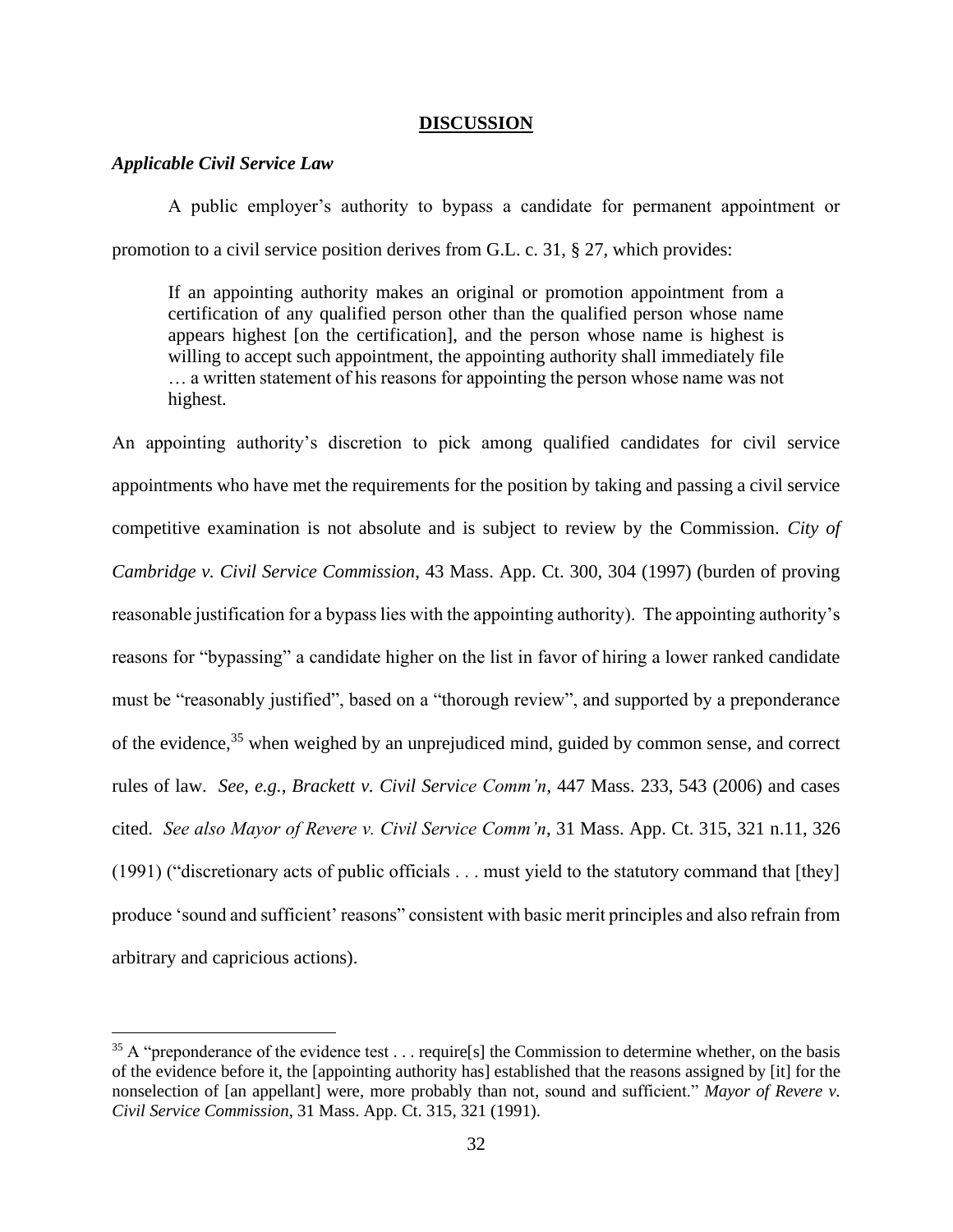In reviewing a bypass decision, "[t]he commission's primary concern is to ensure that the appointing authority's action comports with 'basic merit principles,' as defined in G.L. c. 31,  $\S$ 1." *Police Dep't of Boston v. Kavaleski*, 463 Mass. 680, 688 (2012), citing *Massachusetts Ass'n of Minority Law Enforcement Officers v. Abban*, 434 Mass. 256, 259 (2001). In conducting this inquiry, the Commission "finds the facts afresh", and is not limited to the evidence that was before the appointing authority. *E.g.*, *Beverly v. Civil Service Comm'n*, 78 Mass. App. Ct. 182 (2010); *Borelli v. MBTA*, 1 MCSR 6 (1988) (bypass improper if "the reasons offered by the appointing authority were untrue, apply equally to the higher ranking, bypassed candidate, are incapable of substantiation, or are a pretext for other impermissible reasons"). When there are overtones of political control or objectives unrelated to neutrally applied public policy, then the occasion is appropriate for intervention by the Commission. *Mayor of Revere v. Civil Serv. Comm'n*, 31 Mass. App. Ct. at 326.

The Commission must take account of all credible evidence in the entire administrative record, including whatever would fairly detract from the weight of any particular supporting evidence. *See, e.g., Massachusetts Ass'n of Minority Law Enforcement Officers v. Abban*, 434 Mass 256, 264-65 (2001). In the event of a failure of proof, this Commission has the power to reverse the bypass decision. *Id*.; *Commissioners of Civil Service v. Municipal Ct. of the City of Boston,* 359 Mass. 214 (1971) (adequate reasons supported by credible evidence is the key to any bypass affirmance). It is the function of the hearing officer to determine the credibility of evidence presented through witnesses who appear before the Commission. *Covell v. Department of Social Svcs.*, 439 Mass. 766, 787 (2003).

### *ANALYSIS*

Methuen has failed to establish by a preponderance of credible evidence that it had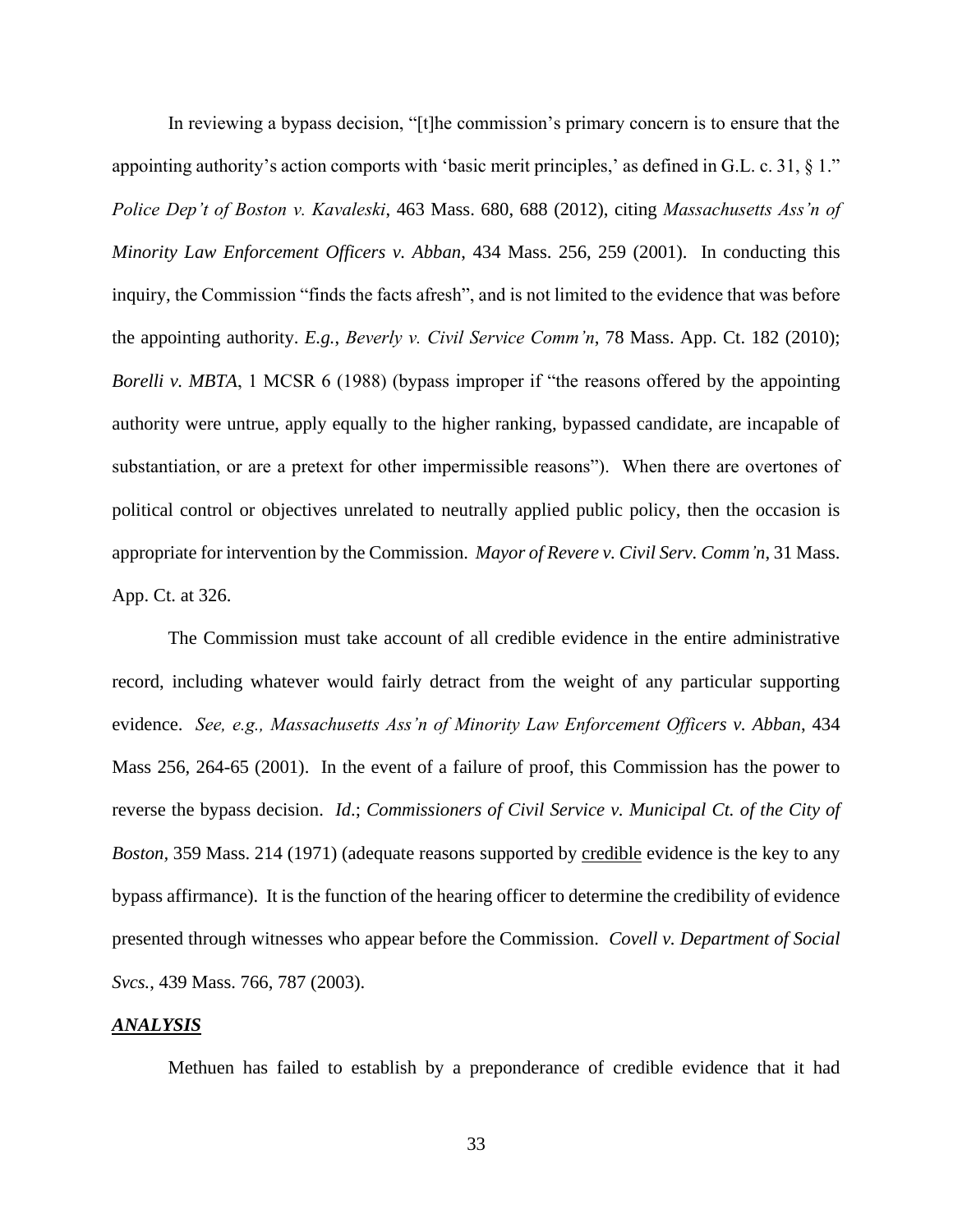reasonable justification to promote a male MFD firefighter to Fire Captain from an eligible list created after a comprehensive Assessment Center in which he ranked below the Appellant, a female firefighter with greater experience. Rather, the evidence shows that Methuen's decision was based on the use of a highly subjective and flawed interview process intended to nullify the results of the Assessment Center in order to effectuate a predetermined decision to select a candidate favored by the Fire Chief as a matter of personal, not professional, preference, as well as to not disturb the MFD's male-dominated culture. This selection process was not conducted on a level playing field and violates basic merit principles of civil service law.

Public safety agencies are properly entitled to, and often do, conduct interviews of potential candidates as part of the hiring process, especially in the case of promotional appointments of superior officers. In an appropriate case, a properly documented interview performance objectively ascertainable as subpar may justify bypassing the highest-ranked candidate for one deemed more qualified as the result of the latter's objectively superior interview presentation. *See, e.g., Dorney v. Wakefield Police Dep't.*, 29 MCSR 405 (2016); *Cardona v. City of Holyoke*, 28 MCSR 365 (2015).

 Some degree of subjectivity is inherent (and permissible) in any interview procedure, but care must be taken to preserve a "level playing field" and "protect candidates from arbitrary action and undue subjectivity" on the part of the interviewers, considerations that together form the linchpin of the basic merit principle set out in Section 1 of the civil service law. *E.g., Flynn v. Civil Service Comm'n*, 15 Mass. App. Ct. 206, 208, *rev. den.*, 388 Mass. 1105 (1983). Certain factors present in internal promotional interviews have been deemed significantly undermining or even fatal to the process, and as a result have caused the Commission to allow bypass appeals, including where an appointing authority has deviated from its standard promotional practices relative to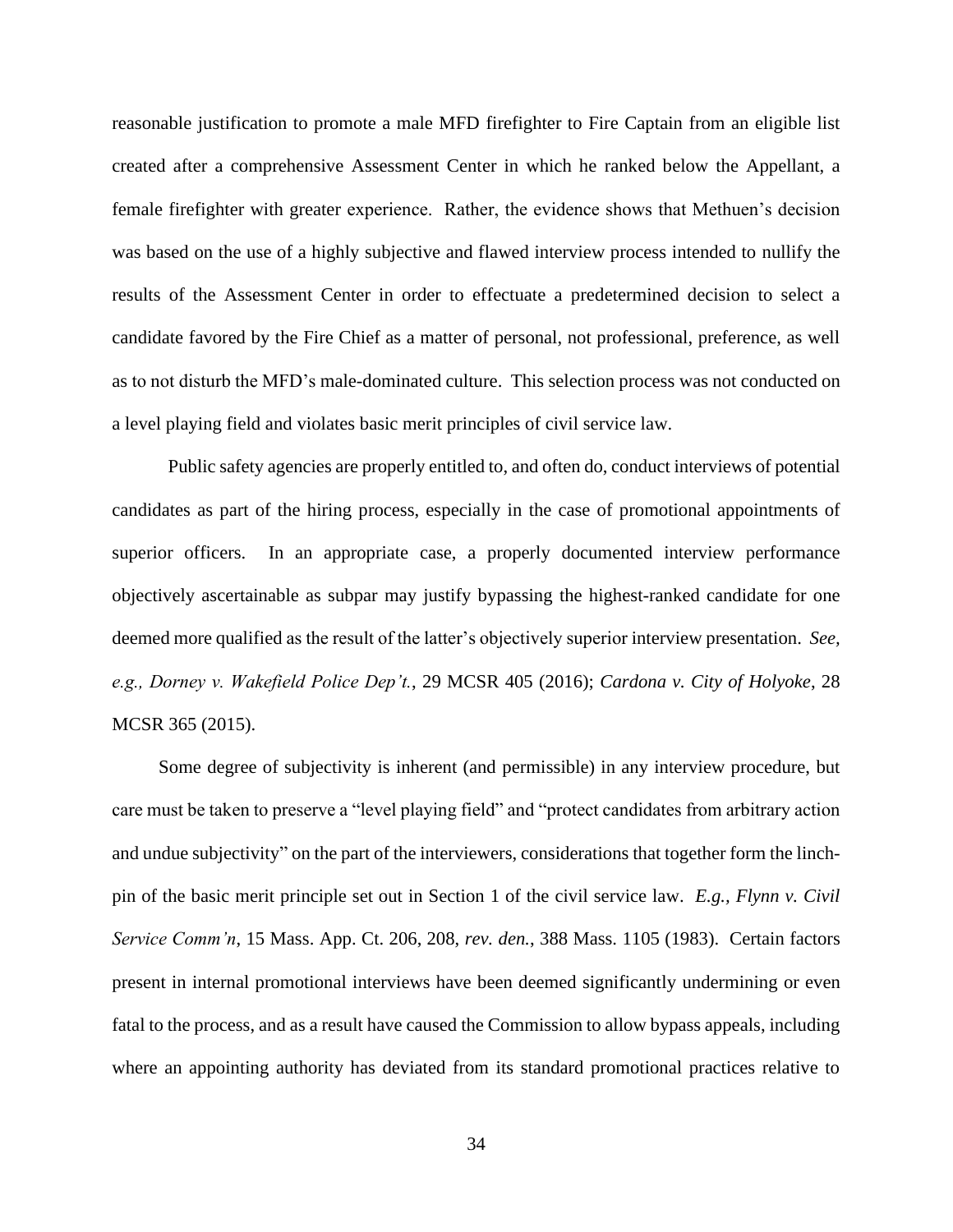specific candidates; where a department chief sits in on an interview and exercises undue influence over the process; where the actual recorded interviews cannot be reconciled with the assessment scoring of the interviewers; or where the interviewers rate similar answers markedly differently. *See, e.g., Connor v. Andover Police Dept*., 30 MCSR 439 (2017). The Commission gives especially heightened scrutiny to subjective interviews when it appears they have become a means to nullify the results of a duly administered, independent Assessment Center form of examination. *See id.*; *Daley v. Town of Wilmington*, 28 MCSR (2015), *aff'd sub nom., Town of Wilmington v. Civil Service Comm'n*, Suffolk Sup. Ct. C.A. 2015CV2963 (2016). 36

In the context of this civil service appeal, in which the City is obliged to show adherence to basic merit principles, the Commission must decide whether the bypass reason given by the City – that Firefighter Blanchette just gave a lousy interview – is both true and was the real motivation for the actions taken. If this reason does not ring true, or is pretextual, then a finding that basic merit principles were violated may be warranted. Personnel decisions that are marked by extraneous influences, favoritism, bias, or objectives unrelated to merit standards or neutrally applied public policy represent appropriate occasions for the Civil Service Commission to intervene. *City of Cambridge*, 43 Mass. App. Ct. at 304.

## *The City's Flawed Interview Process Undermines its Justification for the Bypass of Blanchette*

This Commission has affirmed that appointing authorities may conduct post-certification interviews, even when the eligible list is established by an assessment center, so long as the

<sup>&</sup>lt;sup>36</sup> Courts have also been quite critical of subjective hiring processes, particularly employment interviews not guided by a scoring matrix and pre-set questions. *E.g.*, *Riffelmacher v. Board of Police Comm. of Springfield*, 27 Mass. App. Ct. 159, 162 (1989). In *Riffelmacher*, where Police Commission interviewers reached "no agreement on the subject matter to be covered, nor about the factors to be weighed or their relative importance," and "questioning proceeded ad lib," the Appeals Court held that "[s]uch an unbounded procedure is a ready mechanism for discrimination." *Id*. at 164.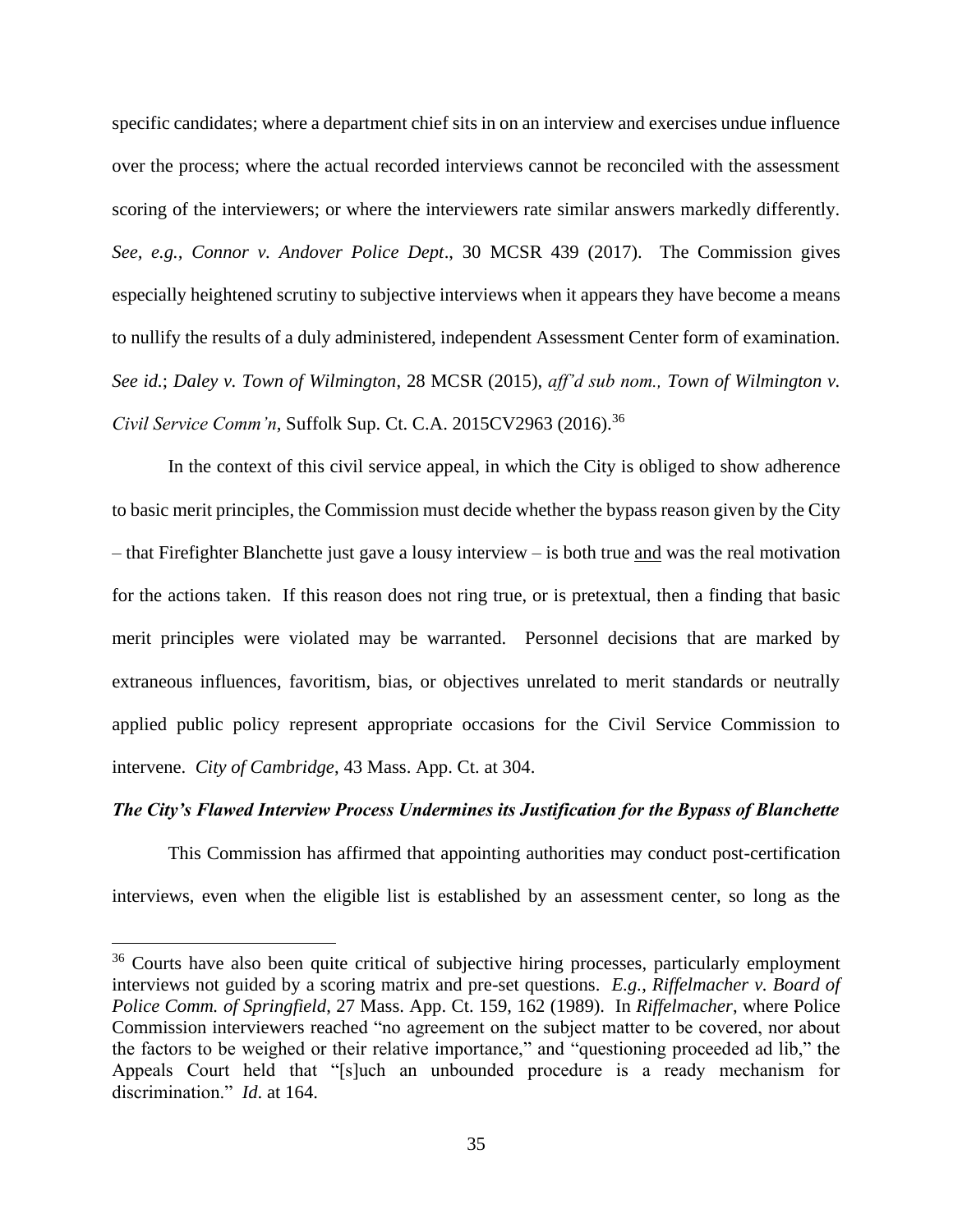interviews are conducted in good faith, in a fair and transparent manner, and are not held as part of some pre-determined effort to bypass a higher-ranked individual. *Samuel Richesson v. City of Worcester*, 31 MCSR 257 (2018). This Commission, however, has never approved of reliance upon unrecorded post-certification interviews conducted more than 12 months prior to a vacancy as the sole justification to bypass the highest-ranked candidate on a promotional eligibility list.

 Here, Methuen's interview process woefully lacked the safeguards needed to ensure a "level playing field" with a reasonable degree of transparency and objectivity and to assure that the decision-making process was the product the legitimate professional judgment rather than an unduly subjective decision-making process that is so inadequately memorialized as to be incapable of objective *de novo* review on appeal to the Commission. The internal interview process conducted at Methuen City Hall was poorly conceived, poorly performed, and poorly documented. Given how dubious I am of much of Chief Sheehy's testimony concerning the process,<sup>37</sup> the City's evidence is not credible and cannot be relied upon to sustain its burden of proof in this bypass appeal. Due to the appearance of predisposed favoritism on Sheehy's part (given his lengthy friendship and partnership with Tulley, which included some 8-10+ years of Sheehy being hired by Tulley to perform lucrative side work, plus troubling indicia of bias against Blanchette), I conclude that subjectively-determined interview scores from a 14-month-old, 20-minute interview cannot be used to substantiate the bypass of a quality candidate such as Blanchette, who then stood atop the eligible list as determined by independent professionals running a day-long, multi-faceted assessment center featuring a scored, structured interview component.

First, the interview panel process employed by the MFD was inherently slanted in favor of

<sup>&</sup>lt;sup>37</sup> I have identified concerns with certain testimony or evidence offered by all three of the interview panelists who initiated the actual bypass decision. *See* footnotes 6, 9, 18, 19, 21, 27, 28, 31, 33, and 34 *supra*.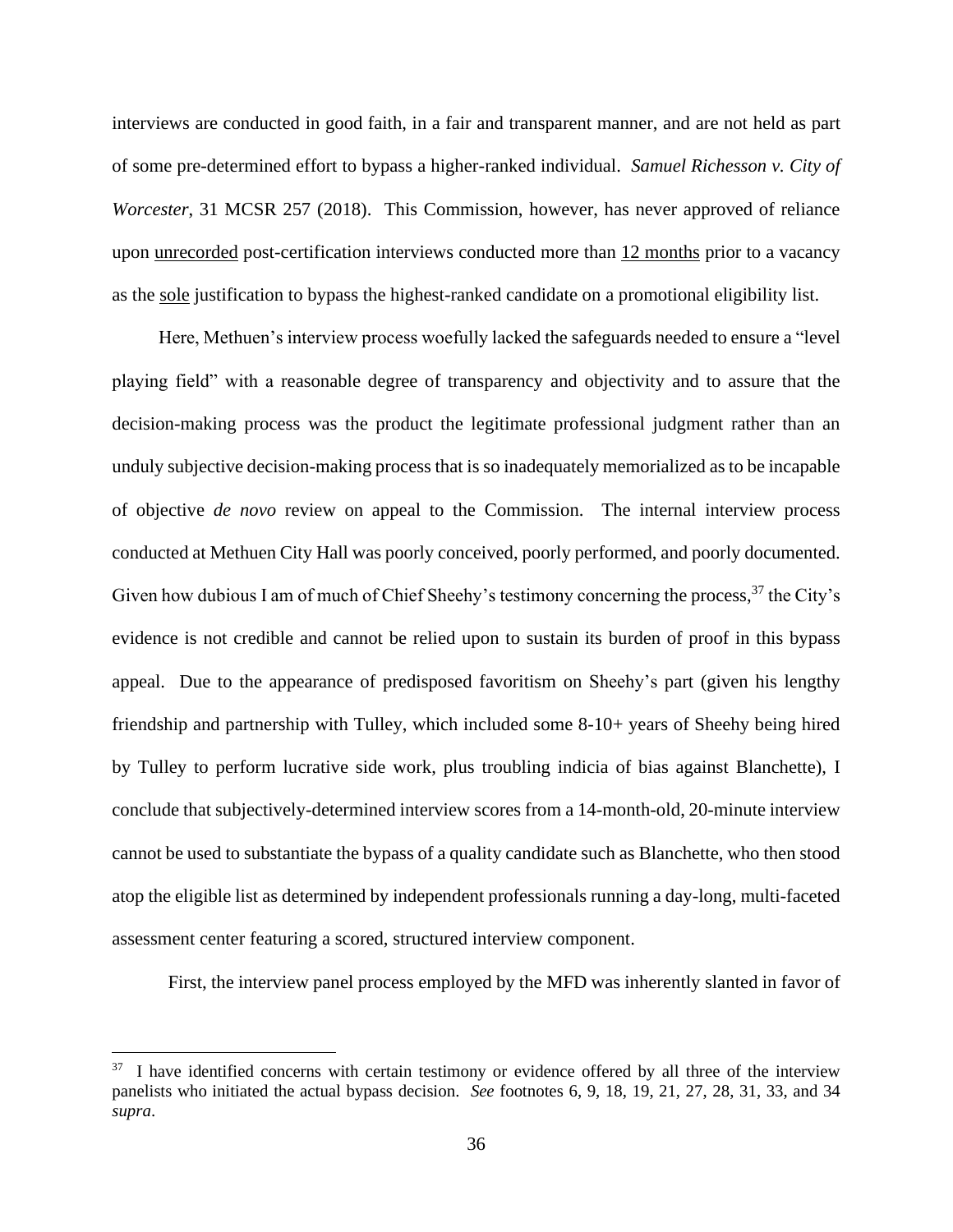Sheehy's and Tulley's close working and personal relationship, giving far greater weight to the Chief's personal choice rather than any objective comparison of Tulley's overall professional record to Blanchette's. Objectively speaking, Blanchette's career-long preparation for promotion exceeded Tulley's and should have counteracted any superior performance by Tulley during a 20 minute interview. Blanchette had three additional years of service to Methuen as a full-time firefighter and thus was considerably more senior to Tulley in terms of job tenure. Only Blanchette had secured a Fire Officer I or II certification, which is certification of preparation to serve as a superior officer (Tr3@118, Barry testimony), prior to the interview process. Blanchette had received both state and local recognition in the form of a firefighter-of-the-year award whereas Tulley never gained comparable recognition over his twenty-plus year career as a firefighter. Blanchette also possessed invaluable experience as an instructor at the Massachusetts Fire Academy. No witness testified as to any awards received by Tulley. No witness testified about any of Tulley's extracurricular activities as a firefighter or any special contributions to the MFD.

The evidence showed that Blanchette's professional accomplishments took a back seat to a preference for Tulley formed from personal, not professional, experience. Sheehy and Tulley knew each other long before they both joined the MFD, they served together on the same work group for almost ten years earlier in their careers and, most critically, Sheehy worked for about a decade under Tulley in his private business. Moreover, Chief Sheehy exercised great influence over the other three interview panelists (two of whom had never worked in the fire service), going so far as to advise them at the start of the interview process of the answers he expected to hear based on the questions posed to the candidates.<sup>38</sup> Chief Sheehy appeared conscious that his past

<sup>&</sup>lt;sup>38</sup> DeCologero had never before participated in a fire promotional interview, Tr2@254 (DeCologero testimony), and the second nonfirefighter interviewer, Anne Randazzo, testified that she and he were only given a "few minutes" to absorb and discuss desired responses to technical questions before the interviews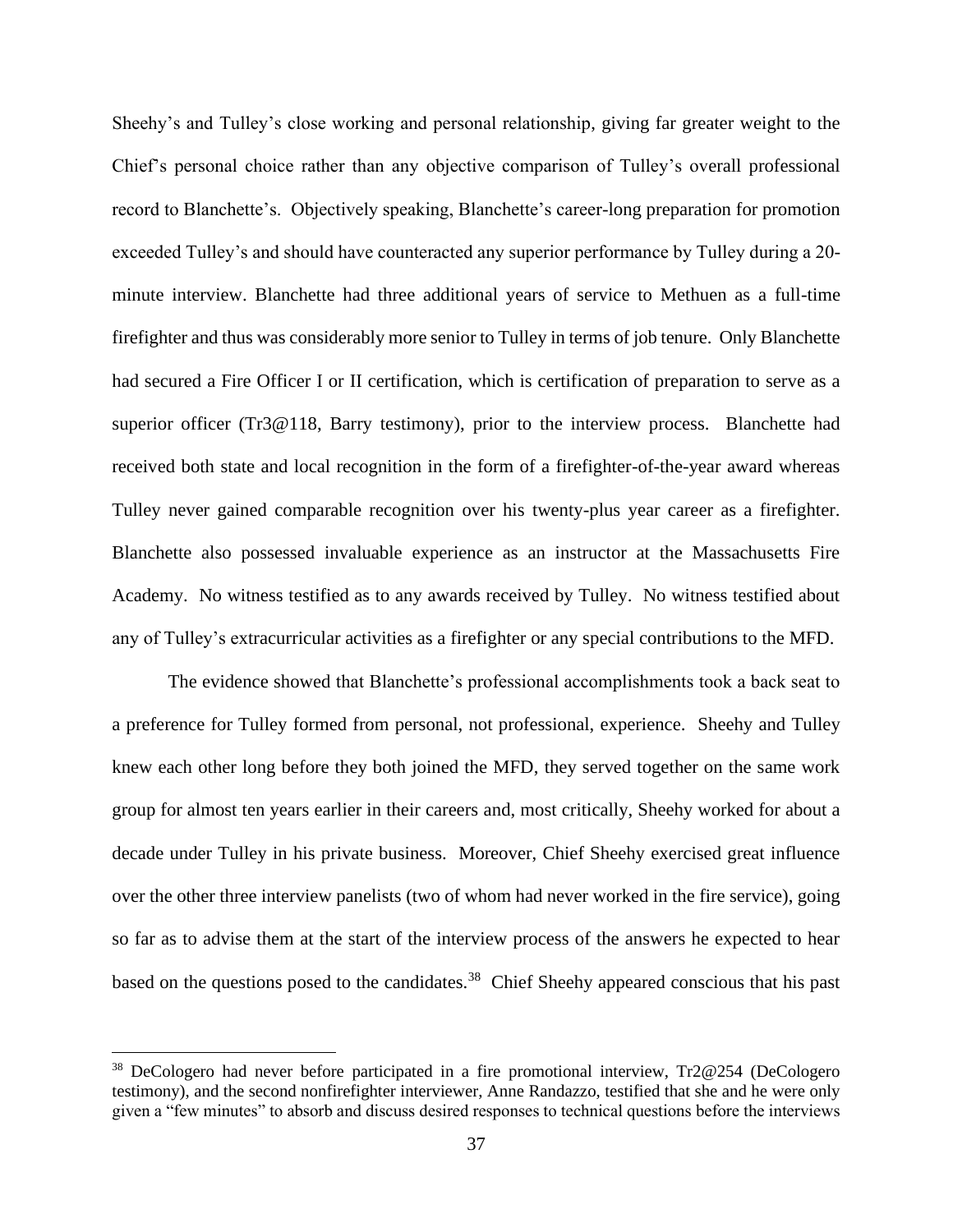history of being employed by Tulley would be grounds for him to recuse himself from the promotional process. He testified: "I didn't want to be involved in this [promotion] . . . I tried to be hands off with this whole thing. . . . [I]f I were to pick him [Tulley], it'd be bias." [Tr1@228- 229.] But of course Chief Sheehy not only was a key actor in the promotional selection process, he went so far as to affirmatively lobby each city councilor (except for Tulley's relative) to approve Tulley's promotion days after learning of Blanchette's discrimination complaint. I also conclude that Tulley's enduring friendship with Deputy Chief Donahue and his being related to many people employed by the City, including a sitting city councilor who voted to approve his promotion, contributed to the preference to appoint him over Blanchette.

 Second, the findings are replete with examples of how the process was fatally flawed. *See especially* Findings nos. 45-48, 53-54, and 60. The City Hall panel was not independent, nor did they seem at all chagrined that they were not. Half of the panel had little idea about how to judge the candidates' technical responses, and candidly admitted that they simply did what they were told to do by Chief Sheehy and Asst. Chief Barry. The process lacked objective criteria with, in particular, no grading scale describing what type of responses would receive a given range of scores.<sup>39</sup> The interviews were not recorded<sup>40</sup> and the process was devoid of any accurate record of

began. [Tr3@214 (Randazzo).] They were unaided by any written criteria for grading answers, model answers, or predetermined scoring sheet. [Tr3@262 (Randazzo).]

<sup>&</sup>lt;sup>39</sup> This is in stark contrast to the transparent process employed by the Integrity Testing assessment center administrators. *See* Finding nos. 32 (n.15) through 35, *supra*.

<sup>&</sup>lt;sup>40</sup> Despite the direct involvement and extensive civil service knowledge of Attorney Randazzo, who played an integral role in the interview process, the City Hall interviews were not recorded via audio or video means. The MFD has continued, despite the controversy here, not to record subsequent promotional interviews, despite declarations of the Chief's intent to do so made during this very hearing. On Day 1, Chief Sheehy testified: "[F]rom now on, if we have interviews, we're going to record them." [Tr1 $@236$ .] However, ten weeks later Chief Sheehy conceded on cross-examination that two sets of *unrecorded* interviews, for promotions to Deputy Chief and Lieutenant, had occurred in the interim before he re-took the stand.  $[Tr2@58-61$  (Sheehy).]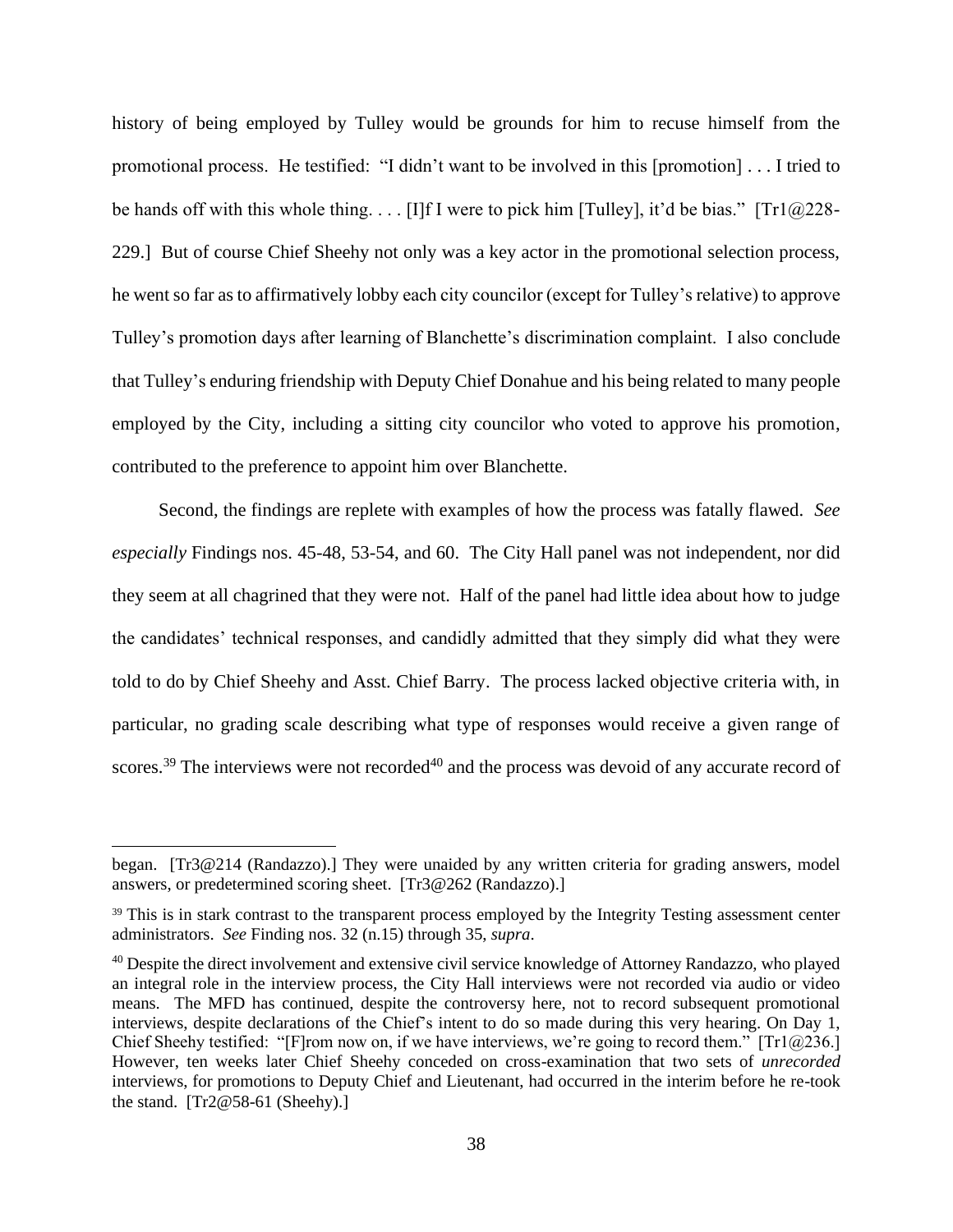what actually took place during the interviews. The panelists often did not know the meaning of their own notes, could not discern reasons for particular scores, often differed on what and how questions were phrased, and speculated about responses. Given the unreliability of this interview process, the Commission must closely scrutinize how it unfolded, particularly when the City is setting aside the results of an independently performed, objective assessment center and given the indicia of favoritism and bias present in this case.

Third, despite its contentions to the contrary,  $4<sup>1</sup>$  the MFD's promotional practices have been disturbingly inconsistent. There is no dispute that with this promotional series in 2017, the MFD used an assessment center for the first time and had never before used subjective interviews to override the judgment of an assessment center. Sheehy himself admitted that the City recently promoted several fire lieutenants without employment interviews at all, and agreed that he personally was promoted to Captain without an interview. Both Vallera and Cunha testified that past interviews were always brief, and consisted only of human resources type questions, such as "tell me your strengths and weaknesses." Neither candidate ever had been apprised that past interviews had been in any way scored.<sup>42</sup> Crucially, the City's decision to bypass Blanchette in reliance upon her interview performance was inconsistent with how the City treated Lt. Fluet's interview prowess during the decision-making process for the prior captain's promotion from the

<sup>&</sup>lt;sup>41</sup> The parties dispute the MFD's history of using post-certification employment interviews. Sheehy unequivocally stated before me that the MFD has always used employment interviews, and that they have always included the same core elements – substantive, scored, technical firefighting-related questions. Sheehy's testimony cannot be credited, both due to his own contradictions as well as conflict with other witnesses' more credible testimony.

<sup>&</sup>lt;sup>42</sup> Only recently did Vallera learn that internal interviews were technical and scored, and she learned that from Blanchette (who only found out when she was bypassed). Blanchette testified that Vallera had earlier told her that any post-assessment-center interview would consist of "just a bunch of HR questions." Blanchette was never informed by City officials that the interview panel would be scoring her interview performance and she was never advised that she should bring with her to the interview a resume or copies of reference letters. [Tr3@352, 367 (Blanchette).] Finally, unlike Blanchette, Vallera was interviewed *twice* for promotion from the same eligible list. Tr3@210-211 (Vallera).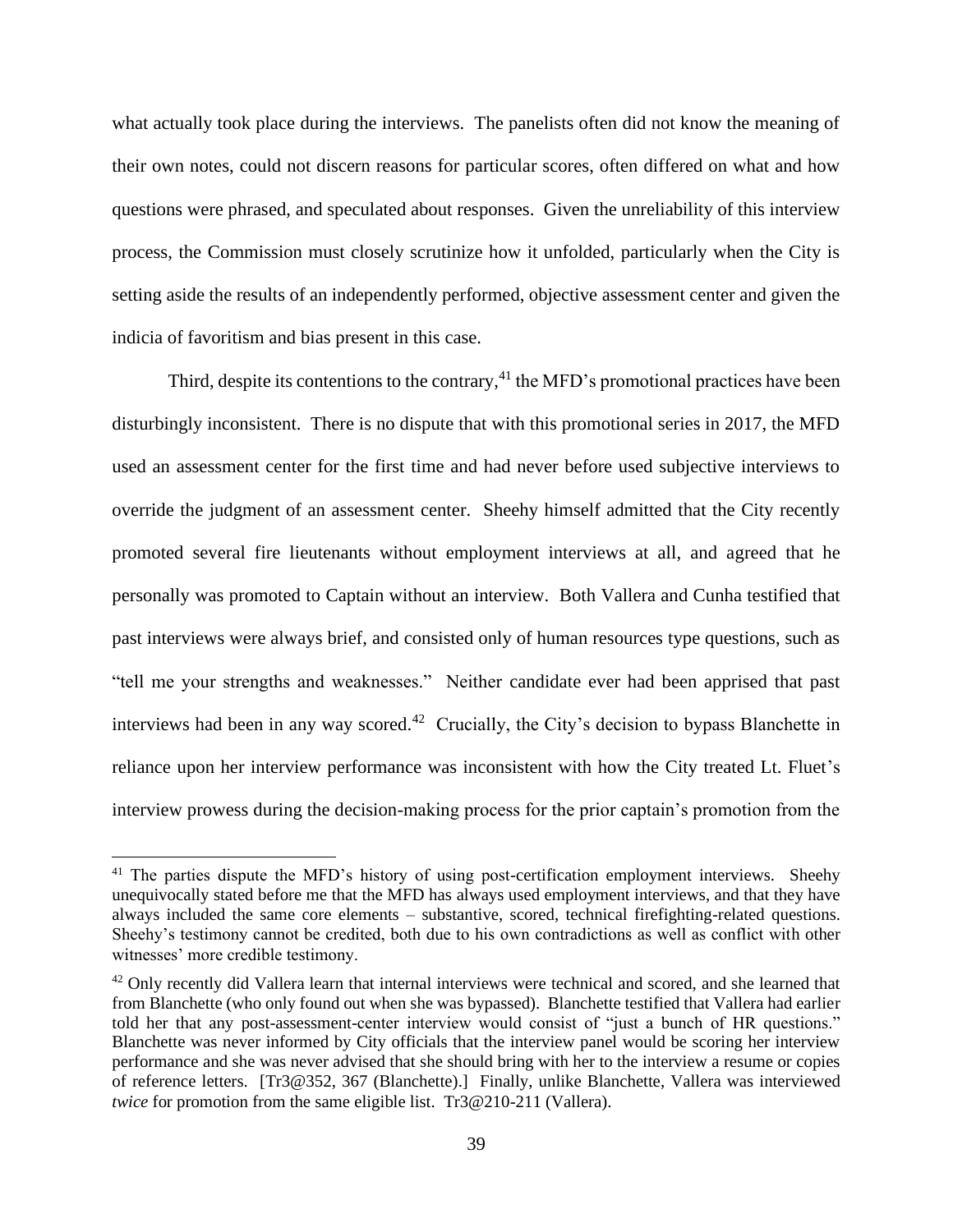same eligible list. Lt. Fluet did *not* score highest on the City Hall interview scorecard and yet he received the first post-assessment-center promotion to Captain.<sup>43</sup> In a November 20, 2017 email justifying Lt. Fluet's promotion [App. Exh. 6], Chief Sheehy's assistant did not note Lt. Fluet's *second*-place ranking by the interview panelists (see id.) and I determine that that is because at that time the City did not view the short internal interviews as being nearly as consequential as the results of the day-long assessment center exercises.

Fourth, in contrast to the compelling evidence of favoritism, bias, undue subjectivity and inconsistent practice, the record contains a dearth of persuasive evidence that Methuen's use of a 14-month-old subjective interview performance to bypass Blanchette was made in good faith and for sound and sufficient reasons—rather than simply as an artifice to nullify the results of the fullday Assessment Center that covered the same ground as the internal interview (more comprehensively than the 20 minute interview conducted by the MFD interview panel).

The Assessment Center was held over the course of seven or more hours on September 7, 2017, and consisted of five exercises: (1) a Written Knowledge Based Test; (2) an In-Basket Exercise; (3) a Critical Incident Response – Oral Presentation; (4) a Role Play Exercise; and (5) a Structured Interview Exercise. The Assessment Center was the product of consultation with the MFD leadership and all of the components incorporated MFD specific topics. Candidates were identified by randomly-assigned numbers and not their names, to ensure objectivity. All assessors

<sup>43</sup> Other candidates were appropriately given *non-bypass* notifications, Tr2@133 (Sheehy), because the head of the MFD, Chief Sheehy, had previously negotiated with the MFD firefighters' union that promotions to Captain and Deputy Fire Chief would be effectuated using an independent assessment center. Having made an agreement to select the assessment center as the *sole* basis for scoring and ranking candidates on an eligible list for promotion to Fire Captain, as I infer the withheld contract with Integrity Testing LLC would have shown, the City could have been charged with an unfair labor practice under G.L. c. 150E had it substituted in full an alternative selection process after the fact. *In the Matter of: City of Everett and Everett Firefighters, IAFF, Local 143*, 48 MLC 32 (Commonwealth Employment Relations Board August 27, 2021).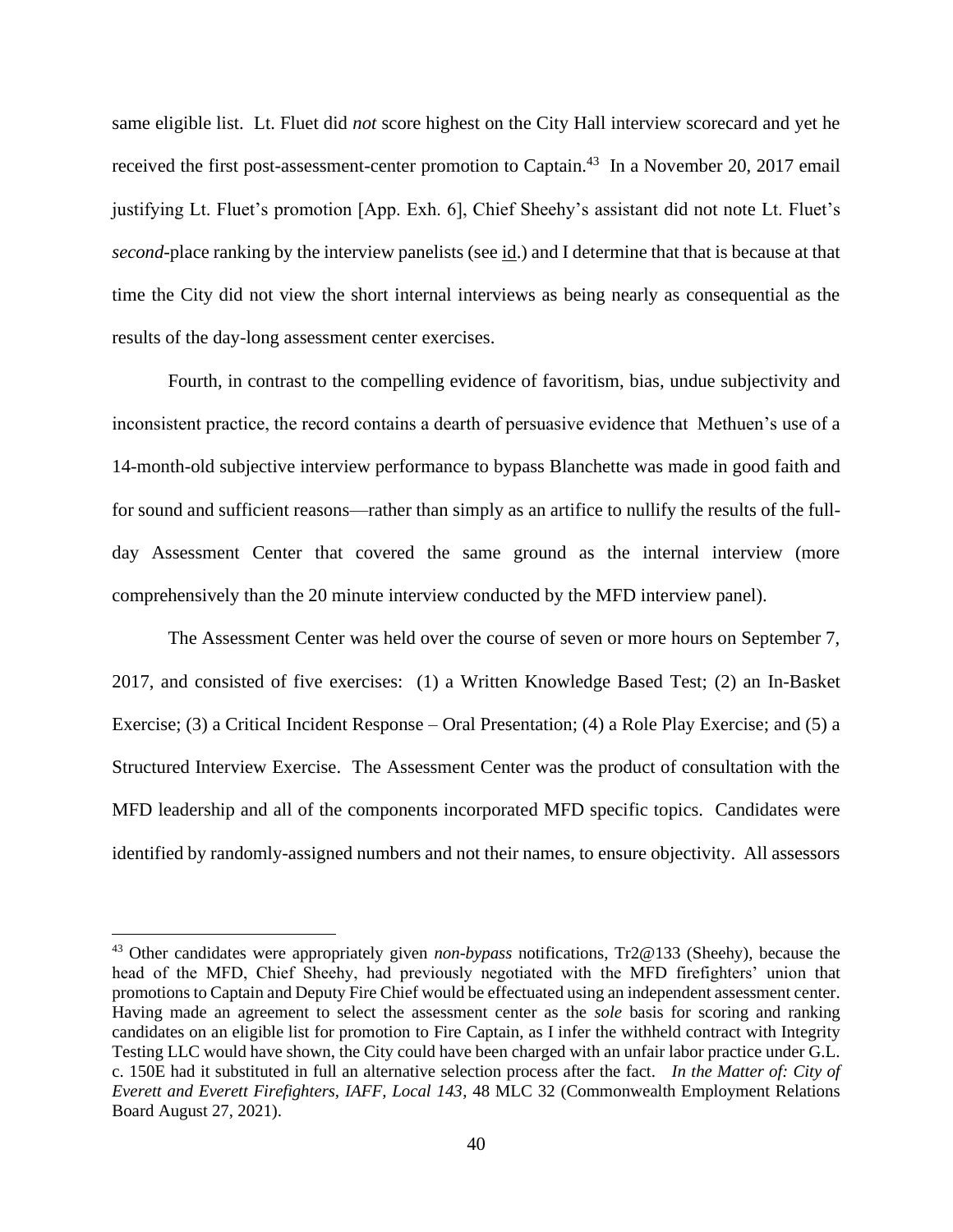were public safety executives from other communities.

For example, the written Knowledge Based Test was comprised of fifty (50) multiple choice questions based upon the MFD Standard Operating Guide ("SOG") and MFD Rules and Regulations, which were provided to the candidates by the MFD in advance. The In-Basket exercise was comprised of candidates receiving a pile of assorted correspondence and having to prioritize and describe how each item should be handled by an MFD captain. The Critical Incident Response exercise required candidates to review three slides relevant to the MFD and provide an opinion as to how the issues raised on the slides should be addressed. There was also a Role Play exercise that required candidates to review a set of general facts and then give a presentation on how such facts should be addressed. The Structured Interview involved questions about supervisory issues, leadership questions, the opioid crisis, and questions about long-term MFD goals. The Structured Interviews were video-recorded and observed in real-time by a Methuen HR employee. No one testified that this process was deficient in any respect.

Fifth, the record persuasively demonstrated that Blanchette was consistently scored unfairly during the internal interview presided over by Chief Sheehy. One of the clearest examples is the scoring of Question #10, which asked: "What is the suggested hose line deployment for a room over 50% flame involvement?" I do not credit panelist testimony that the panel clarified during Blanchette's interview that the scenario in this question involved a commercial building. Instead, I credit Blanchette's testimony that no relevant additional details were offered as this question was posed to her. Accordingly, Blanchette's answer of a  $1\frac{3}{4}$  inch diameter hose, which is the known hose deployment for a residential facility, was not incorrect. And yet the panel scored her as if her answer were wholly erroneous (DeCologero, for example, awarding her zero points out of 10 points possible).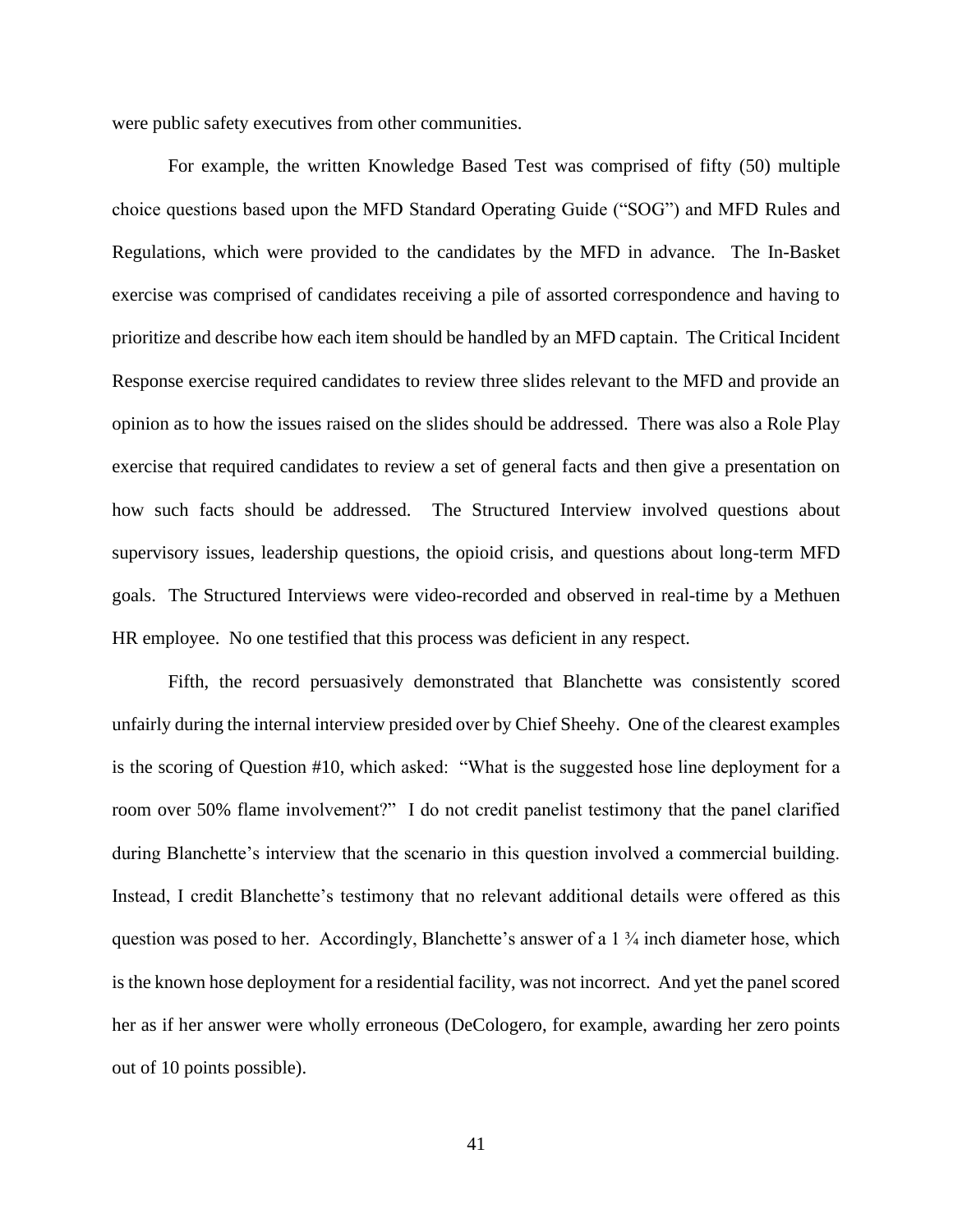The discussion at hearing surrounding Question No. 10 was significant to me, as it shows that the City persists in asserting that the internal interviews were entirely fair and valid in the face of ample evidence to the contrary. In the beginning of this hearing, Chief Sheehy flatly stated that Appellant used the wrong hose line in response to question no. 10, which he claimed, at least initially, was read as written on Respondent's Exhibit 10. When presented with Randazzo's notes on cross examination, Sheehy begrudgingly amended his answer, and said that a 1 ¾ inch hose line would be an acceptable answer for a residential building. I infer that this changed answer was an attempt at conforming to the revelation noted by Randazzo – that Lt. Fluet gave two answers to the question, one of which matched Appellant's. The Chief agreed that the question did not mention the size or type of building, both of which could impact the answer. Instead, he suggested that perhaps the question was asked differently than is written on Resp. Exh. 10—*i.e.*, perhaps panelists changed the question to indicate a commercial building scenario.

Subsequent to the Chief's attempt at explaining away the discrepancy, the next panelist witnesses, and ultimately the Intervenor, testified that they believe, *perhaps*, that Question 10 was read differently than it was written, and that it *might* have been presented, as Chief Sheehy now thought possible, as a commercial scenario. No such witness, however, could pinpoint how or when or why that change was made, but only that they seem to recall it occurring. Appellant was very clear – no such change was made – the question was read as is written, and she explained exactly why she gave the answer she gave. Of course, the possibility remains that the question was changed for candidates other than Appellant, but the Intervenor's testimony on the underpinnings of the question tends to discredit that theory.

Tulley agreed that there actually could be many different answers to this question. He agreed that the fact that a building was commercial was not determinative – factors instead such

42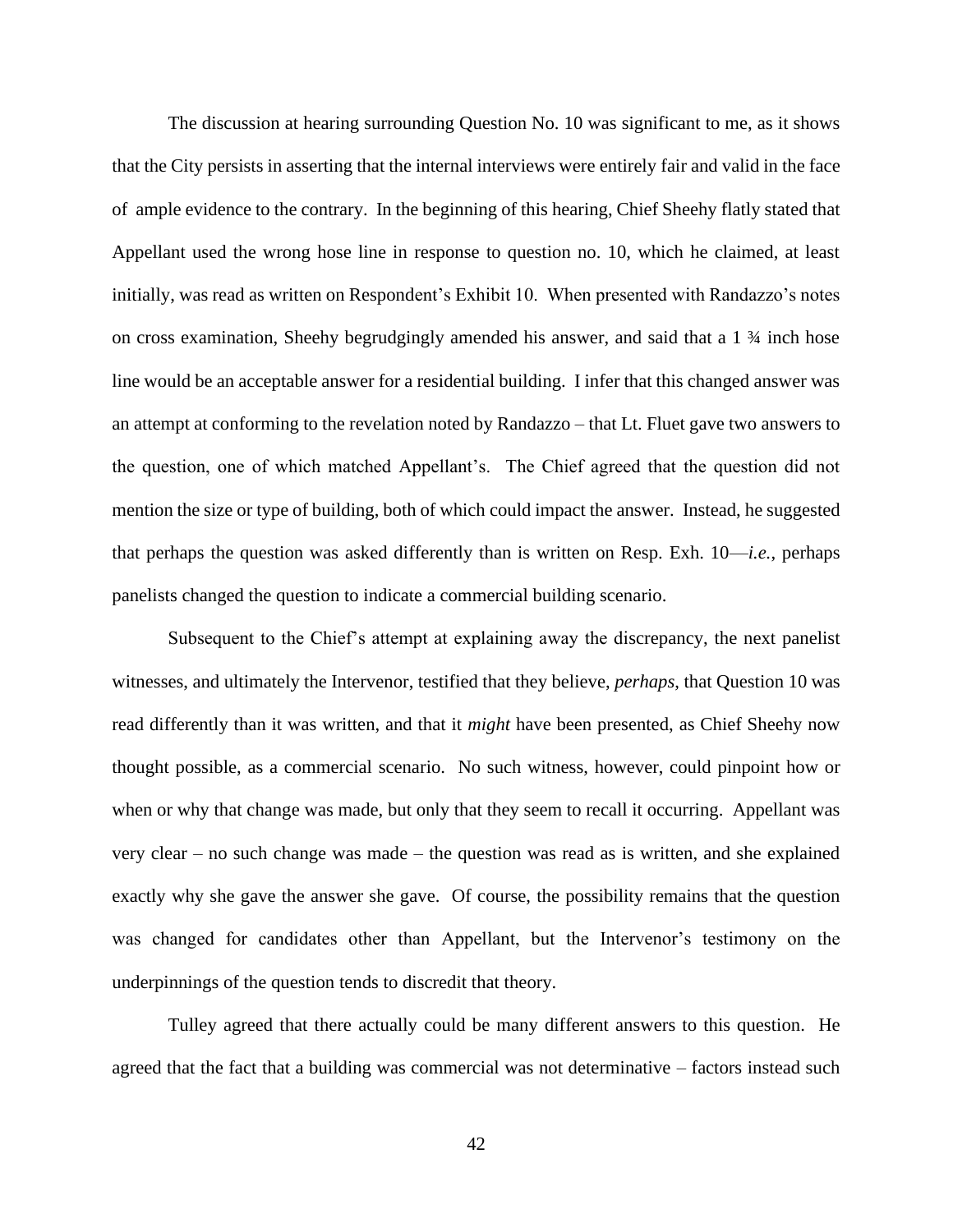as the size of the building, whether the fire is inside or outside, and the size of the room involved would dictate the appropriateness of responses. Tulley agreed that he thinks the question posed an interior scenario, although that was not specified in the written question. Tulley said that regardless of the type and size of building involved, he has never in his entire career used anything other than a  $1\frac{3}{4}$  inch hose line inside of a building – any type of building. He agreed to do otherwise would be very rare, and in fact he has never done so. Like Blanchette, Tulley offered no scenario where a 2.5 inch hose line would be used except on the exterior of a building. Blanchette's answer was correct, or else the City just posed a bad question; either way, just as regards her prior achievements and successes, the City decisionmakers refused to give her credit. Tulley, by contrast, was awarded 40 points that he probably did not deserve.

In sum, I can remember no other example of the use of a post-Assessment Center promotional process that was as flawed as this one, relying solely on a unrecorded, stale postcertification interviews, with little credibility, conducted more than a year earlier for the purpose of a prior promotional appointment, and in which the evidence permits a convincing inference that the process was manipulated by the Fire Chief to bypass the Appellant because the Chief was predisposed to a favor lower-ranked candidate.<sup>44</sup> For this reason alone, the Appellant's appeal must be allowed; but there is, in fact, a second reason for the Commission to intervene.

### *Gender Bias Contributed to a Violation of Basic Merit Principles*

Blanchette asserts that the City discriminated against her based on her gender when it bypassed her and promoted a male, Tulley, to the rank of captain. At the conclusion of this hearing,

<sup>44</sup> Two final comments about this process: (1) If a municipality has reason to believe that there would be a promotional *bypass* as a result of interviews conducted over one year earlier, it should, as a matter of fundamental fairness, reinterview all of the finalists. (2) If an interview committee accepts a resume and/or a letter of reference from one finalist, it should offer the other finalists an opportunity to submit similar materials for consideration.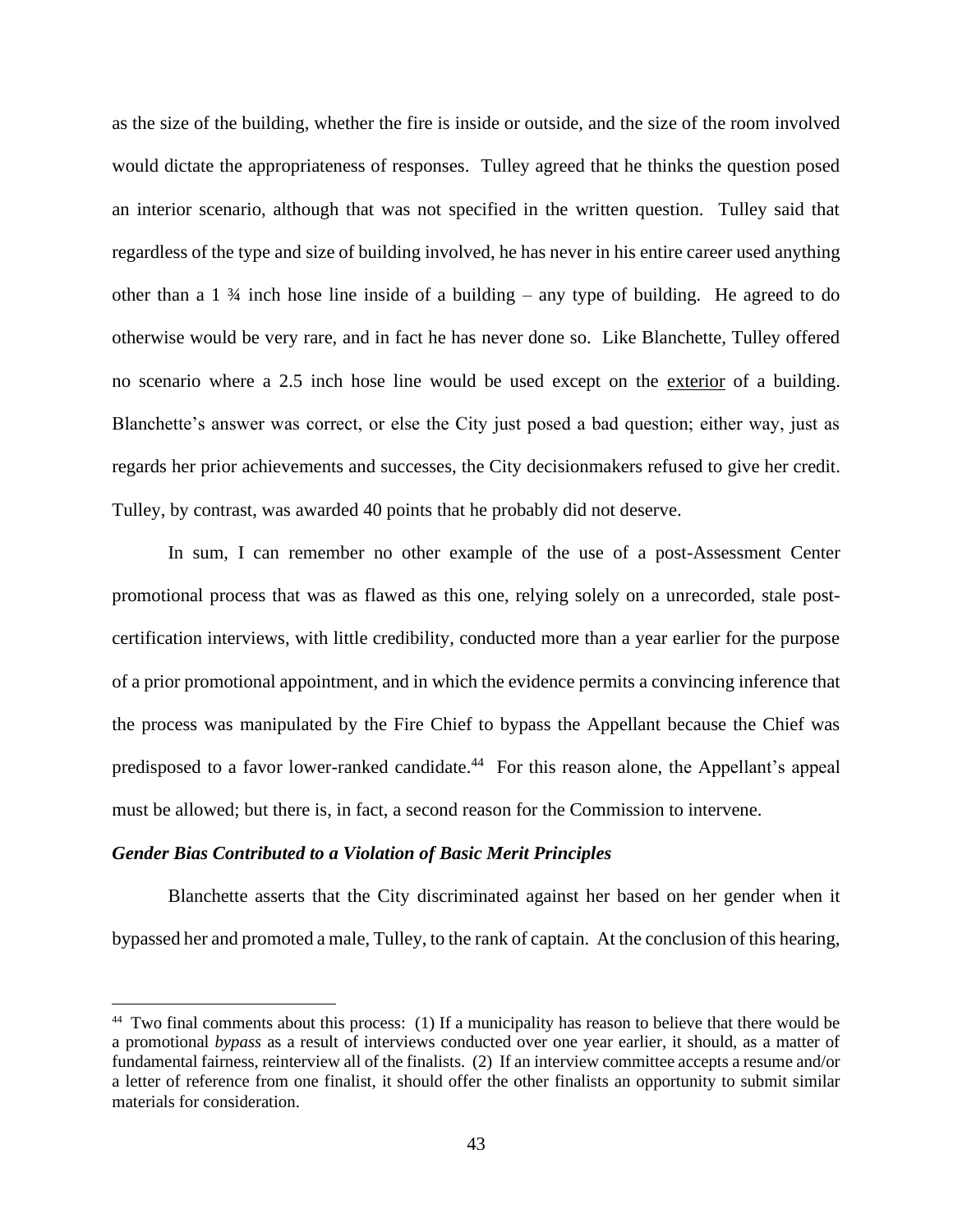she still had an unresolved grievance to such effect pending with the City.<sup>45</sup> I need not, and indeed will not, adjudicate whether Blanchette was the victim of discriminatory acts or inaction made unlawful by G.L. c. 151B, § 4. However, whether Blanchette's gender factored inappropriately into the promotional process here, whether she has been treated unfairly by her employer on account of her sex, and whether MFD employees have been advanced strictly "on the basis of their relative ability, knowledge and skills" are all key statutory considerations in adjudicating whether Blanchette's "rights were abridged, denied, or prejudiced in such a manner as to cause actual harm to [her] employment status." G.L. c. 31,  $\S\S$  1 and 2(b).

Our state's highest court has established that the Commission has a role to play when a tenured civil service employee claims that unlawful discrimination tainted the promotional process, even though such employees typically are free to file claims under G.L. c. 151B with the Massachusetts Commission Against Discrimination or in suits brought in state or federal court.

In *Gerald Alston v. Town of Brookline*, D1-16-170 (April 13, 2017), a case involving an African-American firefighter asserting that the town's adverse personnel actions against him would not have occurred at all, or would have been much milder, but for his race, the Commission explained:

… the Legislature explicitly charged the Commission with ensuring [civil service employers'] adherence to basic merit principles, which includes assuring fair treatment of public employees in all aspects of personnel administration without regard to various factors, including race. The Court has also stated unequivocally that intervention by the Commission is warranted when objectives unrelated to merit standards (i.e. – race) result in an employee's termination.

It is not necessary to conclude whether the Town violated the state's antidiscrimination law to decide this appeal and I have not attempted to do so here. The Commission is not to function as an alternative to MCAD or the Court as an

<sup>&</sup>lt;sup>45</sup> I also take administrative notice of both (1) the fact that Blanchette filed suit against the City and Chief Sheehy in Essex Superior Court in November of 2020, asserting claims under G.L. c. 151B; and (2) certain admissions by those defendants in response to Blanchette's detailed Complaint. *See* Paper nos. 1 and 5 docketed under Civil Action no. 2077CV01109.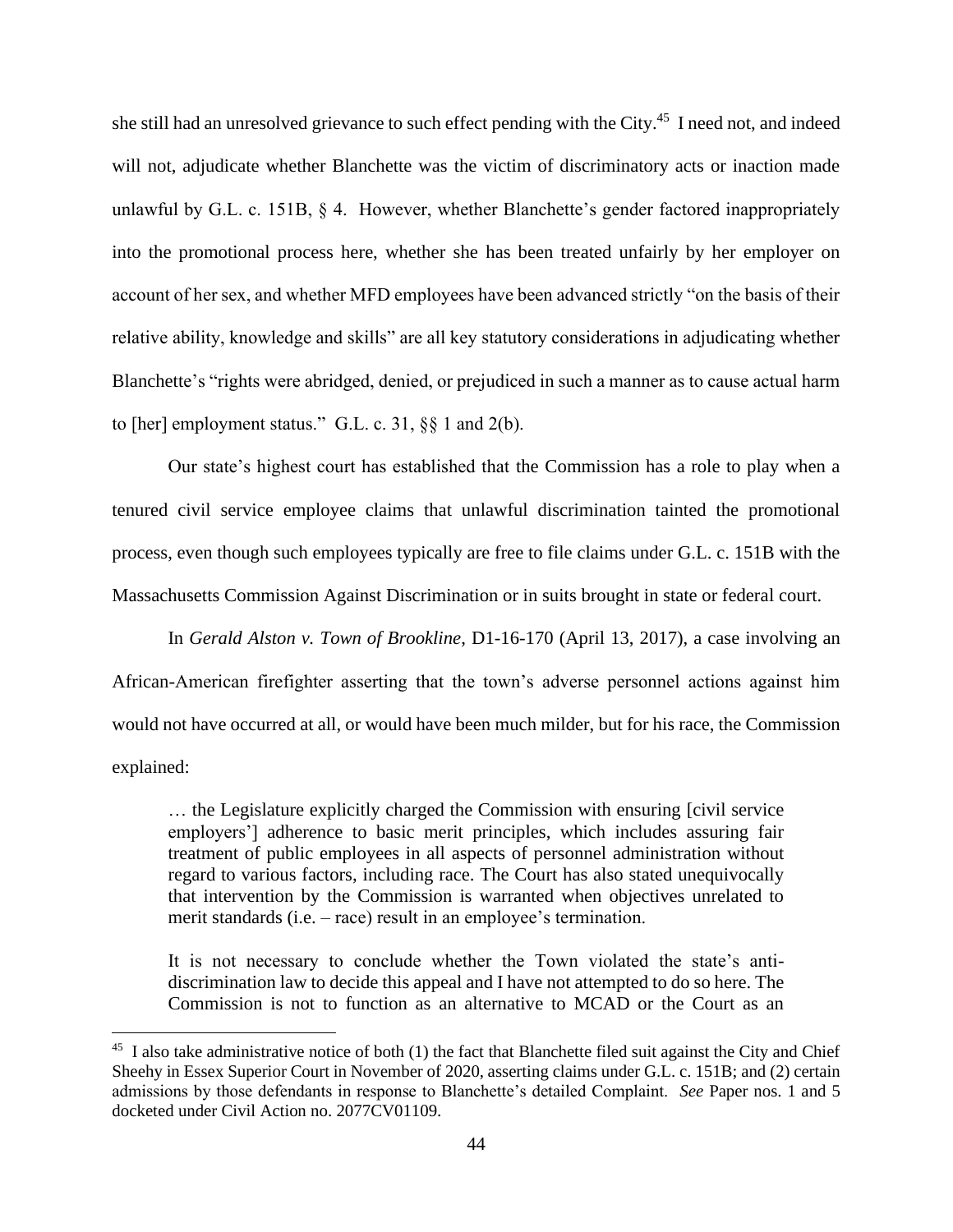adjudicator of the rights of those who have experienced discrimination or retaliation in violation of their civil rights or other laws. However, when a civil service appointing authority commits acts which are fundamentally unfair and fall within the penumbra of the prohibited conduct of those laws, it is appropriate for the Commission to take notice of that misconduct in order to fulfil the statutory mandate to assure "fair treatment" of civil service employees, free from "arbitrary and capricious" acts, "without regard" for an employee's "race" or other protected status, and "with proper regard" for civil service law and an employee's "constitutional rights, as citizens." G.L. c. 31, § 1….

*Id.* at pp. 68-69. In later reviewing the Commission's *Alston* decision, the Supreme Judicial Court stated that any contention that G.L. c. 151B provides the exclusive remedy for workplace discrimination against tenured civil service employees "oversimplifies" matters. *Town of Brookline v. Alston*, 487 Mass. 278, 293 (2021). The mandate of "fair treatment" in section one of G.L. c. 31 explicitly forbids discrimination on the basis of sex. *See id.* Construing the civil service law in a way that permits this Commission to consider the City's failure to grapple with gender bias, in the course of the Commission's bypass analysis, does not displace or undermine the purpose served by G. L. c. 151B. *Id*. at 296. "The [Commission's] analysis may overlap with, but remain different from, a determination of discrimination." *Id.*

Writing about why the pendency of a c. 151B claim before the MCAD does not divest this Commission of jurisdiction to act upon an appeal filed pursuant to G.L. c. 31, § 43, the Superior Court recently observed as follows:

The two agencies have distinct jurisdictions, properly reflected in the scope of their respective statutes, and in this [Civil Service] Commission's decision. The Supreme Judicial Court has recently made clear that the two statutes may interact, and when they do "'we construe statutes to harmonize and not contradict each other.' . . . The commission's mandate is to protect civil service employees from termination from employment for reasons that violate basic merit principles. As most relevant here, the commission may determine that an employee has been subject to, and rendered unfit by, racist and retaliatory acts and an arbitrary and capricious response to those acts by the municipality." *Alston*, 487 Mass. at 293- 297, and cases cited.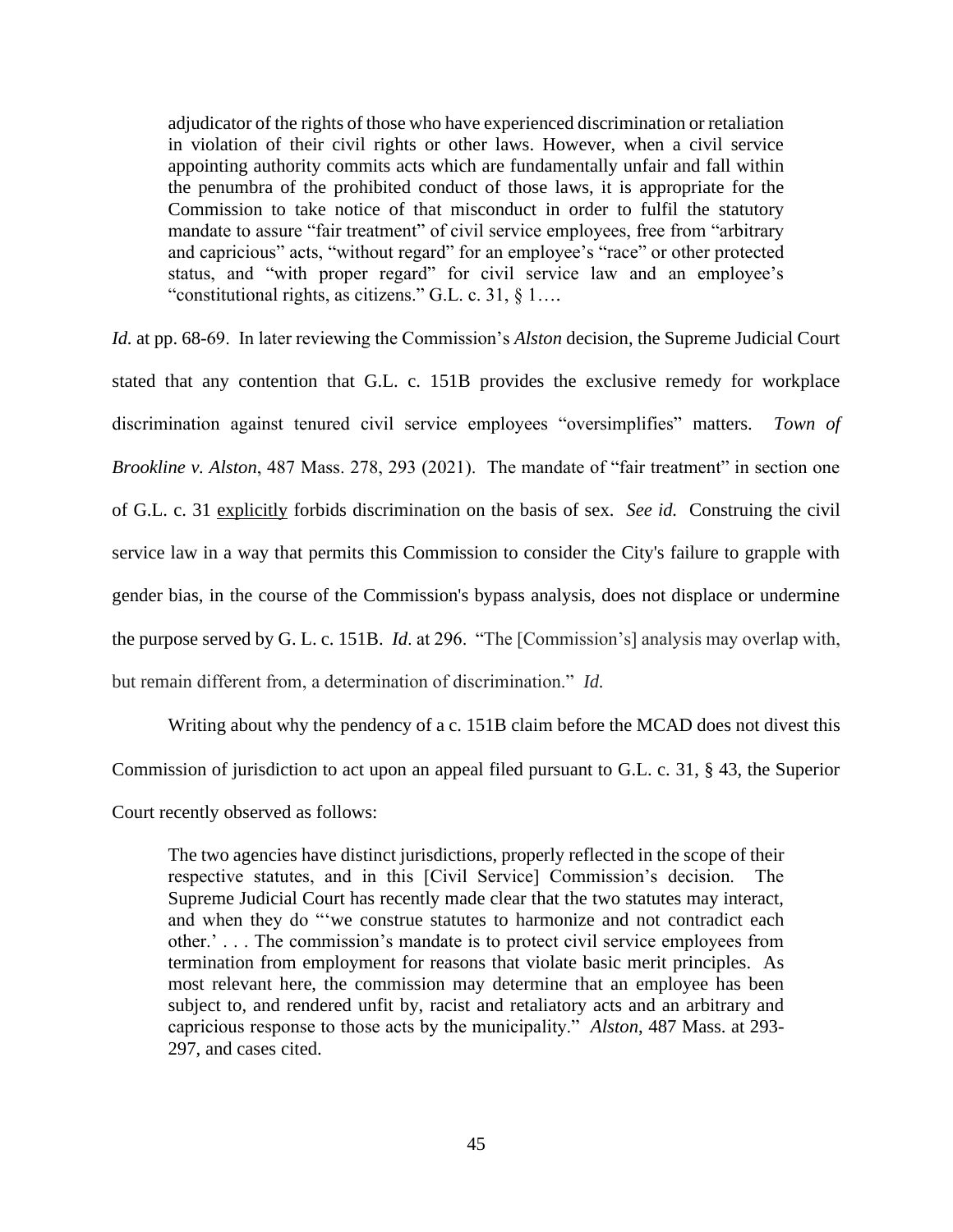The focus of this Commission's Decision was not disparate treatment on the basis of age, disability, or race. Rather, it addressed the presence of personal bias within the workplace based on favoritism or political considerations, a matter over which it holds primary jurisdiction, and which is its fundamental purpose. *Cambridge*, 43 Mass. App. Ct. at 304.

Memorandum of Decision and Order on Cross-Motions for Judgment on the Pleadings in *Town of* 

*Rockland v. MA Civil Serv. Comm'n*, Suffolk Super. Ct. no. 2084CV01354 (Oct. 1, 2021) (Roach,

J.) at pg. 18. As the Supreme Judicial Court held in *Alston*:

the commission's mandate is to protect civil service employees from [adverse personnel actions taken] for reasons that violate basic merit principles. . . . *See Malloch v. Hanover*, 472 Mass. 783, 799-800 (2015) (promotion and bypass decision tainted by gender bias would violate basic merit principles). . . . [I]n making this determination, the commission has the authority to hear evidence and make findings based on the types of discriminatory and retaliatory statements and actions that are proscribed by G. L. c. 151B.

487 Mass. at 296–97. And in affirming this Commission's legal analysis in *Alston*, the Supreme

Judicial Court repeatedly cited to a case decided under G.L. c. 151B. *Id.* at 297, 303 (citing to

*Salvi v. Suffolk County Sheriff's Dep't*, 67 Mass. App. Ct. 596 (2006)).

 Here, the predisposition in Tulley's favor was compounded by Sheehy's predisposition against Blanchette due to a proven personal and institutional bias against her in which her gender was a contributing factor. The MFD's leader refuses to acknowledge even the possibility that a gender bias in favor of male firefighters during his tenure as the MFD Chief has contributed to the dearth of female firefighters in the MFD and elsewhere. Chief Sheehy, a 26-year firefighter and former state level IAFF union leader, denied even knowing there is a gender issue in the fire service nationally,<sup>46</sup> although he conceded he had heard Boston had a problem. Regarding Methuen,

<sup>46</sup> Nationally, only 4.4% of all firefighters in this country are women, according to the U.S. Bureau of Labor Statistics (BLS). BLS labor force statistics are available at<https://www.bls.gov/cps/cpsaat11.htm> (last modified on January 22, 2021) and are derived from monthly surveys of 60,000 U.S. households conducted by the U.S. Census Bureau for the BLS. *See* [https://www.bls.gov/cps/cps\\_over.htm#faq.](https://www.bls.gov/cps/cps_over.htm#faq)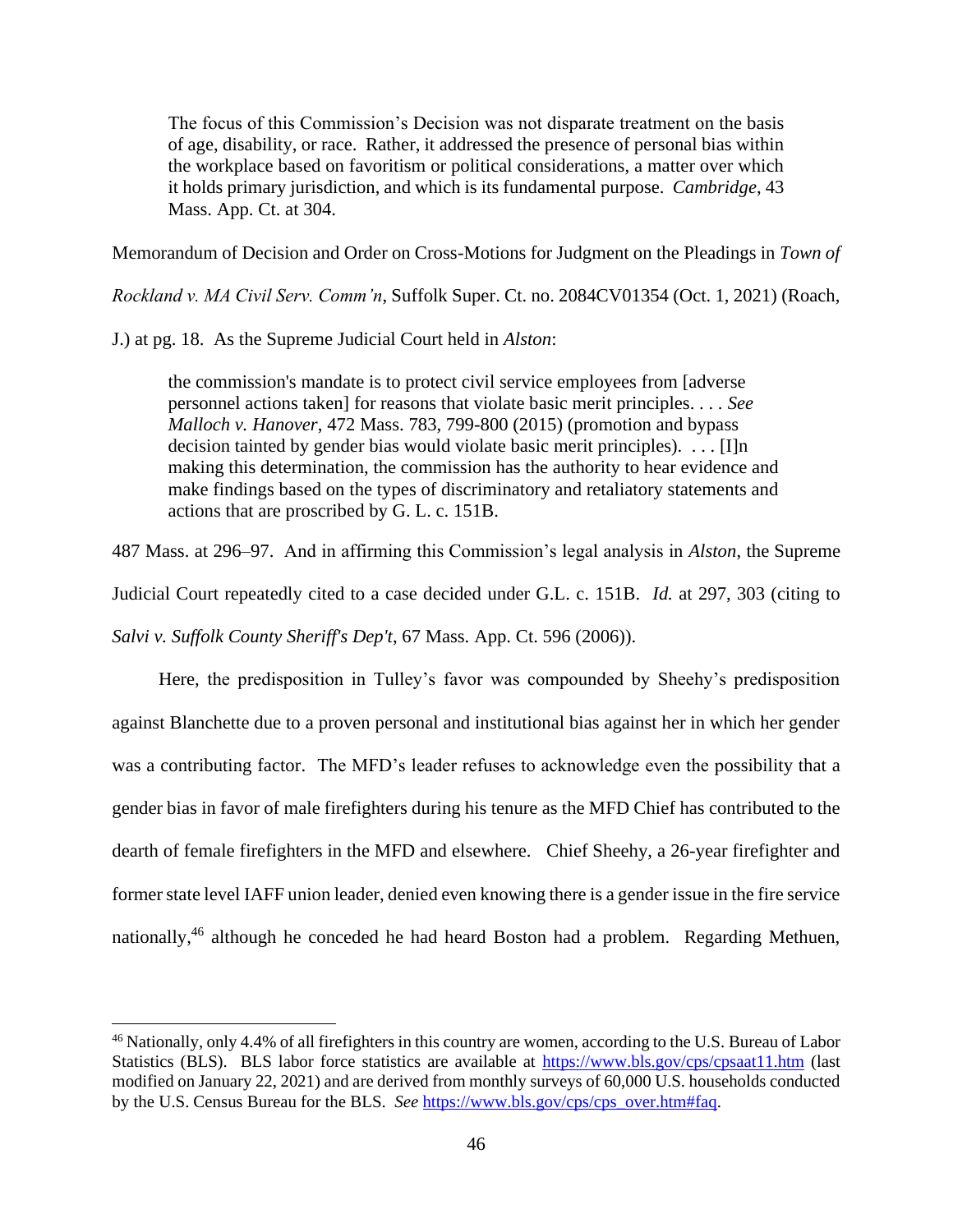Sheehy thinks the number of women– a total of 3 out of 101 firefighters – is sufficient, because it appears no worse than the female representation in other communities. During Sheehy's tenure as Chief, he hired approximately 34 firefighters, but only one was a woman. $47$  He sees no need to increase the number, to recruit women into the fire service, or to take any proactive steps to encourage more female applicants in Methuen. He has never done so, nor has he even thought about doing so.<sup>48</sup> As is often the case with unconscious biases, some people simply refuse to acknowledge them, no matter how obvious they may appear to others.

 Tracy Blanchette was the first female firefighter ever hired by the MFD. Twenty-eight years later, she remains Private Blanchette. In its history, Methuen has never promoted a female to the position of Captain or higher. When this case began, the three women on the department were all ranked privates, two of whom (Appellant and Susan Vallera) had 26 years and 16 years of seniority, respectively. Vallera testified that many male firefighters get promoted in less than 10 years. Methuen presented the testimony of Sandra Cunha, the former fire lieutenant who retired in 2013. At the time of her testimony, she was the only female ever to have been promoted. As it happened, Cunha was promoted by a female Mayor, Sharon Pollard. She recounted tales of differential treatment for women firefighters, including a 20-year bar, ending only recently, on working shifts at certain fire stations due to the unavailability of appropriate bathroom/changing/bedroom facilities for women. Cunha testified that she received support from Chief Sheehy, although that support was limited to his assisting her in obtaining certain benefits when she was leaving her employment. Although she tried to express support for Sheehy, to her

 $47$  In the entire history of the MFD, through the first day of hearing in this case, there has only ever been one female superior officer employed by the MFD. [Tr1@120 (Sheehy testimony).]

<sup>48</sup> Remarkably, when advised that he could request a female-only certification list from Civil Service, Sheehy stated that he was unaware that there was an all-female list "where I could grab a few."  $[Tr1@265$ (Sheehy).]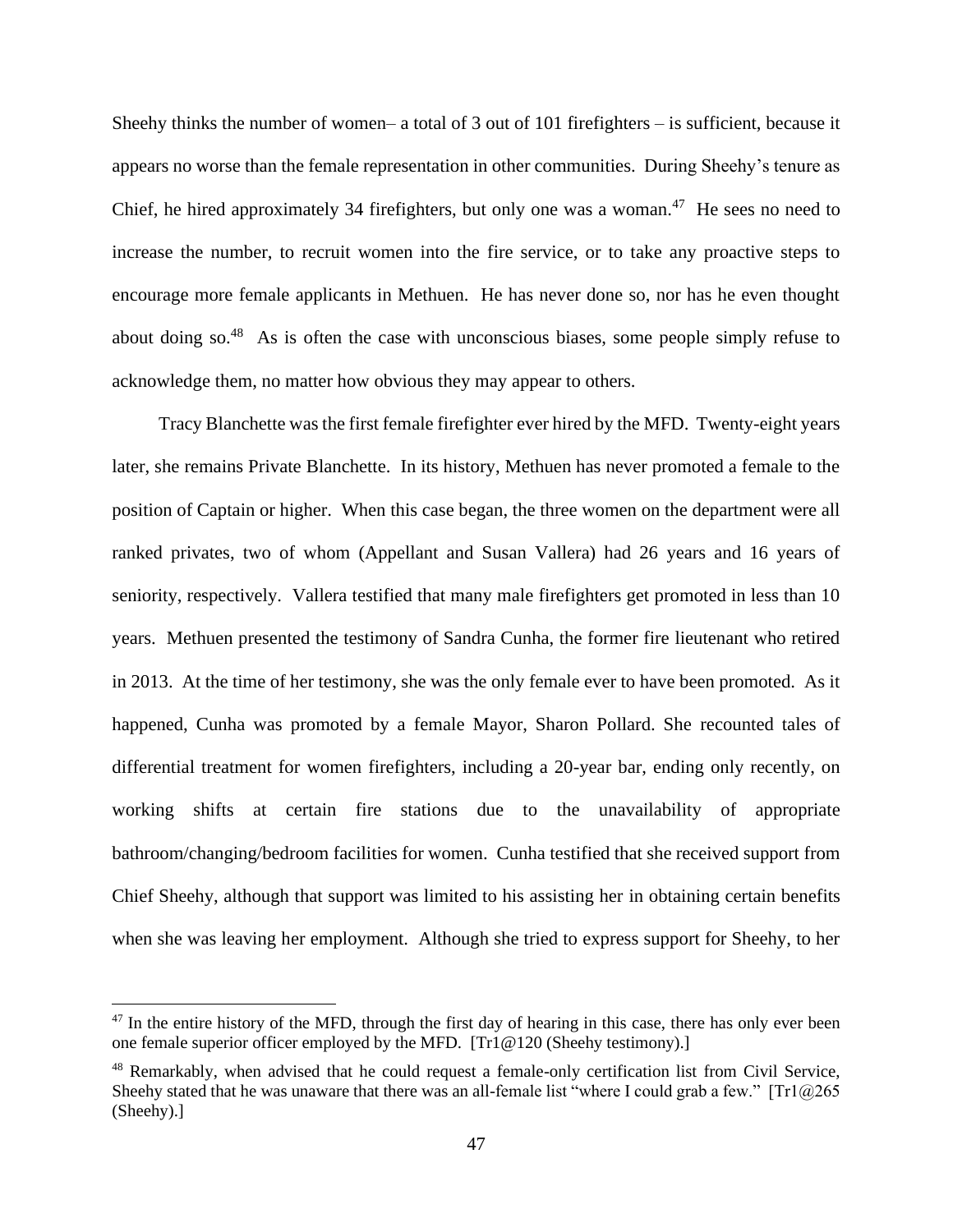knowledge, Sheehy, during his more than decade as union leader, never filed a grievance or other action to challenge the bar on women working certain shifts.

Of course, the City did finally promote another women firefighter, Susan Vallera, but it was not until after Blanchette filed this appeal. In fact, this promotion to the lowest rank of supervisory leadership came sometime between Day 1 and Day 4 of this hearing, at which time it was not yet permanent. Discounting the transparent timing of the promotion, the City held up Vallera as an example of how it, in fact, treats women fairly. Unsurprisingly, Vallera, who works closely with both the Intervenor and Deputy Donahue, and who was about to be recommended for promotion by the Chief, testified in support of Sheehy. In doing so, however, she recounted facts that paint a less than flattering portrait of the MFD as an inclusive and equitable employer. Despite being a well-qualified, veteran firefighter with significant seniority, Vallera was bypassed twice after being ranked number one on promotion lists. She was never even given the courtesy of notice that she was bypassed – nothing in writing, and nothing verbally. Even Anne Randazzo, head of Human Resources and the City's point-person on all civil service matters, testified that she had no idea Vallera was ever bypassed, never mind bypassed twice. Vallera only learned about the bypasses years later, when she heard from Sheehy, then union president. According to Vallera, Sheehy indicated to her that she got a "raw deal." No grievance was filed, and the union took no action. Sheehy, of course, denies making that statement – he testified that Vallera was treated fairly at all times. Finally, both Vallera and Donahue testified that Sheehy assured her, at this late stage anyway, that she would be promoted exactly in order of her civil service rank (again, Sheehy denies making that statement), which she ultimately was, at least provisionally. Sheehy's statement detracts from the City's case that internal interviews are such an integral part of the promotional process as to be indispensable. Deputy Donahue testified (on percipient knowledge)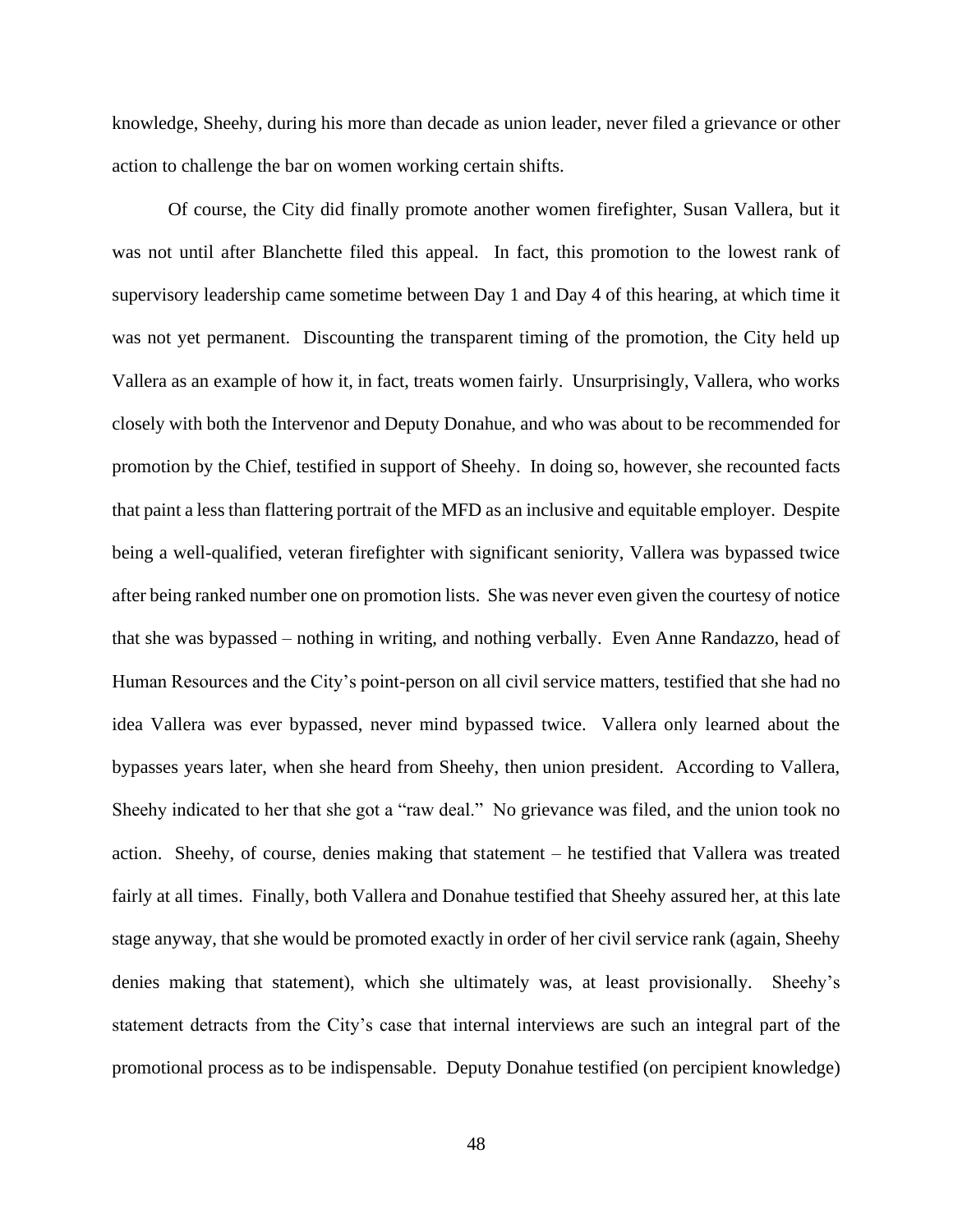that, without the benefit of any interview, Sheehy assured Vallera she would be promoted in whatever order she appeared on the civil service list. The City's agenda, now that Appellant had complained of discrimination, evolved toward promoting a woman—just not Blanchette.

But Blanchette has had a remarkable 26+ year career, despite the obvious challenges associated with being the first-ever female firefighter and the first and only firefighter to give birth to children and manage a family while working 24-hour shifts (with a spouse, a Lawrence firefighter, who also works 24-hour shifts). Appellant immediately brought credit to Methuen as soon as she was hired. She undertook the extensive training to become a certified instructor at the State Fire Academy, where she taught for some five years.<sup>49</sup> Blanchette soon received national attention for her groundbreaking efforts in the historic Malden Mills fire in Methuen. She was named Firefighter of the Year by both the State Fire Academy as well as locally in Methuen. Repeatedly, however, Chief Sheehy refused to give credit to her, quite dismissively saying her efforts were simply a medical call, or that she probably helped out a burn victim, and he compared it to his actions performing the Heimlich maneuver on someone at a little league game.<sup>50</sup> Appellant's Exhibit 13 tells the real story of Appellant's heroic efforts at Malden Mills. The situation was a mass casualty, with people "looking like victims of a bombing, severely burned and shocked," some even with their skin hanging off of their arms and faces. In describing the efforts of Blanchette and her co-worker, Jim Garrity (since promoted), the United States Fire Administration used their actions as a model for how medical workers would respond in the future to a mass-casualty catastrophe. Blanchette testified as to her triaging and treating some 30 severely

<sup>49</sup> Sheehy was dismissive of Blanchette's instructor experience, suggesting he was unaware of it, or that perhaps she was only a support person at the academy who "helped out" with setting things up. [Tr2@19.]

<sup>&</sup>lt;sup>50</sup> Apparently, Sheehy was named Firefighter of the Year for that incident and not long after was promoted. Sheehy also testified that most of the male firefighters who began in 1993 with Appellant had (1) also received firefighter of the year award and (2) have also been promoted. [Tr2@39, 73-74.]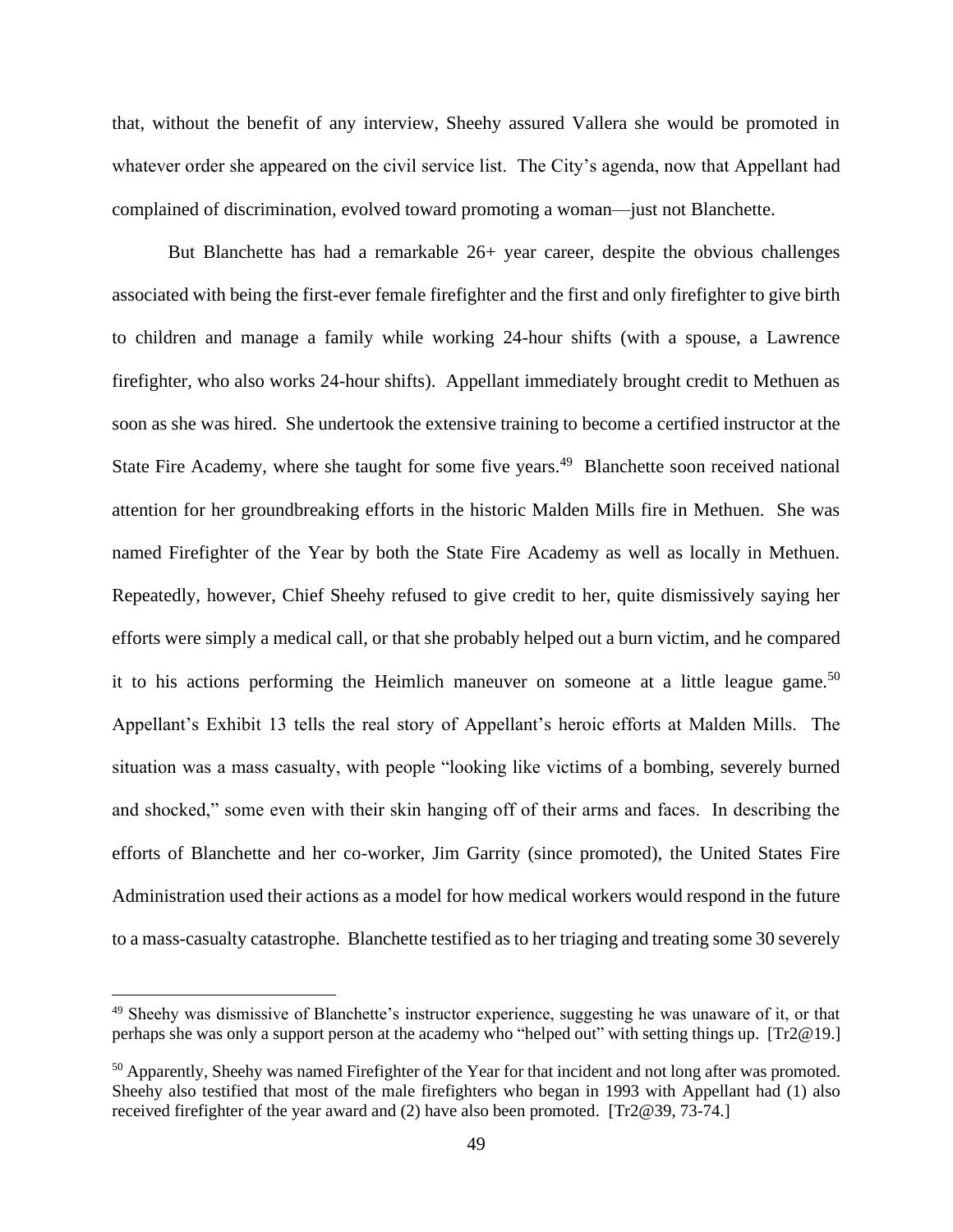burned victims, while also helping to suppress the actual historic fire. Blanchette was thanked by State officials in writing, copies of which were sent to her fire Chief at the time. She was asked to be a commencement speaker at the Massachusetts Fire Academy. Still, Chief Sheehy and others were sure to downplay her efforts and the significance of her achievements every chance they could, despite the obvious credit to both her and the City of Methuen.

 Furthermore, Blanchette performed admirably in the daylong independent assessment center exercises used by the City to evaluate the candidates for the Captain position, but received zero recognition for this achievement from Chief Sheehy. As documented in App. Exhibit 8, the assessment center was transparent, credible, and had established, merit-based criteria, which it used to rank candidates independently. While the City Hall interview had 15 questions loosely tied to Methuen procedures, the assessment center had a 50-question exam based on Methuen's procedures (on which Blanchette performed better than Tulley), together with a video-recorded oral interview (on which Blanchette was also scored higher than Tulley), and several other intensive exercises evaluated by independent, outside fire executives. Candidates were identified only by numbers, and not names, to ensure fairness. Blanchette performed better than Tulley in Integrity Testing's structured interview exercise and she did better than Fluet in the oral presentation exercise. (See Respondent's post-hearing submission: October 4, 2019 report from Integrity Testing LLC's founding director, Alfred P. Donovan).<sup>51</sup> Lt. Fluet, however, topped the assessment after all five exercises were graded. He was promoted because, according to the City, he was first on the civil service list (with Blanchette falling one point behind). *See id*. and App. Exhs. 7 and 9. When it came time to promote Blanchette, however, things changed.

<sup>&</sup>lt;sup>51</sup> Chief Sheehy testified that Integrity Testing had told him they had discarded the individual exercise scores after a 17-day appeal period elapsed. Tr4@192-193. And yet two weeks later Integrity Testing produced that very information through counsel for the City.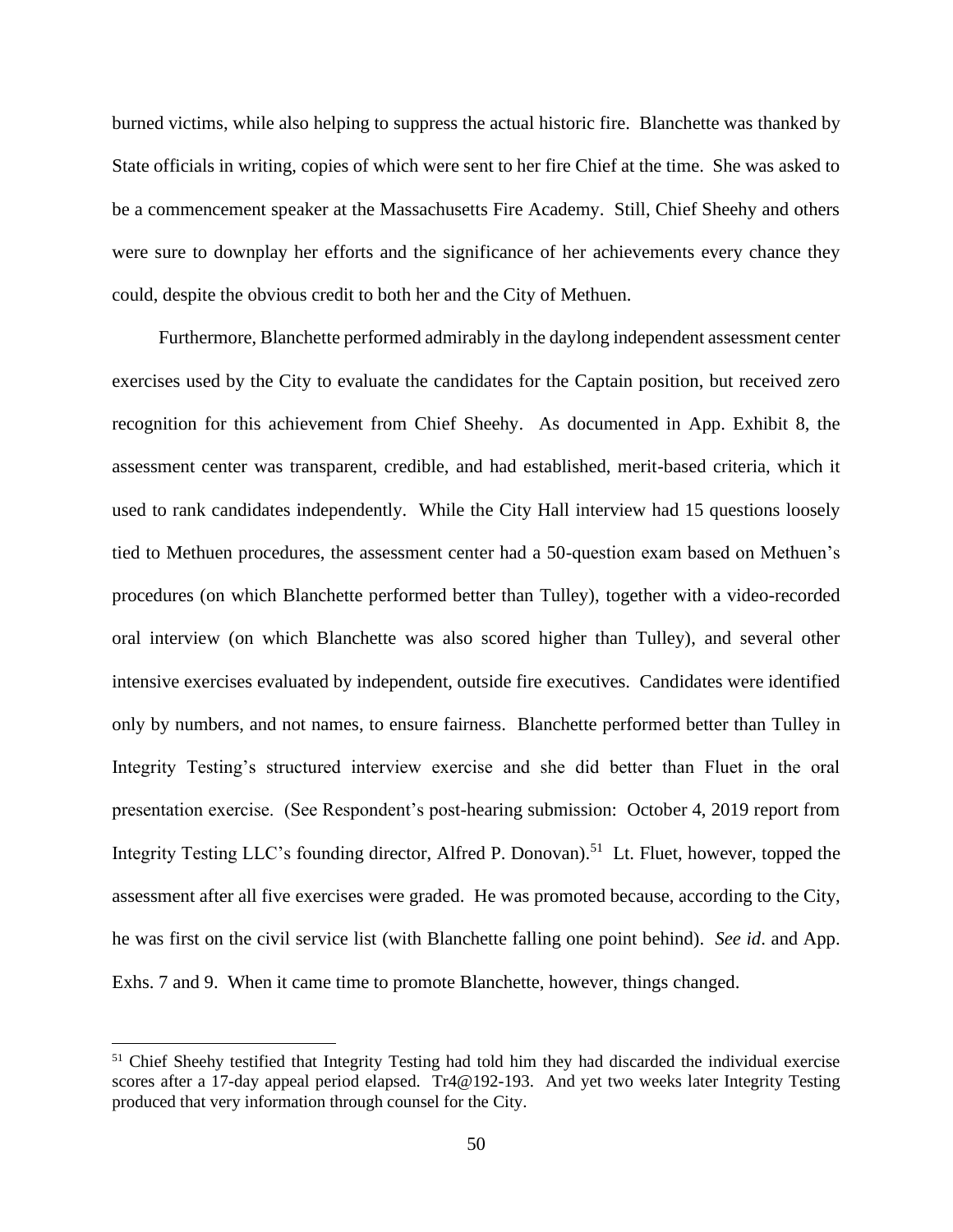The City's position is that it gave absolutely no weight to the assessment center performances other than to use them to establish a list of candidates.<sup>52</sup> That it promoted Lt. Fluet because he was first on the civil service list (but scored only in second place among the City interviewers) cuts against that position. That it did not promote Lt. Smith – who by the panelists' own admissions gave a very similar interview as Tulley, equalled Tulley's final score on the assessment center exercises, and who concededly was entitled to extra consideration because of his years of supervisory experience, further detracts from the credibility of the City witnesses' seemingly *post hoc* reasoning.

Appellant and other witnesses described the mutual back-scratching employment culture available to the male but not the female firefighters of the MFD; that several of the men had private businesses, including Intervenor Tulley, and they regularly provided employment to other male firefighters, but not to the women. Also, when Appellant was ranked among the top candidates by the assessment center, she described, in detail, how others, including supervisors, contacted her and told her things like: "Let's be real, if we called every single person into this kitchen, every one would say they want to see Matt get appointed," or that the selection of Tulley was predetermined and she had no chance at the job. That hardly describes a culture of equality.

Chief Sheehy described his meeting with Blanchette during which he told her she was to be bypassed. Sheehy described Blanchette as "barking at me." Putting aside the demeaning nature of that characterization, Sheehy recounted how Appellant seemed upset that the City was completely disregarding the assessment center, and that she was complaining that promotions were not going by the order of the list. Sheehy stated that the City would never simply go by the order

<sup>&</sup>lt;sup>52</sup> Interestingly, despite the fact that Chief Sheehy was the architect and advocate for switching to the assessment center, soon after Blanchette's results became known, the City switched back to the old way of doing things. No more assessment center. [Tr2@34 (Sheehy testimony).]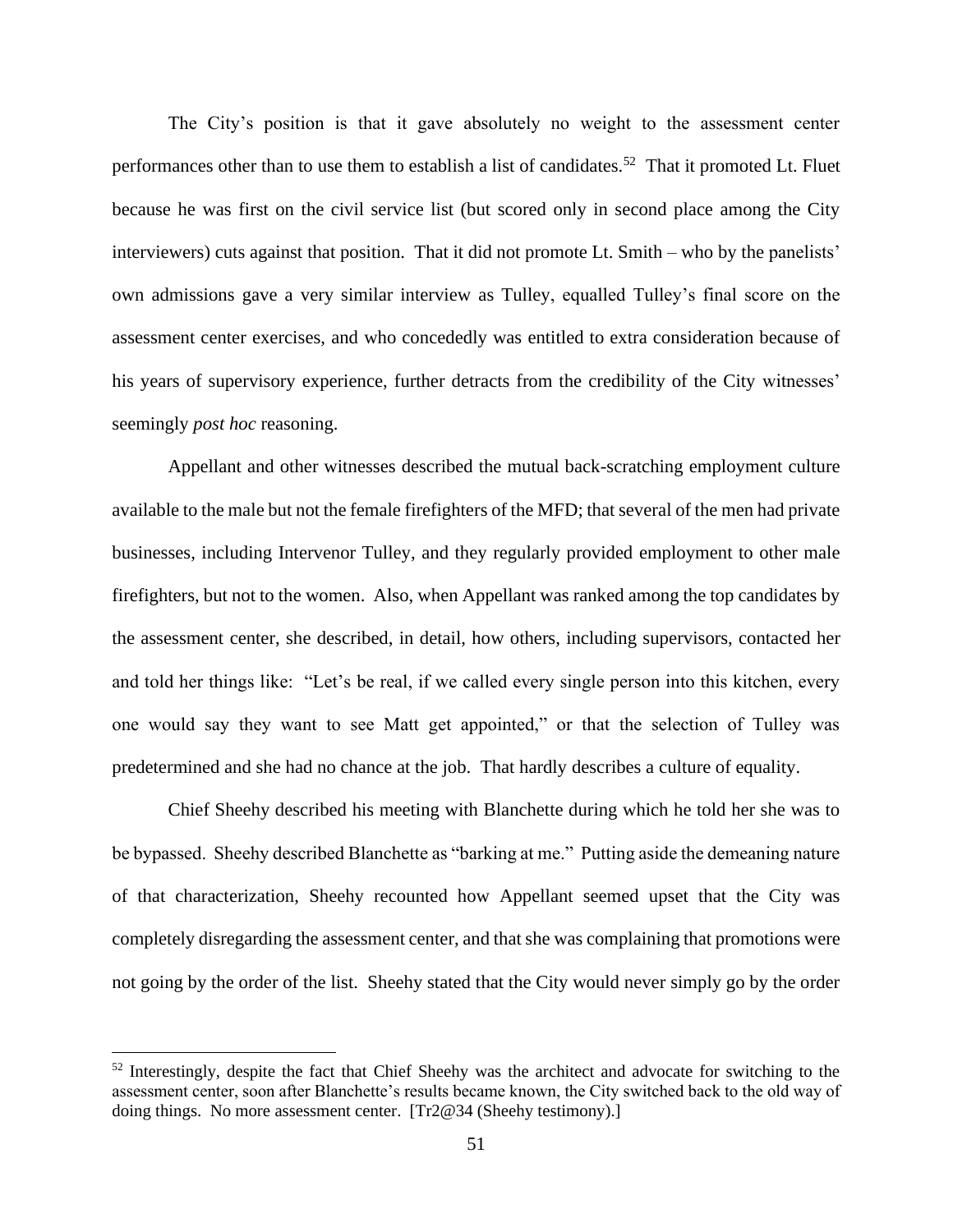of the list. I cannot reconcile that testimony with that of Deputy Donahue, who was adamant that Sheehy assured now-Lt. Vallera that she would most definitely be promoted exactly in the order she appeared on the list – and that Sheehy made that assurance without any interview contingency. Vallera's testimony was consistent with Donahue's and I credit their version over Sheehy's. Blanchette's January 2019 argument to Sheehy mirrored the position Sheehy took with Vallera (as demonstrated by Vallera's ultimate promotion). For me, that Blanchette's argument did not carry the day is a weighty indication that she was treated unfairly, in violation of the basic merit principles set forth in G.L. c. 31, § 1, and that instead gender bias fatally undermined the justification for bypass offered by the City.

### *Blanchette's Grievance Is Ignored*

The circumstances of the grievance process demonstrate further that Blanchette was subjected to arbitrary and unfair treatment by the City. It is plainly evident to me that all the contractual and other internal processes normally in place to ensure fair treatment were, in fact, unavailable to her, and instead were actively or passively working against her. Despite no clear right to do so, the City and the MFD firefighters' union put Appellant's grievance on ice. The union acquiesced to what amounted to nearly a yearlong stay of the grievance; indeed, by the end of 2019, it had not even met with the City to discuss the matter, nor had it filed for arbitration. The union president blamed the City – stating that Randazzo asked the union to agree to postpone the matter. Ms. Randazzo said the opposite – she claimed that the union never pursued the matter, and that she did not know anything about it other than it was filed. The City was ordered to produce to this Commissioner the email trail between itself and the union, or suffer adverse factual findings. It never complied with my order. I have thus concluded that Randazzo did not testify forthrightly. Moreover, the union never requested a single document from the City to investigate appellant's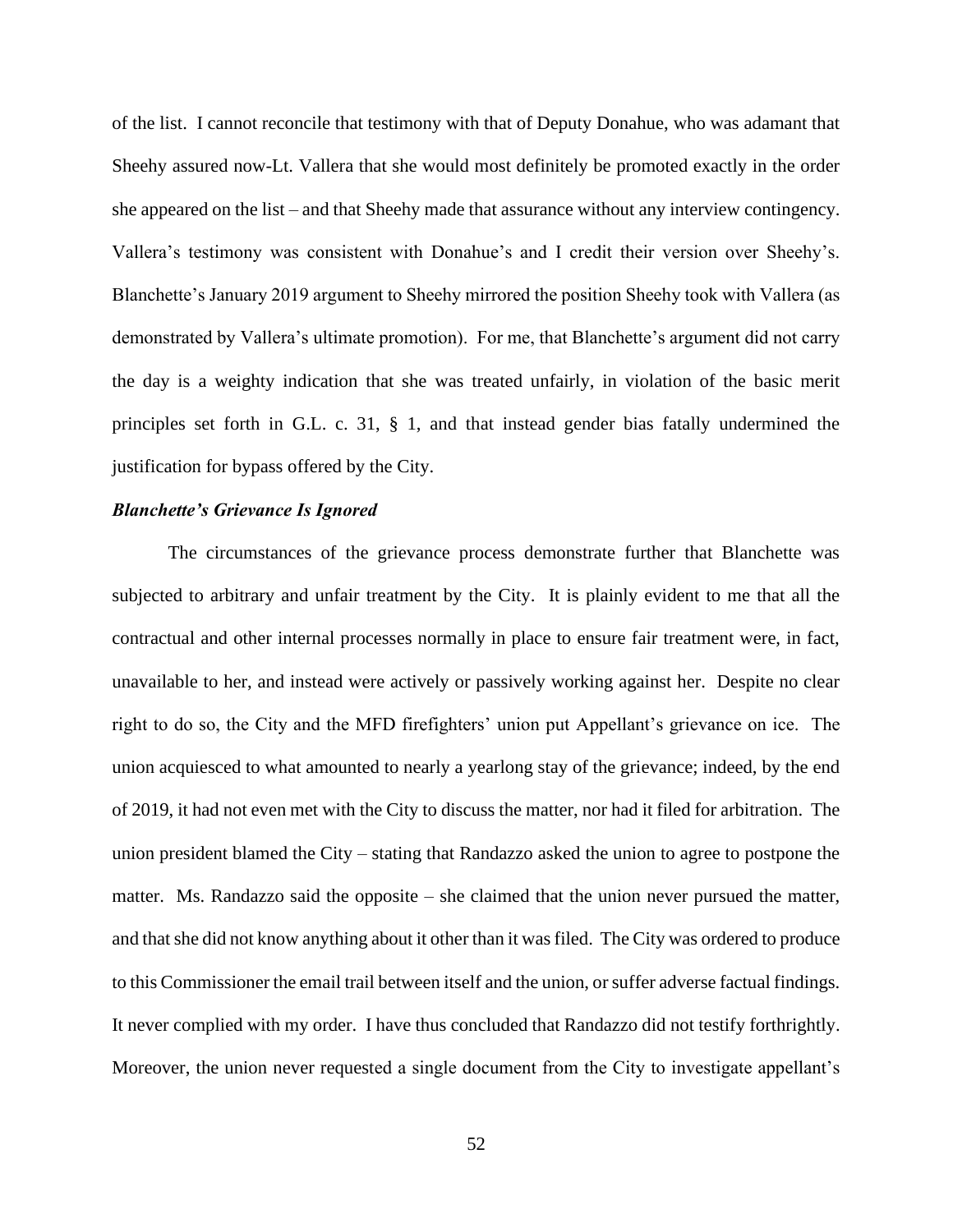grievance.

Likewise, the City Council never investigated Blanchette's complaint. It approved the promotion of Tulley on February 4, 2019, after receiving Appellant's detailed complaint of gender discrimination. The Council never asked a single question of Chief Sheehy during its meeting and Councilor McCarty voted in favor of Tulley without even mentioning his family relationship with the Intervenor.

HR Director and Assistant Solicitor Anne Randazzo is the City official responsible for investigating complaints of discrimination. She was directly involved in this case. She never even considered looking into the complaint, even though she received a copy from either Chief Sheehy or the Council shortly after it was filed. Randazzo testified that she figured Blanchette could get her remedy from this Commission, or perhaps the MCAD or EEOC, and thus never looked into the matter. In fact, she claims, she never even thought to do so. For that matter, neither did the Mayor, the Chief, the Council, or the Union.

So, against this whole backdrop, the City asks the Commission to agree that it has carried its burden to prove—by credible evidence—that it made its decision to bypass Blanchette after a thorough investigation, and upon sound and sufficient reasons. This record does not even come close to justifying the City's decision.

### *INTERIM STEPS TOWARDS RELIEF TO BE GRANTED*

The remedy typically ordered by the Commission when it has determined that a candidate for appointment or promotion has been unlawfully bypassed in violation of civil service law and rules is to require that the candidate be placed at the top of the current and all future certifications for the position so that the candidate receives at least one opportunity for future selection consistent with basic merit principles of civil service law. In an extraordinary case, however, the Commission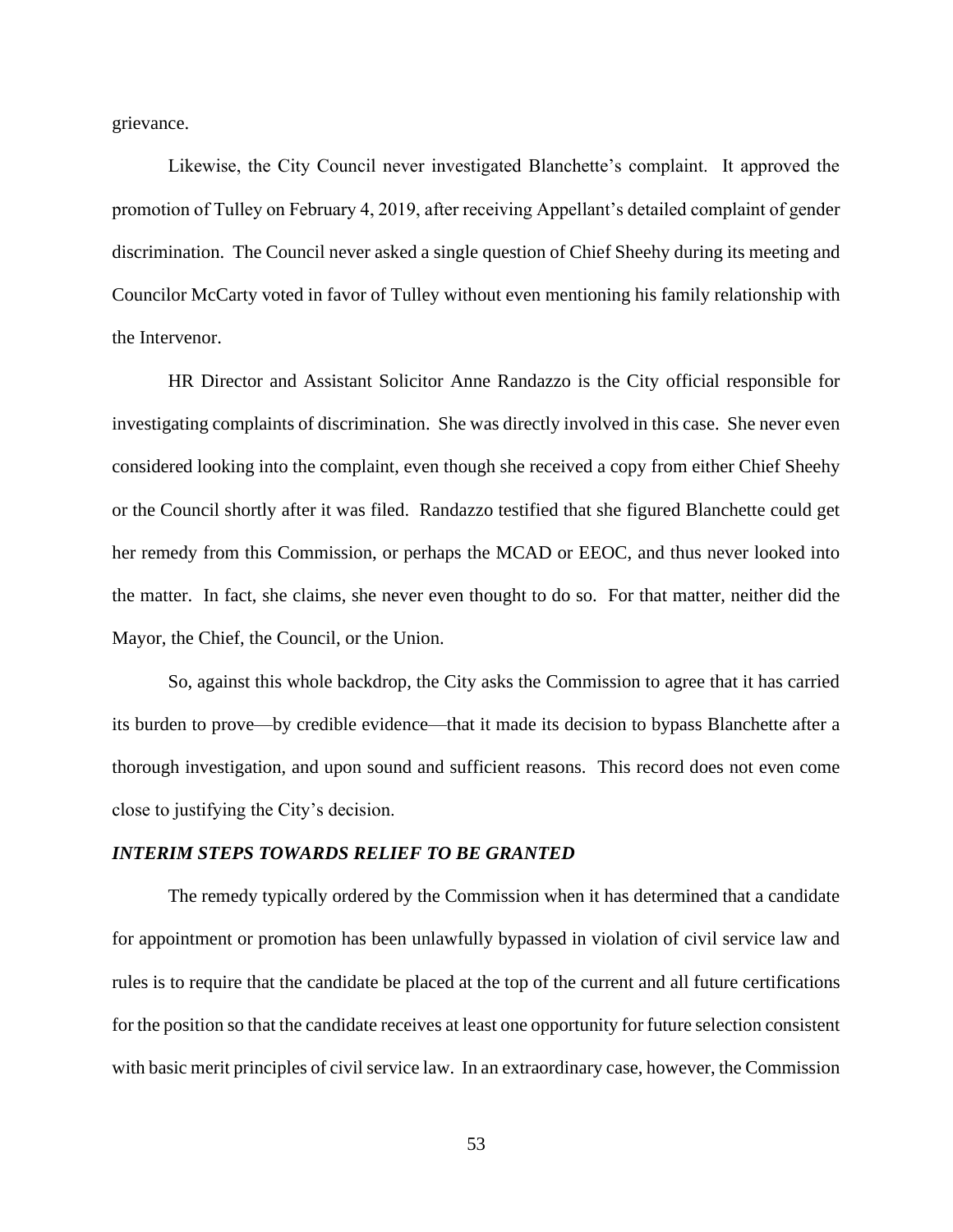has broad discretion to fashion a unique remedy when necessary to ensure that the civil service rights of a tenured employee aggrieved by an unlawful bypass are fully restored. *Mulhern v. Civ. Serv. Comm'n*, 57 Mass. App. Ct. 920, 920 (2003) ("The remedy to be accorded a plaintiff is a matter within the commission's discretion and will rarely be overturned."), citing *Bielawski v. Personnel Administrator of Div. of Personnel Admn.*, 422 Mass. 459, 464 n.11, 465 (1996). This appeal is a case that calls for such extraordinary relief. The violation of civil service law in this appeal has been shown to be intolerable.

Because *both* Captain positions were filled from this eligible list and, in all likelihood, both Fluet and Tulley will not retire before Blanchette retires,<sup>53</sup> it is unlikely that Appellant will have another opportunity to be promoted to Captain, impacting her retirement income for life. As such, the Commission is constrained to consider, pursuant to the powers of relief inherent in Chapter 310 of the Acts of 1993, ordering the Appellant to be placed into the Captain position she should have secured in February of 2019. However, the Commission will first offer the City an alternative, provided that it implements the following without appeal or undue delay. The City may choose to create another Captain or similar civil service supervisory position acceptable to Blanchette, so long as the benefits and compensation associated with said position are commensurate with what Blanchette would have earned had she assumed the vacant Captain's position in February of 2019. The City shall then render Blanchette whole by means of making a full backpay differential (Firefighter to Captain salary) payment to her. In order to give the parties time to consider such a potential resolution of this matter, this Decision will not take full effect until January 18, 2022—and, upon request, the Commission will stay for a further thirty (30) days

<sup>&</sup>lt;sup>53</sup> Blanchette is less than one month younger than Tulley and she is barely six months older than Fluet. Resp. Exhs. 1, 22-23. Firefighters typically retire at age 55, or after 32 years of service. Tr1@121 (Sheehy testimony). Blanchette will be entitled to a full firefighter pension in a little more than three years from now and there is no indication of a Captain vacancy arising in due course before then.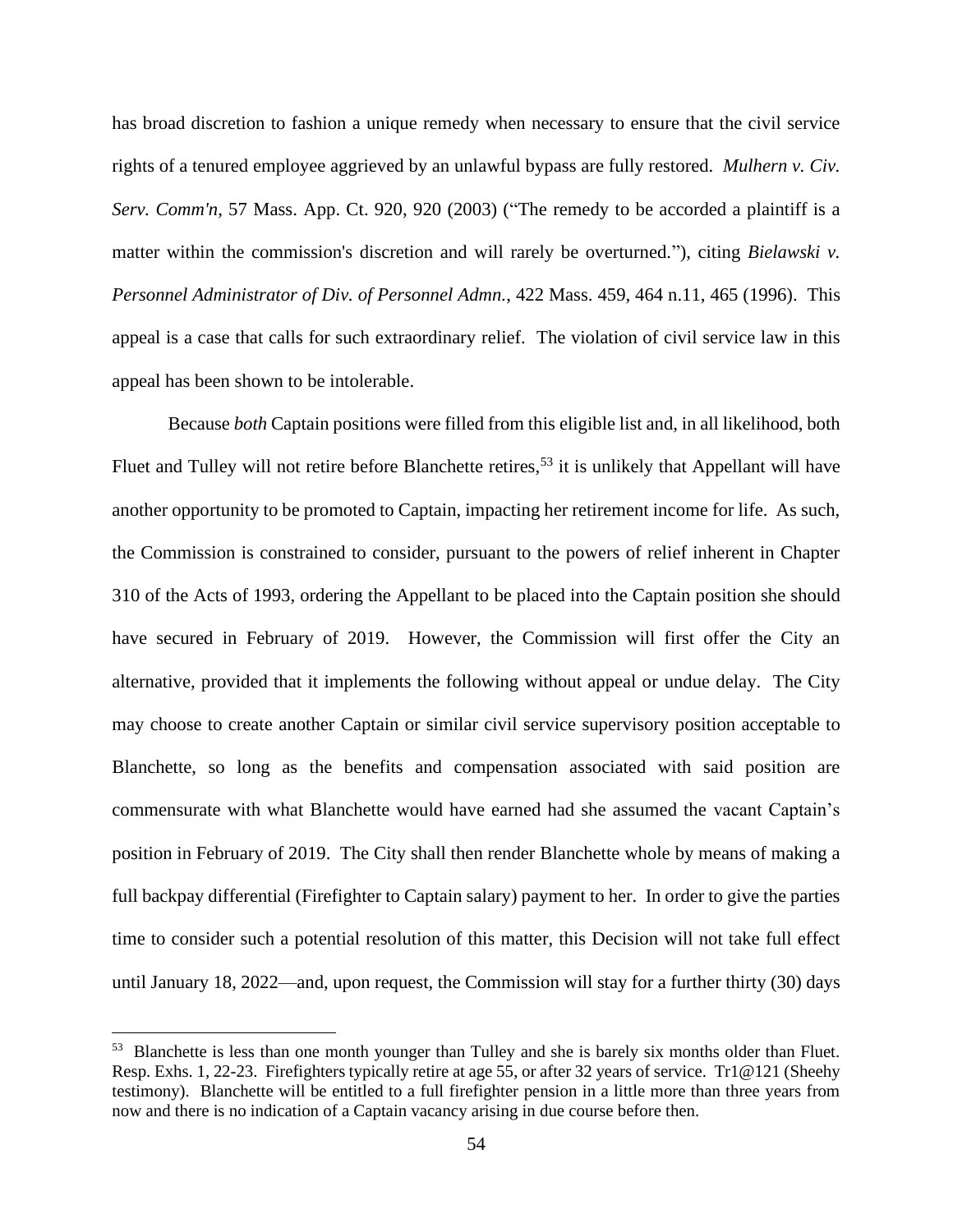thereafter its contemplated Order that Blanchette be promoted to Captain. The Commission directs the parties to report back to the undersigned Commissioner within forty-five (45) days, or by January 3, 2022, whether the parties can agree upon an alternative course, as charted above. In the absence of a firm agreement in principle by that date, the Commission will schedule a status conference for the week of January 10, 2022.

The relief the Commission is prepared to order in this case is concededly out of the ordinary. But it is not unprecedented. This Commission has, on occasion, exercised its authority to vacate a promotional process, or even an individual promotion, when significant evidence of bias and irregular interview processes appear in the record*. See, e.g., Jebb v. Chicopee*, 27 MCSR 208 (2014) (Commission vacated appointment of city Police Chief upon finding personal bias against appellant on part of mayor); *Smyth v. Quincy*, 24 MCSR 497 (2011) (Commission vacated appointment of city Fire Chief after finding bias in interview process and panel); *Bertulli v. Town of Milford*, 14 MCSR 151 (2001) (finding grave violations of Chapter 31, the Commission set aside the promotion of a Milford police sergeant to lieutenant after finding there was a personal vendetta against the appellant by the chief which resulted in select board members receiving inadequate information about two finalists for the position); *Sihpol v. Beverly Fire Department*, 12 MCSR 72 (1999) (Commission vacated the appointments of four fire fighters after finding evidence of impermissible age discrimination and noting a process that was fatally flawed by ad hoc questions and extremely limited selection criteria).

Moreover, the relief envisioned here comports with well-established precedent in related public employment law realms. The Commonwealth Employment Relations Board (CERB) and labor arbitrators have ordered remedies equally potent that nonetheless were tailored to the unique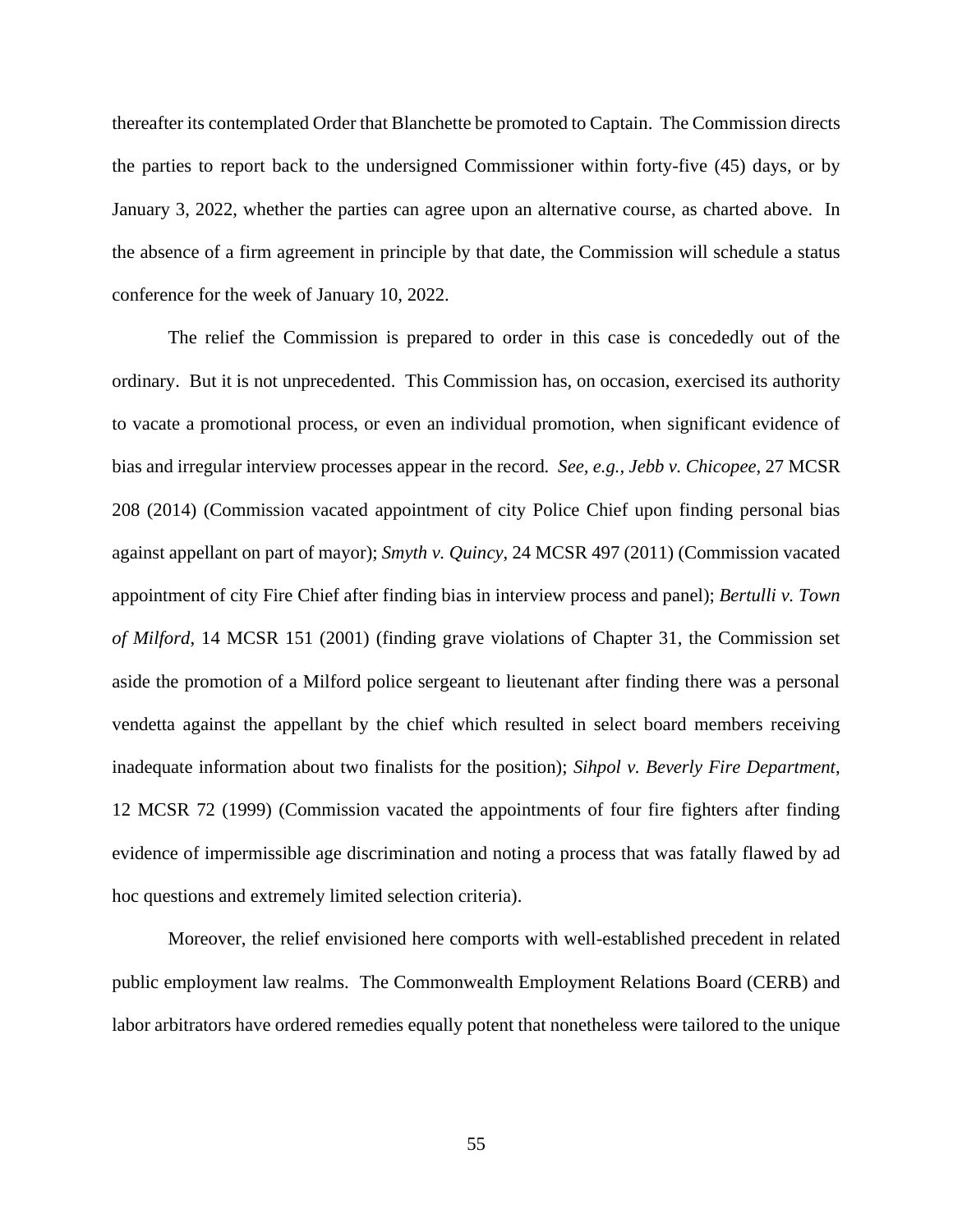circumstances of cases committed to their jurisdiction.<sup>54</sup> After finding violations of G.L. c. 150E (the public employees labor relations statute), CERB recently ordered that any promotion to Fire Chief within the Everett Fire Department be rescinded, with the department to be headed by an acting Chief pending negotiations with the firefighters union regarding acceptable promotional processes. *In the Matter of: City of Everett and Everett Firefighters, IAFF, Local 143*, 48 MLC 32 (CERB August 27, 2021). *See also Town of Randolph*, 8 MLC 2044, MUP-4589 (April 23, 1982) (rescinding promotion of sergeant who was first on civil service list of officers eligible for promotion, where CERB determined that the town unlawfully failed to consider other officers eligible for promotion). In an unpublished Appeals Court decision issued pursuant to Rule 1:28, the panel upheld an arbitrator's award remedying a bypass for promotion to district fire chief that the arbitrator found violated procedures set forth in the parties' collective bargaining agreement by ordering the promotion of the bypassed individual, thereby supplanting the candidate that the city had appointed. In upholding the award, the court considered, but rejected, the city's contention that the arbitrator's order conflicted with various provisions of civil service law. *City of Worcester v. Local 1009, International Association of Firefighters*, No. 91-P-1240, 32 Mass. App. Ct. 1122, slip. op. at 2 (June 29, 1992).

<sup>&</sup>lt;sup>54</sup> For examples of nontraditional remedial orders issued by CERB intended to effectuate the purposes of the public employee labor relations law, *see Massachusetts Department of Transportation*, 43 MLC 67, SUP-14-3576, SUP-14-3640, (H.O. September 8, 2016) *aff'd* 44 MLC 1 (July 31, 2017) (remedying employer's discriminatory failure to consider employee for a promotional position by ordering that interview and selection process be repeated and that selection be made "based on the circumstances that existed at the time of the original application deadline"); *Town of Norwell*, 16 MLC 1575, MUP-6962 (H.O. February 21, 1990) *aff'd* 18 MLC 1263 (January 22, 1992) (as part of remedy for employer's violation of past practice of considering all officers who were on the civil service list in selection process for acting sergeant, ordering town to refrain from rewarding officer for his service as acting sergeant made pursuant to the violation).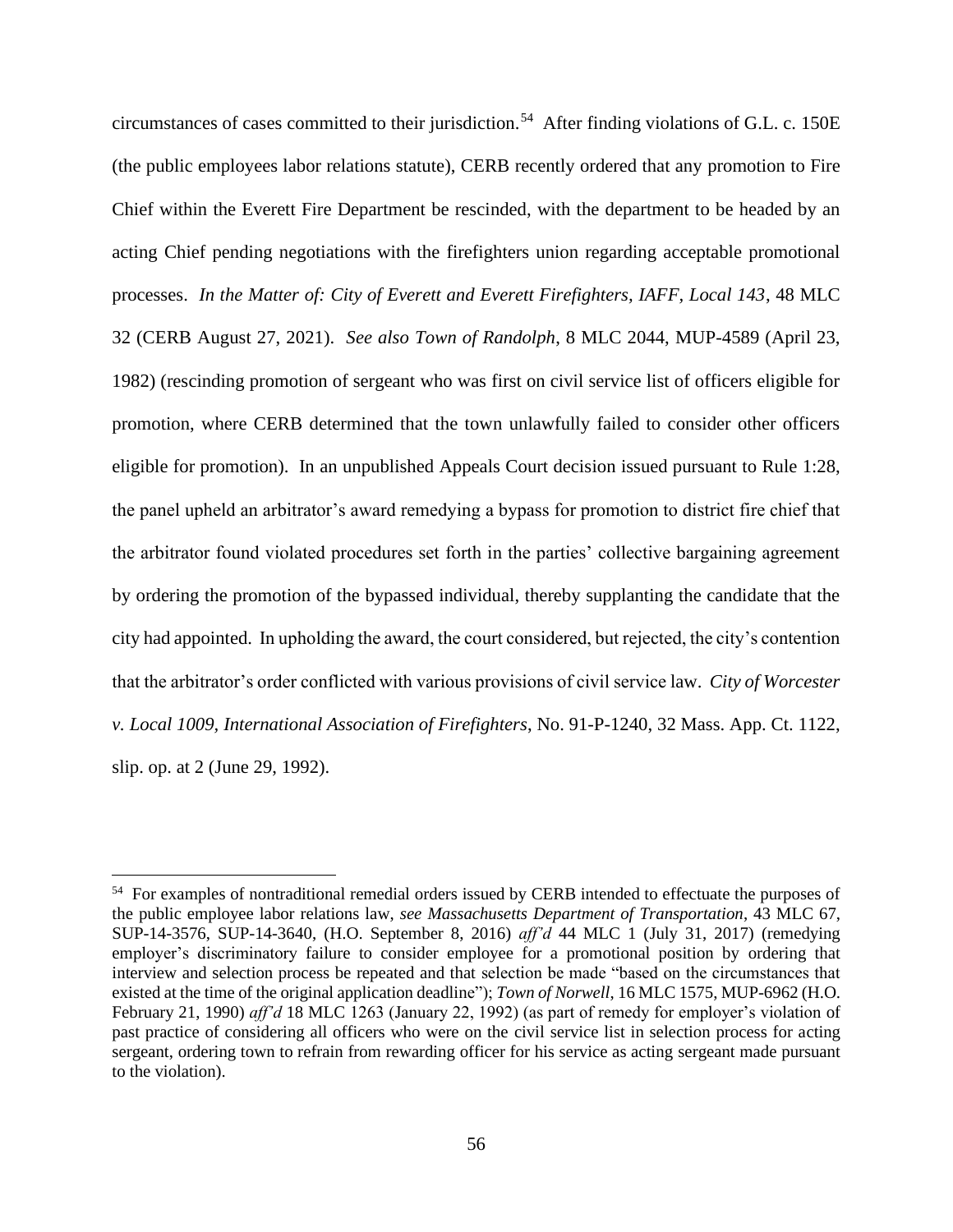# **CONCLUSION**

For the reasons stated above, the appeal of the Appellant, Tracy Blanchette, CSC No. G2-

# 19-050 will be *allowed*.

Pursuant to its authority under Chapter 310 of the Acts of 1993, the Commission hereby

orders the following:

- 1. The parties shall meet and confer within twenty-one (21) days as to whether a suitable promotion of the Appellant into a civil-service supervisory position with a salary and benefits equivalent to the MFD's incumbent Captains can be agreed upon and arranged with an effective date in early 2022 and whether agreement can be reached on appropriate retroactive compensation to remedy the improper bypass identified in this Decision.
- 2. Within forty-five (45) days, or by January 3, 2022, the parties shall file (collectively or separately) a statement as to the prospects for resolution of this matter without the need for further Orders or litigation. The parties shall also identify the availability of counsel for a status conference during the week of January 10, 2022.
- 3. This Decision, with an amended set of remedial Orders, shall become final for purposes of further action under G.L. c. 31, § 44, and G.L. c. 30A, § 14, on January 18, 2022. In the absence of an agreement in principle by then among all parties to resolve fully this dispute, the City shall promote Tracy Blanchette to Methuen Fire Captain, retroactive to the date of her impermissible bypass. The City shall also make Firefighter Blanchette whole for any lost wages or benefits that resulted from her impermissible bypass. The parties' obligations pursuant to the Commission's forthcoming Final Order shall be stayed until February 17, 2022.

Civil Service Commission

## */s/ Cynthia Ittleman*

Cynthia A. Ittleman Commissioner

By a vote of the Civil Service Commission (Bowman, Chair; Camuso, Ittleman, Stein and Tivnan, Commissioners) on November 18, 2021.

Either party may file a motion for reconsideration within ten days of the receipt of this Commission order or decision. Under the pertinent provisions of the Code of Mass. Regulations, 801 CMR 1.01(7)(1), the motion must identify a clerical or mechanical error in this order or decision or a significant factor the Agency or the Presiding Officer may have overlooked in deciding the case. A motion for reconsideration does not toll the statutorily prescribed thirty-day time limit for seeking judicial review of this Commission order or decision.